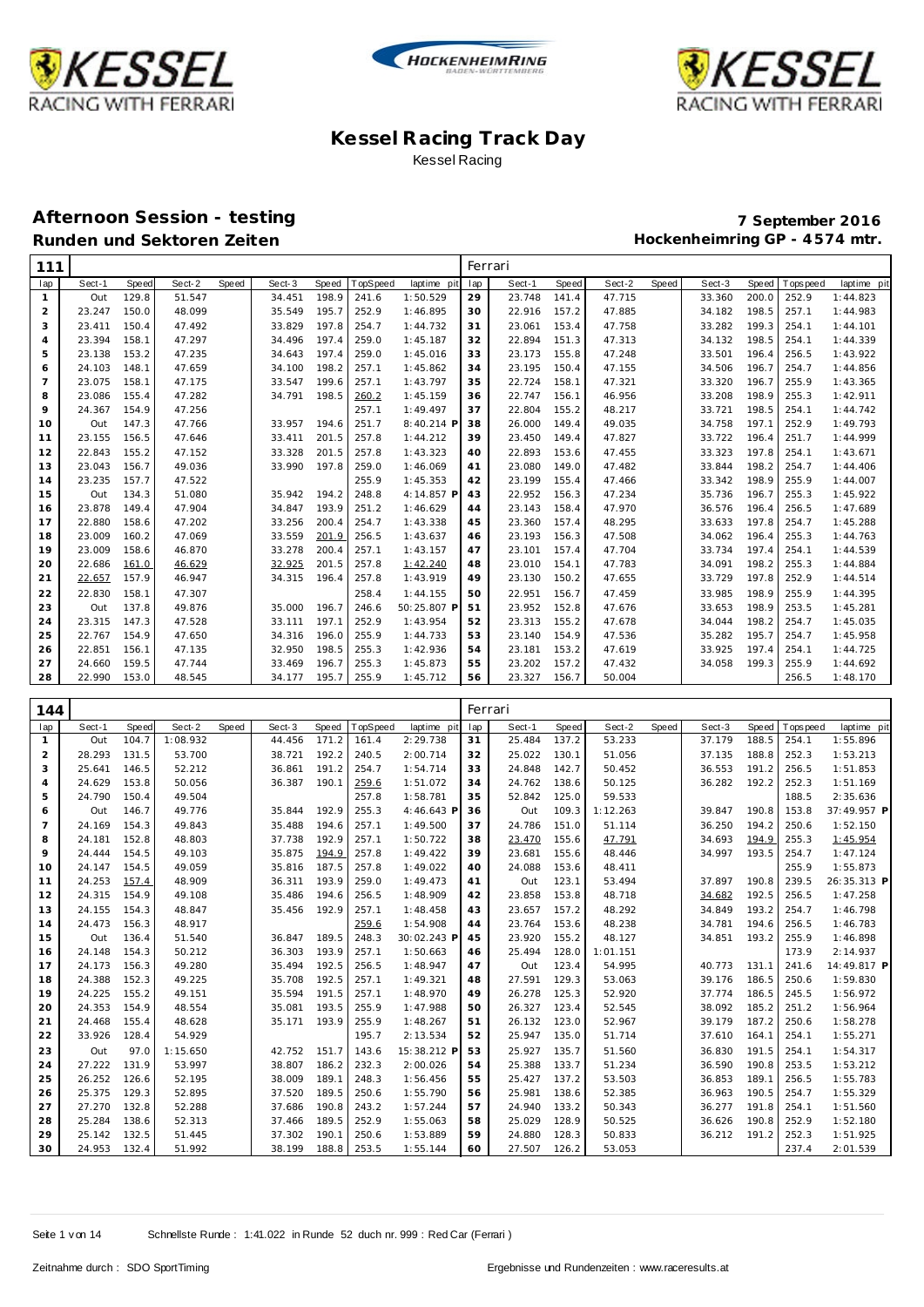





#### **Afternoon Session - testing 7 September 2016** Runden und Sektoren Zeiten **Munden und Sektoren Zeiten Hockenheimring GP** - 4574 mtr.

| 901            | LOVAT  |       |        |       |        |       |          |             |     | Ferrari |       |        |       |        |       |          |             |
|----------------|--------|-------|--------|-------|--------|-------|----------|-------------|-----|---------|-------|--------|-------|--------|-------|----------|-------------|
| lap            | Sect-1 | Speed | Sect-2 | Speed | Sect-3 | Speed | TopSpeed | laptime pit | lap | Sect-1  | Speed | Sect-2 | Speed | Sect-3 | Speed | Topspeed | laptime pit |
| $\mathbf{1}$   | Out    | 115.5 | 57.534 |       | 38.474 | 190.8 | 235.8    | 2:01.986    | 28  | 24.335  | 148.1 | 48.603 |       | 34.730 | 191.5 | 252.9    | 1:47.668    |
| 2              | 24.837 | 135.8 | 51.206 |       | 36.511 | 191.8 | 252.3    | 1:52.554    | 29  | 24.850  | 149.8 | 50.187 |       | 34.743 | 192.2 | 254.7    | 1:49.780    |
| 3              | 24.329 | 149.0 | 50.146 |       | 36.065 | 192.5 | 254.7    | 1:50.540    | 30  | 24.657  | 143.8 | 48.651 |       | 34.698 | 189.8 | 253.5    | 1:48.006    |
| $\overline{4}$ | 24.793 | 152.5 | 49.344 |       | 35.409 | 192.5 | 255.3    | 1:49.546    | 31  | 23.923  | 150.6 | 48.940 |       | 34.960 | 191.8 | 255.9    | 1:47.823    |
| 5              | 24.963 | 152.5 | 48.840 |       | 35.207 | 193.9 | 257.8    | 1:49.010    | 32  | 23.661  | 151.9 | 49.721 |       | 36.780 | 187.8 | 255.9    | 1:50.162    |
| 6              | 25.612 | 142.7 | 50.149 |       | 36.323 | 193.5 | 254.7    | 1:52.084    | 33  | 23.777  | 145.7 | 50.346 |       | 35.010 | 191.2 | 255.3    | 1:49.133    |
| $\overline{7}$ | 25.648 | 146.7 | 49.258 |       | 35.352 | 194.6 | 254.1    | 1:50.258    | 34  | 24.105  | 138.8 | 48.902 |       | 35.118 | 191.5 | 253.5    | 1:48.125    |
| 8              | 25.561 | 152.8 | 48.817 |       | 35.450 | 193.9 | 256.5    | 1:49.828    | 35  | 23.944  | 141.7 | 49.606 |       | 36.206 | 193.5 | 252.3    | 1:49.756    |
| 9              | 25.044 | 144.6 | 52.423 |       |        |       | 232.3    | 1:57.610    | 36  | 23.775  | 151.9 | 48.814 |       | 34.702 | 191.2 | 256.5    | 1:47.291    |
| 10             | Out    | 132.8 | 51.261 |       | 35.383 | 190.5 | 241.1    | 5:50.702 P  | 37  | 24.214  | 151.3 | 49.113 |       | 34.681 | 192.9 | 251.7    | 1:48.008    |
| 11             | 24.288 | 148.6 | 49.293 |       | 37.581 | 191.2 | 254.1    | 1:51.162    | 38  | 24.092  | 151.5 | 48.925 |       | 35.313 | 191.5 | 256.5    | 1:48.330    |
| 12             | 24.622 | 139.9 | 49.457 |       | 37.942 | 187.5 | 252.3    | 1:52.021    | 39  | 24.013  | 153.2 | 48.828 |       | 34.692 | 192.5 | 256.5    | 1:47.533    |
| 13             | 24.353 | 150.6 | 49.066 |       | 34.910 | 190.5 | 254.1    | 1:48.329    | 40  | 24.737  | 135.0 | 49.041 |       | 35.031 | 192.9 | 254.1    | 1:48.809    |
| 14             | 24.135 | 150.6 | 49.126 |       | 35.085 | 191.5 | 254.7    | 1:48.346    | 41  | 23.820  | 151.5 | 48.467 |       | 35.123 | 192.9 | 255.3    | 1:47.410    |
| 15             | 24.056 | 150.2 | 49.584 |       |        |       | 257.8    | 2:00.639    | 42  | 23.967  | 143.0 | 48.751 |       |        |       | 253.5    | 1:52.616    |
| 16             | Out    | 115.9 | 54.702 |       | 36.161 | 192.2 | 218.6    | 10:52.112 P | 43  | Out     | 135.5 | 54.004 |       | 36.839 | 190.5 | 184.6    | 32:27.072 P |
| 17             | 23.807 | 154.1 | 48.185 |       | 34.990 | 192.5 | 255.9    | 1:46.982    | 44  | 26.322  | 151.9 | 52.280 |       | 34.844 | 193.5 | 220.9    | 1:53.446    |
| 18             | 23.679 | 153.0 | 48.384 |       | 34.423 | 193.2 | 255.3    | 1:46.486    | 45  | 24.631  | 152.8 | 50.650 |       | 34.899 | 195.3 | 247.1    | 1:50.180    |
| 19             | 23.296 | 154.5 | 47.807 |       | 34.396 | 194.2 | 255.9    | 1:45.499    | 46  | 23.564  | 155.8 | 48.730 |       | 38.401 | 185.6 | 256.5    | 1:50.695    |
| 20             | 23.612 | 146.7 | 49.047 |       |        |       | 257.1    | 1:57.692    | 47  | 25.485  | 139.9 | 54.024 |       |        |       | 254.1    | 2:02.586    |
| 21             | Out    | 137.8 | 49.146 |       | 40.060 | 192.9 | 254.1    | 5:39.185 P  | 48  | Out     | 128.0 | 54.520 |       | 36.026 | 192.9 | 223.6    | 24:30.272 P |
| 22             | 23.933 | 152.3 | 53.199 |       | 41.461 | 195.3 | 257.8    | 1:58.593    | 49  | 23.778  | 148.6 | 48.653 |       | 34.245 | 193.5 | 255.9    | 1:46.676    |
| 23             | 23.318 | 154.9 | 47.899 |       |        |       | 259.0    | 1:49.151    | 50  | 23.566  | 151.7 | 48.074 |       | 33.923 | 194.9 | 256.5    | 1:45.563    |
| 24             | Out    | 126.8 | 55.332 |       | 36.591 | 191.2 | 228.8    | 39:45.247 P | 51  | 23.538  | 129.3 | 49.030 |       | 34.325 | 193.9 | 251.2    | 1:46.893    |
| 25             | 24.266 | 150.0 | 49.594 |       | 35.141 | 192.2 | 252.9    | 1:49.001    | 52  | 23.571  | 150.6 | 47.876 |       | 34.145 | 188.2 | 257.8    | 1:45.592    |
| 26             | 23.785 | 150.2 | 48.910 |       | 34.773 | 192.5 | 255.3    | 1:47.468    | 53  | 24.660  | 139.7 | 51.209 |       |        |       | 226.9    | 1:58.258    |
| 27             | 23.875 | 145.4 | 48.628 |       | 34.742 | 191.8 | 253.5    | 1:47.245    | 54  |         |       |        |       |        |       |          |             |

| 902 | <b>SCHELTEMA</b> |       |          |       |        |       |          |             | Ferrari |        |       |        |       |        |       |            |             |
|-----|------------------|-------|----------|-------|--------|-------|----------|-------------|---------|--------|-------|--------|-------|--------|-------|------------|-------------|
| lap | Sect-1           | Speed | Sect-2   | Speed | Sect-3 | Speed | TopSpeed | laptime pit | lap     | Sect-1 | Speed | Sect-2 | Speed | Sect-3 | Speed | Tops pee d | laptime pit |
|     | Out              | 111.9 | 1:01.622 |       | 40.059 | 187.2 | 184.9    | 2:11.446    | 25      | 23.891 | 152.3 | 49.710 |       | 34.722 | 189.1 | 255.9      | 1:48.323    |
| 2   | 27.248           | 144.4 | 55.836   |       | 36.653 | 188.5 | 171.7    | 1:59.737    | 26      | 23.849 | 151.7 | 48.799 |       | 34.519 | 191.8 | 255.3      | 1:47.167    |
| 3   | 24.677           | 152.1 | 51.170   |       | 35.765 | 189.1 | 250.0    | 1:51.612    | 27      | 23.635 | 150.2 | 48.843 |       | 34.774 | 189.1 | 255.3      | 1:47.252    |
| 4   | 25.245           | 150.6 | 52.548   |       |        |       | 187.5    | 2:03.964    | 28      | 24.507 | 139.5 | 50.408 |       |        |       | 251.7      | 1:51.697    |
| 5   | Out              | 135.2 | 54.043   |       | 36.060 | 191.8 | 223.6    | 5:41.172 P  | 29      | Out    | 131.4 | 50.736 |       | 34.369 | 193.2 | 247.7      | 52:11.097 P |
| 6   | 24.556           | 147.1 | 49.713   |       | 36.701 | 191.2 | 257.1    | 1:50.970    | 30      | 23.671 | 152.5 | 48.825 |       | 34.322 | 193.2 | 255.3      | 1:46.818    |
| 7   | 24.391           | 146.3 | 50.111   |       | 35.502 | 192.5 | 254.7    | 1:50.004    | 31      | 23.433 | 154.1 | 48.389 |       | 34.522 | 181.5 | 255.3      | 1:46.344    |
| 8   | 24.252           | 150.4 | 49.634   |       | 35.593 | 191.8 | 255.3    | 1:49.479    | 32      | 26.202 | 137.8 | 50.465 |       | 34.330 | 191.8 | 222.7      | 1:50.997    |
| 9   | 24.370           | 145.7 | 49.946   |       | 35.225 | 194.6 | 255.9    | 1:49.541    | 33      | 23.653 | 154.9 | 48.252 |       | 34.212 | 191.2 | 255.3      | 1:46.117    |
| 10  | 26.470           | 132.5 | 50.786   |       |        |       | 251.7    | 1:58.743    | 34      | 23.781 | 155.4 | 48.430 |       |        |       | 254.7      | 1:52.110    |
| 11  | Out              | 121.5 | 53.222   |       | 36.368 | 191.5 | 239.5    | 4:52.824 F  | 35      | Out    | 138.1 | 54.926 |       | 39.396 | 156.5 | 197.4      | 8:47.511 P  |
| 12  | 24.273           | 150.6 | 48.791   |       | 34.439 | 194.9 | 254.7    | 1:47.503    | 36      | 25.110 | 154.1 | 49.307 |       | 35.220 | 191.8 | 255.3      | 1:49.637    |
| 13  | 23.761           | 143.2 | 48.631   |       | 34.355 | 192.9 | 254.7    | 1:46.747    | 37      | 24.396 | 143.0 | 49.551 |       | 34.950 | 191.2 | 253.5      | 1:48.897    |
| 14  | 23.691           | 151.5 | 48.818   |       | 34.585 | 196.0 | 255.9    | 1:47.094    | 38      | 24.374 | 150.4 | 49.155 |       | 34.738 | 192.9 | 255.9      | 1:48.267    |
| 15  | 25.134           | 140.4 | 49.964   |       |        |       | 254.1    | 1:58.007    | 39      | 25.097 | 151.3 | 49.169 |       | 35.670 | 193.2 | 257.1      | 1:49.936    |
| 16  | Out              | 151.7 | 48.666   |       | 36.175 | 191.5 | 255.9    | 6:10.267 F  | 40      | 24.148 | 152.1 | 49.522 |       | 34.738 | 188.2 | 254.7      | 1:48.408    |
| 17  | 23.461           | 156.1 | 47.899   |       | 33.974 | 193.9 | 258.4    | 1:45.334    | 41      | 24.309 | 152.5 | 49.006 |       |        |       | 254.7      | 1:54.384    |
| 18  | 23.387           | 155.8 | 47.568   |       | 33.826 | 194.9 | 259.0    | 1:44.781    | 42      | Out    | 147.1 | 49.909 |       | 35.200 | 190.5 | 248.3      | 4:11.077 P  |
| 19  | 23.789           | 132.2 | 59.560   |       |        |       | 153.8    | 2:04.722    | 43      | 24.358 | 151.7 | 50.161 |       | 35.863 | 191.5 | 252.3      | 1:50.382    |
| 20  | Out              | 133.8 | 56.847   |       | 37.116 | 190.5 | 191.2    | 32:46.050 F | 44      | 24.445 | 151.5 | 50.009 |       | 35.351 | 189.1 | 251.2      | 1:49.805    |
| 21  | 24.201           | 151.9 | 49.423   |       | 35.180 | 191.2 | 253.5    | 1:48.804    | 45      | 24.375 | 151.0 | 50.774 |       | 37.345 | 189.5 | 253.5      | 1:52.494    |
| 22  | 24.306           | 151.3 | 49.440   |       | 34.651 | 191.8 | 254.7    | 1:48.397    | 46      | 24.471 | 149.2 | 49.937 |       | 35.531 | 190.5 | 251.2      | 1:49.939    |
| 23  | 23.764           | 152.1 | 48.831   |       | 34.365 | 192.2 | 254.7    | 1:46.960    | 47      | 24.968 | 135.0 | 50.933 |       |        |       | 241.6      | 1:55.804    |
| 24  | 23.935           | 151.5 | 48.923   |       | 34.702 | 189.8 | 254.7    | 1:47.560    | 48      |        |       |        |       |        |       |            |             |

|     | 903 KESSEL |       |          |       |        |       |                |              |     | Ferrari |       |        |       |        |        |                 |              |
|-----|------------|-------|----------|-------|--------|-------|----------------|--------------|-----|---------|-------|--------|-------|--------|--------|-----------------|--------------|
| lap | Sect-1     | Speed | Sect-2   | Speed | Sect-3 |       | Speed TopSpeed | laptime pit  | lap | Sect-1  | Speed | Sect-2 | Speed | Sect-3 |        | Speed Tops peed | laptime pit  |
|     | Out        | 109.8 | 52.929   |       | 36.722 | 186.2 | 240.0          | 2:01.161     | 25  | 28.601  | 142.9 | 54.575 |       |        |        | 240.5           | 2:14.098     |
|     | 25.536     | 150.8 | 50.146   |       |        |       | 248.3          | 1:58.138     | 26  | Out     | 132.8 | 57.731 |       | 40.993 | 177.01 | 230.8           | $5:35.194$ P |
|     | Out        | 145.7 | 50.680   |       | 36.116 |       | 186.5 245.5    | $4:51.900$ P | 27  | 28.161  | 144.2 | 53.656 |       | 39.486 | 180.0  | 231.8           | 2:01.303     |
|     | 26.815     | 149.6 | 50.904   |       |        |       | 247.1          | 2:01.973     | 28  | 27.438  | 143.2 | 54.604 |       | 38.466 | 180.6  | 234.8           | 2:00.508     |
| 5   | Out        | 145.7 | 50.978   |       | 36.768 |       | 184.3 246.0    | $5:17.405$ P | 29  | 26.601  | 144.8 | 53.773 |       |        |        | 235.3           | 2:11.429     |
| 6   | 27.545     | 131.9 | 53.245   |       |        |       | 198.5          | 2:06.673     | 30  | Out     | 123.1 | 59.287 |       | 44.988 | 173.7  | 225.9           | $5:59.296$ P |
|     | Out        | 110.9 | 1:00.174 |       | 47.738 |       | 172.5 227.8    | $5:50.413$ P | 31  | 29.731  | 125.9 | 56.872 |       | 43.606 |        | 228.8           | 2:10.209     |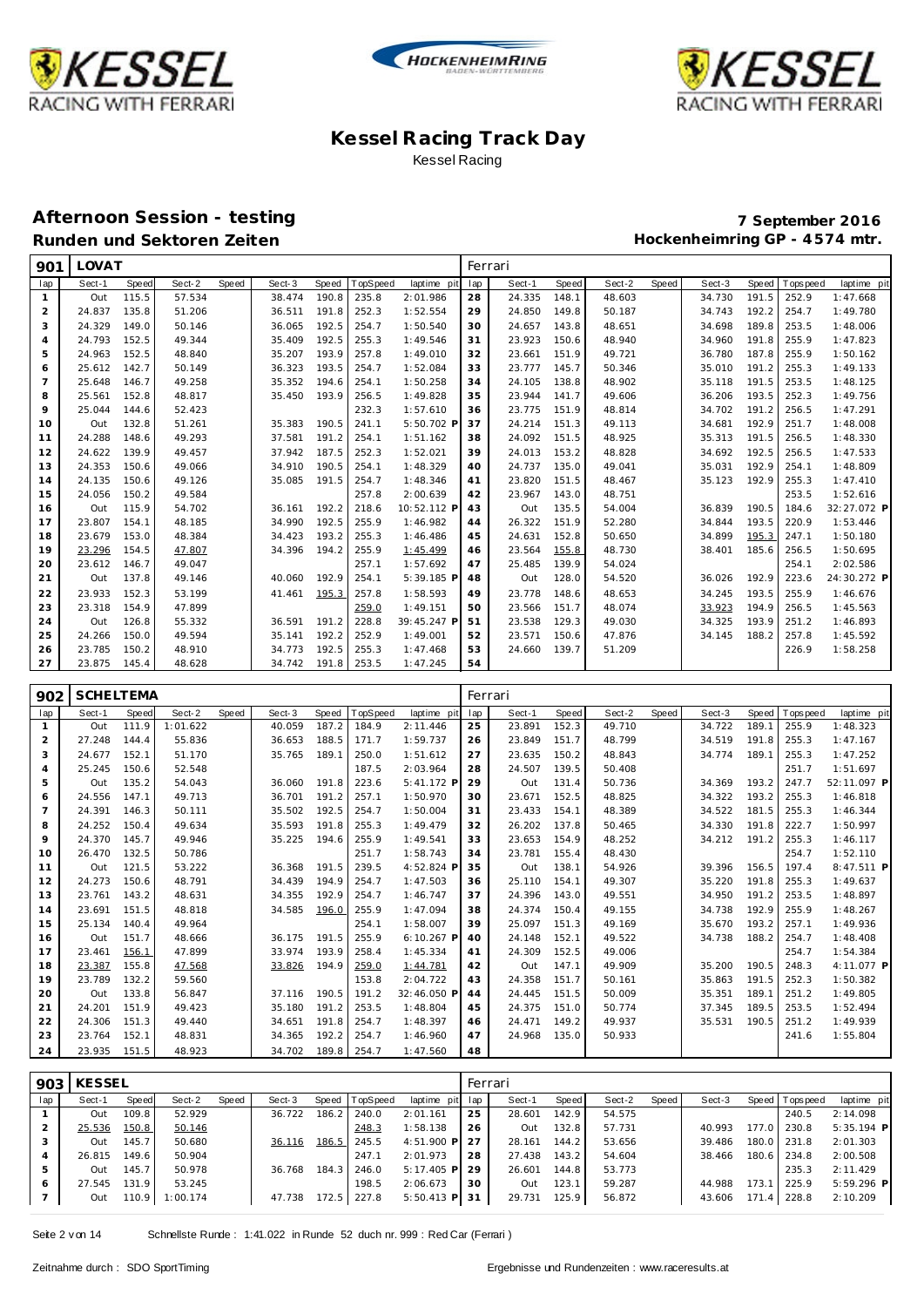





### **Afternoon Session - testing 7 September 2016**

| 8  | 29.560 | 131.2 | 58.394   | 43.439 | 171.7 | 234.8 | 2:11.393     | 32 | 30.149 | 128.4 | 56.789   | 43.046 | 173.1                 | 228.8 | 2:09.984     |
|----|--------|-------|----------|--------|-------|-------|--------------|----|--------|-------|----------|--------|-----------------------|-------|--------------|
| 9  | 30.007 | 126.0 | 57.154   | 44.523 | 169.8 | 224.1 | 2:11.684     | 33 | 29.145 | 103.9 | 56.350   | 41.165 | 176.2                 | 227.8 | 2:06.660     |
| 10 | 29.276 | 139.5 | 55.332   | 42.580 | 174.2 | 235.8 | 2:07.188     | 34 | 27.547 | 135.2 | 55.955   | 40.244 | 175.3                 | 229.8 | 2:03.746     |
|    |        |       |          |        |       |       |              |    |        |       |          |        |                       |       |              |
| 11 | 28.882 | 139.5 | 54.660   |        |       | 240.0 | 2:16.972     | 35 | 28.105 | 130.4 | 57.741   |        |                       | 234.8 | 2:13.241     |
| 12 | Out    | 134.8 | 57.845   | 41.290 | 176.5 | 231.3 | $5:08.894$ P | 36 | Out    | 127.4 | 54.381   | 40.533 | 171<br>$\overline{2}$ | 235.3 | 15:22.663 P  |
| 13 | 28.401 | 140.8 | 58.688   | 41.678 | 178.8 | 233.3 | 2:08.767     | 37 | 27.499 | 135.7 | 1:01.653 | 42.610 | 166.7                 | 218.2 | 2:11.762     |
| 14 | 27.586 | 143.8 | 55.514   | 39.177 | 180.9 | 236.3 | 2:02.277     | 38 | 27.435 | 139.9 | 53.671   | 40.148 | 175.6                 | 234.3 | 2:01.254     |
| 15 | 26.478 | 145.6 | 54.570   |        |       | 236.8 | 2:10.705     | 39 | 27.006 | 144.2 | 55.602   |        |                       | 237.9 | 2:13.424     |
| 16 | Out    | 126.3 | 59.465   | 44.446 | 169.8 | 226.9 | $7:01.514$ P | 40 | Out    | 137.2 | 53.747   | 39.706 | 178.2                 | 230.3 | $5:28.777$ P |
| 17 | 29.296 | 120.7 | 1:00.891 | 44.570 | 171.7 | 227.4 | 2:14.757     | 41 | 26.087 | 145.4 | 51.767   | 37.803 | 178.2                 | 235.8 | 1:55.657     |
| 18 | 29.393 | 113.6 | 56.409   | 41.823 | 171.7 | 236.8 | 2:07.625     | 42 | 26.287 | 144.4 | 52.114   | 38.298 | 180.6                 | 238.9 | 1:56.699     |
| 19 | 27.951 | 128.4 | 56.852   |        |       | 228.3 | 2:12.737     | 43 | 26.508 | 145.9 | 52.717   |        |                       | 240.5 | 2:08.249     |
| 20 | Out    | 106.6 | 1:00.908 | 44.450 | 175.0 | 213.4 | 49:51.571 P  | 44 | Out    | 132.0 | 1:02.089 | 46.598 | 169.3                 | 235.8 | $5:46.127$ P |
| 21 | 30.555 | 142.3 | 58.618   |        |       | 235.3 | 2:27.604     | 45 | 28.120 | 127.8 | 1:04.930 | 42.352 | 171                   | 233.8 | 2:15.402     |
| 22 | Out    | 127.5 | 56.262   | 42.183 | 168.5 | 225.5 | 4:17.200 P   | 46 | 28.733 | 130.8 | 58.683   | 43.661 | 173.1                 | 232.8 | 2:11.077     |
| 23 | 29.521 | 137.9 | 55.916   | 41.160 | 171.2 | 228.8 | 2:06.597     | 47 | 27.718 | 136.5 | 55.068   | 43.064 | 172.5                 | 233.8 | 2:05.850     |
| 24 | 29.399 | 143.8 | 54.331   | 41.684 | 172.8 | 235.8 | 2:05.414     | 48 | 27.814 | 142.7 | 58.193   |        |                       | 237.4 | 2:14.048     |

| 904 | NOVOSELOV |       |          |       |        |       |          |             | Ferrari |        |       |          |       |        |       |            |              |
|-----|-----------|-------|----------|-------|--------|-------|----------|-------------|---------|--------|-------|----------|-------|--------|-------|------------|--------------|
| lap | Sect-1    | Speed | Sect-2   | Speed | Sect-3 | Speed | TopSpeed | laptime pit | lap     | Sect-1 | Speed | Sect-2   | Speed | Sect-3 | Speed | Tops pee d | laptime pit  |
| 1   | Out       | 111.6 | 1:04.384 |       | 49.079 | 166.9 | 219.1    | 2:21.699    | 30      | 27.532 | 120.7 | 55.396   |       |        |       | 244.3      | 2:11.629     |
| 2   | 31.155    | 119.3 | 58.226   |       | 48.553 | 134.8 | 230.3    | 2:17.934    | 31      | Out    | 109.8 | 55.140   |       | 42.299 | 183.1 | 229.8      | 11:28.359 P  |
| 3   | 31.428    | 119.6 | 57.922   |       | 42.619 | 181.2 | 221.3    | 2:11.969    | 32      | 26.988 | 121.2 | 55.032   |       | 41.274 | 182.7 | 238.4      | 2:03.294     |
| 4   | 28.561    | 125.0 | 57.542   |       | 43.547 | 176.5 | 239.5    | 2:09.650    | 33      | 26.480 | 132.0 | 51.706   |       | 39.673 | 185.6 | 248.3      | 1:57.859     |
| 5   | 28.703    | 109.2 | 59.244   |       |        |       | 225.5    | 2:17.323    | 34      | 26.189 | 129.2 | 51.837   |       | 38.418 | 185.9 | 248.8      | 1:56.444     |
| 6   | Out       | 102.1 | 1:00.876 |       | 44.273 | 180.6 | 193.2    | 9:04.535 F  | 35      | 26.178 | 136.2 | 52.175   |       | 38.771 | 184.9 | 248.3      | 1:57.124     |
| 7   | 28.444    | 111.8 | 57.069   |       | 44.224 | 175.3 | 228.8    | 2:09.737    | 36      | 25.679 | 134.2 | 51.551   |       | 38.773 | 184.6 | 250.0      | 1:56.003     |
| 8   | 29.347    | 115.3 | 55.798   |       | 41.608 | 183.7 | 224.1    | 2:06.753    | 37      | 25.374 | 143.6 | 51.258   |       | 37.492 | 186.2 | 248.8      | 1:54.124     |
| 9   | 27.220    | 111.8 | 53.648   |       | 40.865 | 184.3 | 236.3    | 2:01.733    | 38      | 25.158 | 144.4 | 50.972   |       | 37.828 | 188.5 | 251.2      | 1:53.958     |
| 10  | 28.338    | 123.4 | 56.837   |       | 39.126 | 183.1 | 229.3    | 2:04.301    | 39      | 25.866 | 143.2 | 51.588   |       |        |       | 250.0      | 2:04.205     |
| 11  | 27.133    | 123.7 | 53.558   |       | 39.176 | 184.3 | 244.3    | 1:59.867    | 40      | Out    | 117.4 | 59.566   |       | 38.036 | 191.5 | 198.2      | 38:02.808 P  |
| 12  | 26.280    | 124.9 | 51.764   |       | 38.395 | 184.0 | 248.8    | 1:56.439    | 41      | 25.362 | 145.7 | 53.821   |       | 35.818 | 191.2 | 222.2      | 1:55.001     |
| 13  | 27.552    | 140.3 | 51.926   |       | 40.118 | 186.9 | 251.7    | 1:59.596    | 42      | 26.036 | 149.2 | 55.075   |       |        |       | 221.8      | 2:03.530     |
| 14  | 27.031    | 128.7 | 54.318   |       | 38.947 | 184.9 | 244.9    | 2:00.296    | 43      | Out    | 108.8 | 54.682   |       | 39.692 | 183.4 | 221.3      | $5:07.149$ P |
| 15  | 27.796    | 130.4 | 52.318   |       | 38.759 | 183.7 | 251.7    | 1:58.873    | 44      | 27.919 | 135.7 | 55.215   |       | 38.848 | 184.9 | 248.3      | 2:01.982     |
| 16  | 25.730    | 132.5 | 51.761   |       | 38,880 | 182.4 | 251.2    | 1:56.371    | 45      | 25.973 | 141.4 | 51.806   |       | 38.825 | 186.2 | 249.4      | 1:56.604     |
| 17  | 26.155    | 139.7 | 51.773   |       | 37.773 | 185.9 | 250.0    | 1:55.701    | 46      | 26.008 | 140.6 | 50.994   |       | 38.124 | 185.2 | 251.2      | 1:55.126     |
| 18  | 25.637    | 143.6 | 51.484   |       | 38.015 | 182.1 | 252.3    | 1:55.136    | 47      | 25.350 | 136.5 | 50.804   |       | 37.110 | 188.2 | 250.0      | 1:53.264     |
| 19  | 26.024    | 136.9 | 52.195   |       |        |       | 250.6    | 2:05.146    | 48      | 25.300 | 135.0 | 52.177   |       | 36.621 | 184.9 | 248.8      | 1:54.098     |
| 20  | Out       | 103.4 | 1:02.866 |       | 44.694 | 175.0 | 221.3    | 54:19.722 F | 49      | 24.714 | 145.6 | 50.251   |       | 36.924 | 186.9 | 251.2      | 1:51.889     |
| 21  | 29.210    | 110.3 | 1:01.352 |       | 42.557 | 180.0 | 237.4    | 2:13.119    | 50      | 24.484 | 147.9 | 1:03.019 |       | 49.239 | 175.3 | 251.7      | 2:16.742     |
| 22  | 28.624    | 116.6 | 57.107   |       | 44.306 | 179.7 | 237.4    | 2:10.037    | 51      | 25.750 | 143.6 | 54.863   |       | 39.848 | 173.9 | 248.8      | 2:00.461     |
| 23  | 29.921    | 120.3 | 59.242   |       | 44.237 | 173.6 | 213.9    | 2:13.400    | 52      | 25.230 | 143.0 | 56.106   |       |        |       | 250.6      | 2:10.592     |
| 24  | 29.209    | 115.4 | 1:00.358 |       | 42.365 | 175.6 | 214.7    | 2:11.932    | 53      | Out    | 125.9 | 1:01.513 |       | 44.776 | 175.9 | 244.9      | 8:13.935 P   |
| 25  | 28.326    | 124.0 | 55.860   |       | 40.041 | 180.0 | 227.8    | 2:04.227    | 54      | 27.411 | 126.2 | 57.132   |       | 43.250 | 169.5 | 243.8      | 2:07.793     |
| 26  | 27.375    | 125.7 | 56.399   |       | 41.306 | 180.0 | 235.3    | 2:05.080    | 55      | 28.235 | 127.1 | 54.158   |       | 39.959 | 179.1 | 243.8      | 2:02.352     |
| 27  | 27.703    | 121.8 | 58.763   |       | 40.511 | 178.5 | 212.2    | 2:06.977    | 56      | 27.391 | 136.7 | 53.027   |       | 40.798 | 175.3 | 251.2      | 2:01.216     |
| 28  | 27.263    | 129.2 | 53.666   |       | 41.916 | 182.1 | 247.7    | 2:02.845    | 57      | 28.683 | 135.0 | 53.491   |       | 39.892 | 180.9 | 248.3      | 2:02.066     |
| 29  | 27.503    | 128.7 | 56.803   |       | 41.248 | 181.8 | 241.6    | 2:05.554    | 58      | 28.007 | 129.5 | 54.385   |       |        |       | 246.6      | 2:07.610     |

| 905 | <b>GITLIN</b> |       |        |       |        |       |                |              | Ferrari |        |       |        |       |        |       |                |             |
|-----|---------------|-------|--------|-------|--------|-------|----------------|--------------|---------|--------|-------|--------|-------|--------|-------|----------------|-------------|
| lap | Sect-1        | Speed | Sect-2 | Speed | Sect-3 |       | Speed TopSpeed | laptime pit  | lap     | Sect-1 | Speed | Sect-2 | Speed | Sect-3 |       | Speed Topspeed | laptime pit |
|     | Out           | 130.4 | 51.546 |       | 34.450 | 198.5 | 242.7          | 1:49.460     | 29      | 23.753 | 141.7 | 47.711 |       | 33.365 | 198.5 | 253.5          | 1:44.829    |
| 2   | 23.247        | 150.8 | 48.098 |       | 35.548 | 196.4 | 253.5          | 1:46.893     | 30      | 22.913 | 158.1 | 47.885 |       | 34.181 | 197.8 | 257.8          | 1:44.979    |
| 3   | 23.415        | 150.2 | 47.489 |       | 33.826 | 197.8 | 254.7          | 1:44.730     | 31      | 23.063 | 154.1 | 47.756 |       | 33.281 | 199.6 | 254.7          | 1:44.100    |
| 4   | 23.400        | 158.1 | 47.294 |       | 34.497 | 196.7 | 260.2          | 1:45.191     | 32      | 22.898 | 151.9 | 47.309 |       | 34.132 | 197.8 | 255.3          | 1:44.339    |
| 5   | 23.140        | 153.8 | 47.232 |       | 34.643 | 197.4 | 260.2          | 1:45.015     | 33      | 23.177 | 156.3 | 47.243 |       | 33.502 | 196.4 | 256.5          | 1:43.922    |
| 6   | 24.107        | 148.4 | 47.655 |       | 34.100 | 197.8 | 257.1          | 1:45.862     | 34      | 23.198 | 151.0 | 47.155 |       | 34.502 | 196.4 | 255.3          | 1:44.855    |
|     | 23.078        | 158.4 | 47.172 |       | 33.546 | 200.4 | 258.4          | 1:43.796     | 35      | 22.729 | 158.6 | 47.317 |       | 33.319 | 196.7 | 254.1          | 1:43.365    |
| 8   | 23.090        | 155.4 | 47.279 |       | 34.792 | 198.2 | 259.6          | 1:45.161     | 36      | 22.752 | 156.7 | 46.954 |       | 33.204 | 199.6 | 256.5          | 1:42.910    |
| 9   | 24.370        | 155.2 | 47.251 |       |        |       | 259.0          | 1:49.514     | 37      | 22.808 | 156.1 | 48.215 |       | 33.720 | 199.3 | 253.5          | 1:44.743    |
| 10  | Out           | 147.7 | 47.764 |       | 33.959 | 193.9 | 252.3          | $8:40.197$ P | 38      | 26.006 | 149.4 | 49.031 |       | 34.756 | 197.8 | 253.5          | 1:49.793    |
| 11  | 23.155        | 156.7 | 47.644 |       | 33.408 | 203.0 | 257.8          | 1:44.207     | 39      | 23.455 | 149.6 | 47.823 |       | 33.723 | 196.0 | 253.5          | 1:45.001    |
| 12  | 22.850        | 155.4 | 47.148 |       | 33.327 | 201.9 | 257.1          | 1:43.325     | 40      | 22.895 | 154.1 | 47.453 |       | 33.323 | 197.8 | 256.5          | 1:43.671    |
| 13  | 23.046        | 157.4 | 49.034 |       | 33.990 | 197.8 | 259.6          | 1:46.070     | 41      | 23.084 | 149.0 | 47.480 |       | 33.842 | 198.5 | 254.1          | 1:44.406    |
| 14  | 23.237        | 158.8 | 47.521 |       |        |       | 256.5          | 1:45.370     | 42      | 23.201 | 156.1 | 47.463 |       | 33.342 | 199.3 | 256.5          | 1:44.006    |
|     |               |       |        |       |        |       |                |              |         |        |       |        |       |        |       |                |             |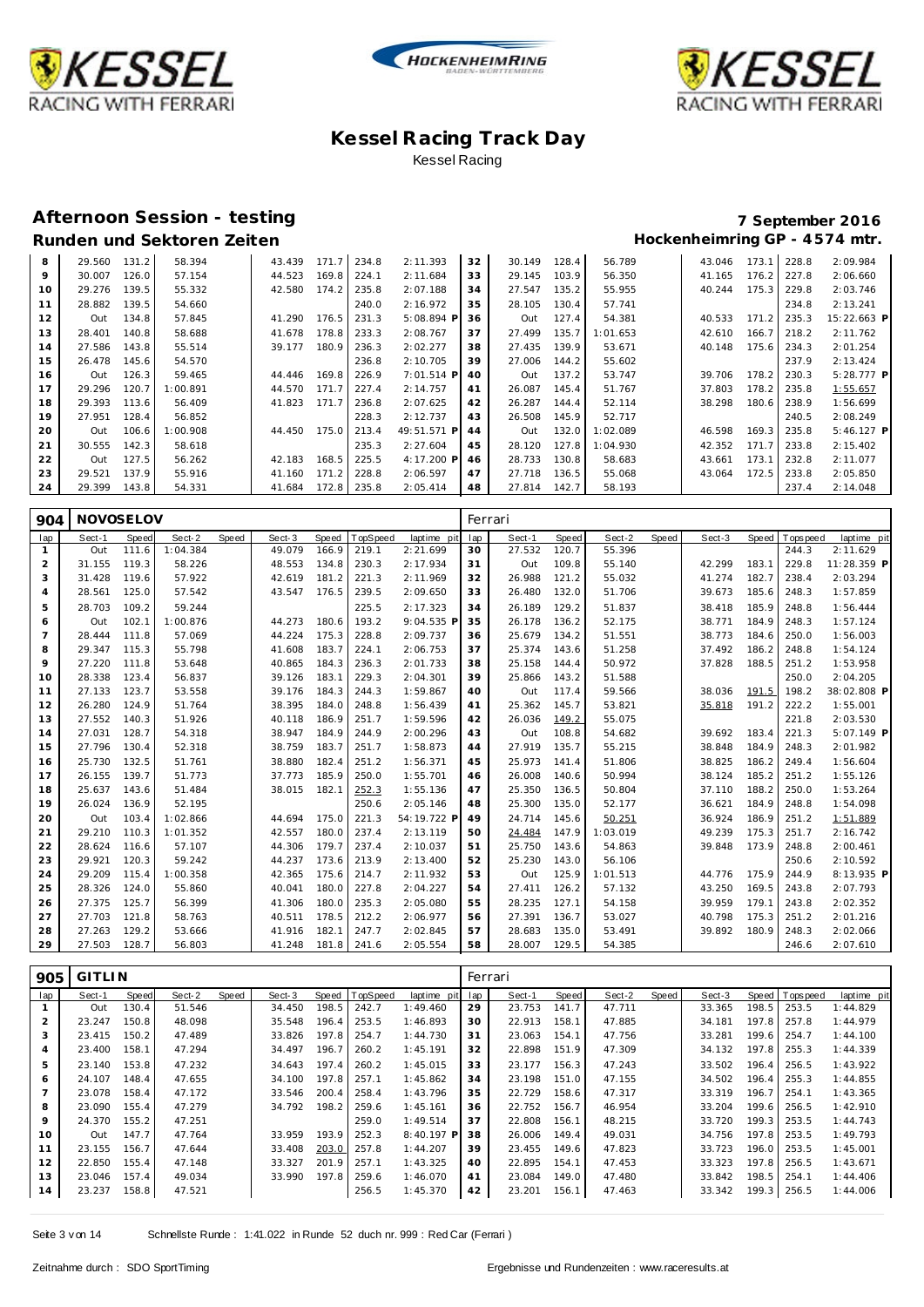





### **Afternoon Session - testing 7 September 2016**

| 15 | Out    | 134.8 | 51.075 | 35.943 | 193.9 | 248.3 | 4:14.841<br>P | 43 | 22.956 | 156.7 | 47.232 | 35.735 | 196.4 | 255.9 | 1:45.923 |
|----|--------|-------|--------|--------|-------|-------|---------------|----|--------|-------|--------|--------|-------|-------|----------|
|    |        |       |        |        |       |       |               |    |        |       |        |        |       |       |          |
| 16 | 23.882 | 147.7 | 47.900 | 34.848 | 192.9 | 252.3 | 1:46.630      | 44 | 23.135 | 161.4 | 47.978 | 36.575 | 196.4 | 256.5 | 1:47.688 |
|    | 22.882 | 158.8 | 47.199 | 33.255 | 200.7 | 253.5 | 1:43.336      | 45 | 23.366 | 157.4 | 48.289 | 33.633 | 198.2 | 257.1 | 1:45.288 |
| 18 | 23.012 | 159.5 | 47.066 | 33.559 | 201.5 | 257.1 | 1:43.637      | 46 | 23.198 | 157.0 | 47.504 | 34.061 | 196.7 | 255.3 | 1:44.763 |
| 19 | 23.011 | 159.5 | 46.870 | 33.280 | 199.3 | 258.4 | 1:43.161      | 47 | 23.103 | 157.9 | 47.703 | 33.734 | 197.1 | 254.7 | 1:44.540 |
| 20 | 22.685 | 161.2 | 46.626 | 32.925 | 201.1 | 262.8 | 1:42.236      | 48 | 23.012 | 154.5 | 47.783 | 34.088 | 198.5 | 256.5 | 1:44.883 |
| 21 | 22.660 | 158.6 | 46.945 | 34.315 | 196.0 | 260.2 | 1:43.920      | 49 | 23.135 | 150.4 | 47.651 | 33.729 | 197.4 | 252.3 | 1:44.515 |
| 22 | 22.831 | 158.8 | 47.306 |        |       | 260.9 | 1:44.172      | 50 | 22.953 | 157.7 | 47.456 | 33.987 | 198.2 | 257.8 | 1:44.396 |
| 23 | Out    | 138.5 | 49.876 | 34.998 | 195.7 | 246.6 | 50:25.789 P   | 51 | 23.954 | 153.2 | 47.674 | 33.651 | 199.3 | 254.7 | 1:45.279 |
| 24 | 23.318 | 146.7 | 47.522 | 33.113 | 197.1 | 253.5 | 1:43.953      | 52 | 23.317 | 155.4 | 47.675 | 34.043 | 198.2 | 255.3 | 1:45.035 |
| 25 | 22.771 | 155.6 | 47.648 | 34.314 | 196.7 | 255.9 | 1:44.733      | 53 | 23.143 | 155.6 | 47.534 | 35.281 | 196.0 | 255.9 | 1:45.958 |
| 26 | 22.854 | 156.3 | 47.132 | 32.951 | 198.2 | 256.5 | 1:42.937      | 54 | 23.184 | 153.8 | 47.615 | 33.928 | 197.1 | 252.9 | 1:44.727 |
| 27 | 24.663 | 159.3 | 47.741 | 33.467 | 197.4 | 255.3 | 1:45.871      | 55 | 23.203 | 157.9 | 47.430 | 34.058 | 198.2 | 255.9 | 1:44.691 |
| 28 | 22.995 | 153.0 | 48.543 | 34.174 | 196.7 | 254.7 | 1:45.712      | 56 | 23.330 | 156.3 | 50.003 |        |       | 257.1 | 1:48.186 |

| 906            | LOEFFLAD |              |          |       |        |       |          |             |     | Ferrari |       |          |       |        |       |            |             |
|----------------|----------|--------------|----------|-------|--------|-------|----------|-------------|-----|---------|-------|----------|-------|--------|-------|------------|-------------|
| lap            | Sect-1   | <b>Speed</b> | Sect-2   | Speed | Sect-3 | Speed | TopSpeed | laptime pit | lap | Sect-1  | Speed | Sect-2   | Speed | Sect-3 | Speed | T ops peed | laptime pit |
| $\mathbf{1}$   | Out      | 113.0        | 1:02.262 |       | 37.903 | 182.4 | 150.6    | 2:06.445    | 28  | 24.951  | 146.3 | 49.424   |       | 34.702 | 190.5 | 248.8      | 1:49.077    |
| $\overline{2}$ | 30.144   | 148.6        | 51.511   |       | 36.294 | 191.2 | 253.5    | 1:57.949    | 29  | 24.239  | 152.8 | 49.961   |       | 35.083 | 190.8 | 250.0      | 1:49.283    |
| 3              | 24.339   | 152.1        | 49.146   |       | 34.583 | 193.2 | 253.5    | 1:48.068    | 30  | 24.100  | 150.4 | 49.310   |       |        |       | 250.0      | 1:48.536    |
| $\overline{4}$ | 23.980   | 150.0        | 48.655   |       | 34.959 | 190.1 | 252.9    | 1:47.594    | 31  | Out     | 142.5 | 50.590   |       | 35.812 | 189.8 | 244.3      | 9:53.978 P  |
| 5              | 23.918   | 152.5        | 49.935   |       | 35.424 | 191.8 | 252.3    | 1:49.277    | 32  | 24.330  | 151.7 | 49.073   |       | 34.942 | 190.8 | 250.6      | 1:48.345    |
| 6              | 24.782   | 151.5        | 49.059   |       |        |       | 250.0    | 1:49.997    | 33  | 24.391  | 150.4 | 49.020   |       | 34.954 | 188.8 | 248.3      | 1:48.365    |
| $\overline{7}$ | Out      | 151.5        | 49.549   |       | 34.362 | 192.5 | 248.8    | 4:23.447 P  | 34  | 24.695  | 150.0 | 49.866   |       | 36.958 | 169.0 | 248.8      | 1:51.519    |
| 8              | 24.530   | 144.6        | 48.998   |       | 34.552 | 193.9 | 249.4    | 1:48.080    | 35  | 28.895  | 127.7 | 1:09.621 |       | 46.535 | 191.5 | 159.8      | 2:25.051    |
| 9              | 24.158   | 150.6        | 49.691   |       | 35.712 | 191.8 | 249.4    | 1:49.561    | 36  | 24.491  | 142.7 | 49.535   |       | 34.902 | 191.5 | 251.7      | 1:48.928    |
| 10             | 25.324   | 136.5        | 49.801   |       | 34.792 | 191.8 | 246.0    | 1:49.917    | 37  | 24.264  | 147.3 | 49.227   |       |        |       | 250.6      | 1:51.203    |
| 11             | 24.042   | 148.8        | 49.843   |       | 34.611 | 191.2 | 250.6    | 1:48.496    | 38  | Out     | 149.8 | 49.600   |       | 35.540 | 190.1 | 247.7      | 4:45.774 P  |
| 12             | 23.971   | 151.5        | 48.972   |       | 34.550 | 192.9 | 250.0    | 1:47.493    | 39  | 24.393  | 149.0 | 49.404   |       | 34.994 | 190.8 | 248.3      | 1:48.791    |
| 13             | 23.960   | 154.1        | 49.270   |       | 34.405 | 193.2 | 248.3    | 1:47.635    | 40  | 24.569  | 151.9 | 49.589   |       | 35.876 | 190.8 | 249.4      | 1:50.034    |
| 14             | 25.599   | 151.5        | 49.847   |       | 34.748 | 190.1 | 248.8    | 1:50.194    | 41  | 24.595  | 150.4 | 49.798   |       |        |       | 247.7      | 1:53.821    |
| 15             | 24.613   | 150.6        | 49.205   |       |        |       | 251.7    | 1:49.732    | 42  | Out     | 127.2 | 57.155   |       | 35.239 | 192.5 | 158.1      | 34:59.648 P |
| 16             | Out      | 135.5        | 57.683   |       | 37.530 | 187.2 | 213.0    | 44:22.961 P | 43  | 23.487  | 155.2 | 48.010   |       | 33.677 | 195.7 | 252.9      | 1:45.174    |
| 17             | 25.164   | 151.5        | 50.417   |       | 35.265 | 188.2 | 250.0    | 1:50.846    | 44  | 23.425  | 151.9 | 48.369   |       | 34.020 | 189.5 | 254.1      | 1:45.814    |
| 18             | 24.203   | 143.4        | 49.344   |       | 34.996 | 188.2 | 249.4    | 1:48.543    | 45  | 23.413  | 154.3 | 48.037   |       | 33.945 | 190.5 | 252.3      | 1:45.395    |
| 19             | 23.974   | 151.5        | 49.342   |       | 34.651 | 190.5 | 248.8    | 1:47.967    | 46  | 24.486  | 136.0 | 1:00.741 |       | 41.371 | 192.9 | 161.7      | 2:06.598    |
| 20             | 24.203   | 150.6        | 49.319   |       | 34.825 | 188.5 | 247.1    | 1:48.347    | 47  | 23.647  | 153.0 | 48.195   |       | 33.793 | 196.0 | 253.5      | 1:45.635    |
| 21             | 24.020   | 147.9        | 49.870   |       | 34.891 | 189.8 | 245.5    | 1:48.781    | 48  | 23.518  | 154.5 | 48.146   |       | 34.102 | 194.9 | 254.1      | 1:45.766    |
| 22             | 24.033   | 145.0        | 49.564   |       | 34.863 | 189.8 | 245.5    | 1:48.460    | 49  | 23.930  | 147.3 | 49.174   |       |        |       | 252.3      | 1:58.985    |
| 23             | 24.406   | 144.4        | 49.686   |       |        |       | 244.3    | 1:50.498    | 50  | Out     | 143.0 | 55.864   |       | 38.129 | 185.6 | 242.2      | 11:17.575 P |
| 24             | Out      | 147.1        | 50.099   |       | 35.247 | 188.8 | 248.3    | 19:23.725 F | 51  | 25.538  | 150.6 | 50.489   |       |        |       | 247.7      | 1:59.461    |
| 25             | 24.125   | 149.0        | 50.230   |       | 35.143 | 189.1 | 250.6    | 1:49.498    | 52  | Out     | 146.9 | 51.116   |       | 35.634 | 189.5 | 246.0      | 11:22.592 P |
| 26             | 24.467   | 126.8        | 51.830   |       | 35.289 | 191.5 | 245.5    | 1:51.586    | 53  | 24.535  | 152.5 | 49.043   |       | 34.232 | 191.8 | 251.7      | 1:47.810    |
| 27             | 24.388   | 150.6        | 49.704   |       | 35.392 | 188.2 | 248.8    | 1:49.484    | 54  | 23.987  | 152.5 | 49.730   |       |        |       | 251.2      | 1:54.743    |

| 907 | MARTIN GRAB |       |          |       |        |       |          |             | Ferrari |        |       |        |       |        |       |            |                 |
|-----|-------------|-------|----------|-------|--------|-------|----------|-------------|---------|--------|-------|--------|-------|--------|-------|------------|-----------------|
| lap | Sect-1      | Speed | Sect-2   | Speed | Sect-3 | Speed | TopSpeed | laptime pit | lap     | Sect-1 | Speed | Sect-2 | Speed | Sect-3 | Speed | T ops peed | laptime pit     |
|     | Out         | 116.4 | 1:05.218 |       | 40.116 | 190.8 | 189.8    | 2:12.135    | 21      | Out    | 125.3 | 53.736 |       | 37.446 | 183.1 | 229.3      | $1:17:53.907$ P |
| 2   | 24.906      | 143.4 | 49.895   |       | 36.959 | 185.2 | 252.9    | 1:51.760    | 22      | 29.403 | 148.8 | 51.821 |       | 35.788 | 188.5 | 251.2      | 1:57.012        |
| 3   | 24.603      | 144.2 | 52.453   |       | 36.019 | 192.2 | 250.0    | 1:53.075    | 23      | 24.648 | 151.5 | 49.482 |       | 36.699 | 193.2 | 252.3      | 1:50.829        |
| 4   | 24.302      | 138.1 | 49.504   |       | 35.322 | 194.9 | 251.2    | 1:49.128    | 24      | 24.475 | 150.8 | 50.298 |       | 35.261 | 193.9 | 251.2      | 1:50.034        |
| 5   | 23.852      | 147.3 | 49.529   |       | 37.379 | 195.3 | 252.9    | 1:50.760    | 25      | 23.998 | 151.0 | 49.319 |       | 35.295 | 191.5 | 251.2      | 1:48.612        |
| 6   | 24.097      | 148.4 | 49.494   |       | 35.156 | 193.9 | 253.5    | 1:48.747    | 26      | 24.177 | 139.5 | 50.380 |       | 34.874 | 195.3 | 252.3      | 1:49.431        |
| 7   | 24.531      | 140.4 | 50.083   |       | 35.840 | 194.6 | 253.5    | 1:50.454    | 27      | 23.967 | 150.0 | 48.940 |       | 34.388 | 196.4 | 253.5      | 1:47.295        |
| 8   | 24.151      | 146.1 | 49.665   |       |        |       | 253.5    | 1:57.239    | 28      | 23.823 | 148.4 | 58.337 |       |        |       | 252.3      | 2:07.551        |
| 9   | Out         | 129.0 | 52.754   |       | 35.738 | 193.2 | 252.9    | 7:10.145 P  | 29      | Out    | 126.2 | 52.937 |       | 36.441 | 179.4 | 241.1      | : 05:30.299 P   |
| 10  | 24.506      | 131.7 | 50.910   |       | 38.209 | 189.8 | 250.0    | 1:53.625    | 30      | 24.678 | 136.4 | 49.617 |       | 35.193 | 191.8 | 248.8      | 1:49.488        |
| 11  | 24.765      | 139.5 | 50.133   |       | 35.016 | 194.6 | 247.7    | 1:49.914    | 31      | 24.549 | 130.8 | 56.063 |       | 41.755 | 178.8 | 248.3      | 2:02.367        |
| 12  | 23.847      | 141.7 | 50.576   |       | 35.440 | 195.3 | 250.0    | 1:49.863    | 32      | 24.414 | 135.8 | 50.146 |       | 35.496 | 194.6 | 250.6      | 1:50.056        |
| 13  | 23.964      | 148.6 | 49.113   |       | 35.830 | 191.8 | 252.3    | 1:48.907    | 33      | 24.679 | 136.7 | 49.961 |       | 35.927 | 184.9 | 250.0      | 1:50.567        |
| 14  | 24.237      | 142.3 | 49.021   |       | 35.025 | 190.8 | 253.5    | 1:48.283    | 34      | 25.104 | 136.7 | 50.035 |       | 35.895 | 193.5 | 251.2      | 1:51.034        |
| 15  | 24.349      | 134.8 | 49.290   |       | 34.381 | 197.1 | 251.7    | 1:48.020    | 35      | 24.535 | 139.9 | 51.135 |       | 35.208 | 193.5 | 254.1      | 1:50.878        |
| 16  | 23.718      | 142.5 | 50.707   |       | 34.702 | 196.0 | 254.1    | 1:49.127    | 36      | 23.775 | 139.4 | 50.178 |       | 35.122 | 194.2 | 251.7      | 1:49.075        |
| 17  | 23.660      | 139.7 | 50.174   |       | 36.696 | 193.9 | 254.1    | 1:50.530    | 37      | 23.928 | 143.6 | 49.307 |       | 35.143 | 194.9 | 253.5      | 1:48.378        |
| 18  | 23.627      | 141.4 | 49.205   |       | 34.831 | 194.9 | 253.5    | 1:47.663    | 38      | 23.750 | 143.4 | 49.914 |       | 34.668 | 191.5 | 252.3      | 1:48.332        |
| 19  | 23.883      | 143.4 | 48.550   |       | 34.488 | 193.5 | 252.9    | 1:46.921    | 39      | 23.613 | 149.4 | 49.282 |       | 35.460 | 194.2 | 254.1      | 1:48.355        |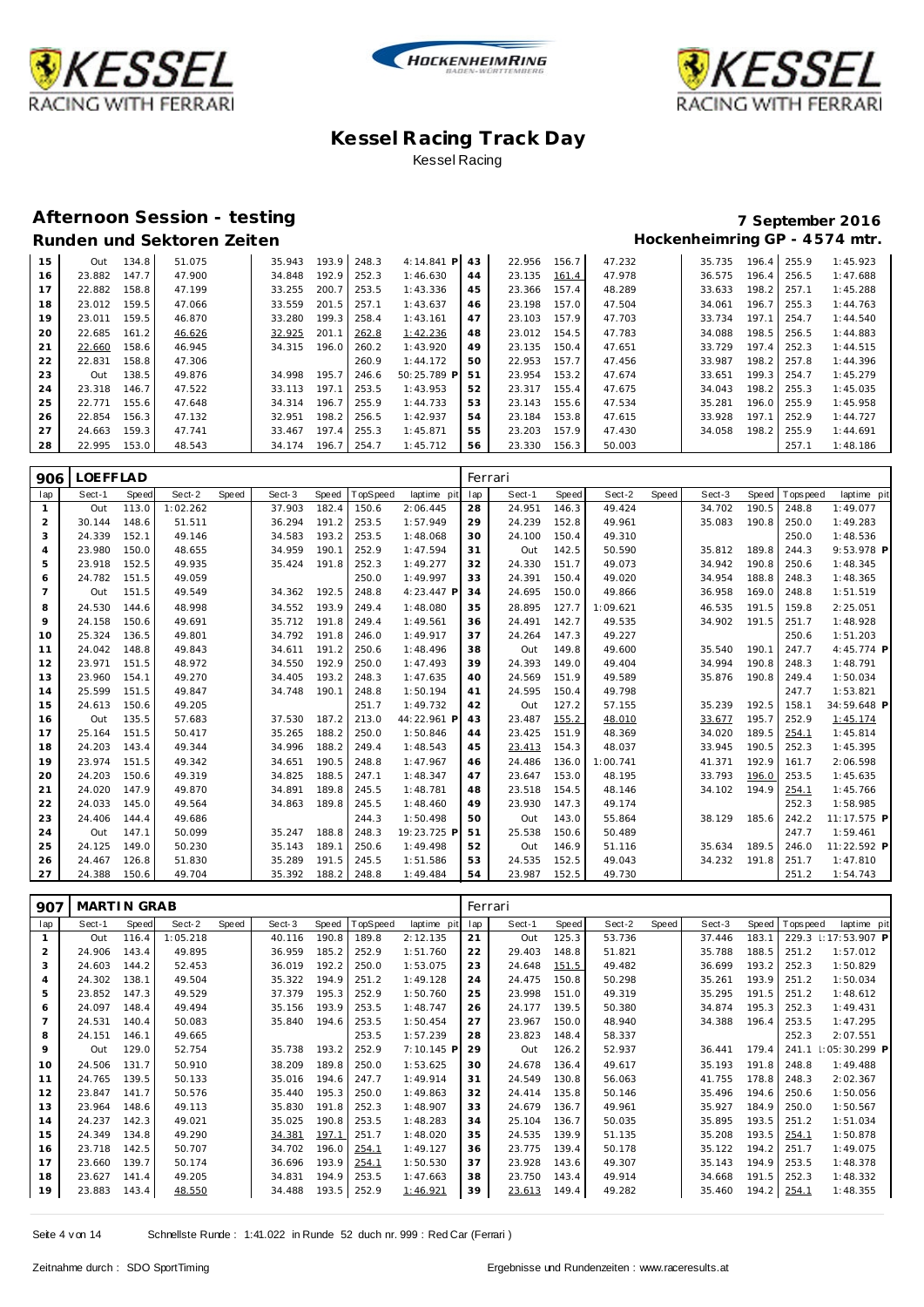





**Afternoon Session - testing 7 September 2016** Runden und Sektoren Zeiten **Munden und Sektoren Zeiten Hockenheimring GP** - 4574 mtr.

| 20  | 24.737         | 145.0 | 49.016   |       |        |       | 251.7    | 2:59.363    | 40  | 24.326  | 125.1 | 52.514 |       |        |       | 223.6    | 1:53.978    |
|-----|----------------|-------|----------|-------|--------|-------|----------|-------------|-----|---------|-------|--------|-------|--------|-------|----------|-------------|
| 908 | <b>STILE F</b> |       |          |       |        |       |          |             |     | Ferrari |       |        |       |        |       |          |             |
| lap | Sect-1         | Speed | Sect-2   | Speed | Sect-3 | Speed | TopSpeed | laptime pit | lap | Sect-1  | Speed | Sect-2 | Speed | Sect-3 | Speed | Topspeed | laptime pit |
|     | Out            | 116.8 | 59.513   |       | 41.582 | 185.6 | 221.3    | 2:10.952    | 19  | 26.382  | 122.7 | 53.140 |       | 37.513 | 186.5 | 250.0    | 1:57.035    |
| 2   | 26.757         | 131.9 | 54.260   |       | 43.926 | 183.4 | 255.9    | 2:04.943    | 20  | 25.674  | 130.0 | 52.511 |       | 37.929 | 185.9 | 251.7    | 1:56.114    |
| 3   | 27.106         | 135.2 | 53.259   |       | 38.656 | 186.9 | 249.4    | 1:59.021    | 21  | 26.465  | 125.4 | 52.426 |       | 38.547 | 184.9 | 248.3    | 1:57.438    |
| 4   | 26.407         | 132.5 | 52.482   |       | 37.896 | 188.8 | 251.2    | 1:56.785    | 22  | 27.473  | 126.6 | 54.290 |       | 37.702 | 187.2 | 227.8    | 1:59.465    |
| 5   | 25.913         | 128.6 | 54.347   |       | 37.390 | 188.2 | 251.2    | 1:57.650    | 23  | 26.200  | 126.0 | 53.883 |       | 37.318 | 184.3 | 249.4    | 1:57.401    |
| 6   | 26.201         | 129.7 | 55.339   |       | 37.197 | 187.2 | 242.7    | 1:58.737    | 24  | 26.250  | 128.0 | 52.111 |       |        |       | 251.7    | 2:00.564    |
|     | 25.611         | 134.5 | 52.398   |       |        |       | 254.1    | 2:01.148    | 25  | Out     | 124.6 | 53.687 |       | 37.484 | 187.8 | 244.9    | 38:01.423 P |
| 8   | Out            | 127.5 | 56.687   |       | 38.113 | 185.9 | 247.7    | 7:28.188 F  | 26  | 25.808  | 130.4 | 52.899 |       | 37.696 | 188.8 | 250.6    | 1:56.403    |
| 9   | 27.335         | 129.2 | 53.270   |       | 39.155 | 171.2 | 225.0    | 1:59.760    | 27  | 26.565  | 129.5 | 51.759 |       | 37.413 | 180.3 | 251.7    | 1:55.737    |
| 10  | 27.005         | 134.8 | 50.992   |       | 37.200 | 186.5 | 252.9    | 1:55.197    | 28  | 26.215  | 132.2 | 53.576 |       | 37.451 | 187.2 | 250.6    | 1:57.242    |
| 11  | 26.064         | 127.8 | 1:14.807 |       |        |       | 251.7    | 2:27.298    | 29  | 25.878  | 134.0 | 53.528 |       | 37.279 | 185.2 | 251.2    | 1:56.685    |
| 12  | Out            | 120.3 | 57.811   |       | 39.823 | 182.7 | 223.6    | 39:54.173 F | 30  | 26.290  | 134.7 | 53.263 |       | 37.315 | 171.7 | 255.9    | 1:56.868    |
| 13  | 28.257         | 135.0 | 56.269   |       | 39.510 | 185.2 | 211.8    | 2:04.036    | 31  | 26.571  | 130.3 | 53.119 |       |        |       | 251.2    | 2:00.961    |
| 14  | 26.021         | 126.3 | 53.104   |       | 37.728 | 187.5 | 251.7    | 1:56.853    | 32  | Out     | 124.1 | 53.772 |       | 37.774 | 183.4 | 248.3    | 33:23.063 P |
| 15  | 25.941         | 134.2 | 52.030   |       | 37.391 | 186.2 | 252.3    | 1:55.362    | 33  | 26.733  | 137.8 | 52.641 |       | 37.054 | 185.2 | 252.3    | 1:56.428    |
| 16  | 26.408         | 132.0 | 52.859   |       | 38.046 | 185.9 | 254.1    | 1:57.313    | 34  | 27.549  | 133.2 | 53.114 |       | 49.870 | 189.1 | 254.1    | 2:10.533    |
| 17  | 26.132         | 133.5 | 52.342   |       |        |       | 251.2    | 2:00.505    | 35  | 26.943  | 121.8 | 53.705 |       | 37.562 | 183.4 | 237.9    | 1:58.210    |
| 18  | Out            | 116.9 | 56.384   |       | 38.640 | 184.0 | 221.8    | 35:05.778 P | 36  | 26.159  | 134.5 | 53.683 |       |        |       | 252.3    | 2:03.761    |
|     |                |       |          |       |        |       |          |             |     |         |       |        |       |        |       |          |             |

| 909            | <b>CHEUNG</b> |       |          |       |        |       |          |             |     | Ferrari |       |          |       |        |       |            |              |
|----------------|---------------|-------|----------|-------|--------|-------|----------|-------------|-----|---------|-------|----------|-------|--------|-------|------------|--------------|
| lap            | Sect-1        | Speed | Sect-2   | Speed | Sect-3 | Speed | TopSpeed | laptime pit | lap | Sect-1  | Speed | Sect-2   | Speed | Sect-3 | Speed | T ops peed | laptime pit  |
| $\mathbf{1}$   | Out           | 110.1 | 1:10.489 |       | 42.026 | 156.7 | 140.3    | 2:22.593    | 29  | 24.276  | 149.4 | 50.494   |       | 45.743 | 187.2 | 248.3      | 2:00.513     |
| $\overline{2}$ | 27.361        | 143.0 | 58.955   |       | 41.188 | 183.1 | 184.6    | 2:07.504    | 30  | 24.277  | 148.4 | 49.262   |       | 35.373 | 187.8 | 248.8      | 1:48.912     |
| 3              | 25.120        | 145.4 | 54.046   |       | 44.080 | 157.9 | 245.5    | 2:03.246    | 31  | 24.872  | 148.1 | 49.679   |       | 35.785 | 187.5 | 246.0      | 1:50.336     |
| $\overline{4}$ | 24.989        | 143.8 | 49.963   |       | 35.698 | 184.9 | 247.7    | 1:50.650    | 32  | 24.978  | 135.8 | 56.087   |       | 35.828 | 188.8 | 184.3      | 1:56.893     |
| 5              | 24.183        | 144.6 | 50.107   |       | 35.514 | 185.2 | 244.9    | 1:49.804    | 33  | 24.335  | 147.9 | 49.499   |       | 35.291 | 189.1 | 248.3      | 1:49.125     |
| 6              | 24.523        | 131.9 | 51.520   |       |        |       | 244.3    | 1:59.822    | 34  | 24.321  | 149.0 | 50.634   |       |        |       | 249.4      | 1:56.712     |
| $\overline{7}$ | Out           | 131.7 | 53.985   |       | 38.464 | 183.1 | 218.6    | 4:40.876 F  | 35  | Out     | 145.9 | 50.155   |       | 36.035 | 186.5 | 244.3      | 22:24.351 P  |
| 8              | 25.694        | 137.4 | 52.361   |       | 37.918 | 181.2 | 225.0    | 1:55.973    | 36  | 24.663  | 149.6 | 49.580   |       | 37.712 | 185.9 | 247.1      | 1:51.955     |
| 9              | 24.779        | 145.7 | 50.428   |       | 36.833 | 184.6 | 244.3    | 1:52.040    | 37  | 24.372  | 148.8 | 49.235   |       | 35.187 | 185.9 | 246.6      | 1:48.794     |
| 10             | 24.611        | 145.7 | 50.270   |       | 36.396 | 185.9 | 244.3    | 1:51.277    | 38  | 24.248  | 148.4 | 49.574   |       |        |       | 248.8      | 1:52.723     |
| 11             | 24.544        | 143.4 | 50.610   |       | 36.135 | 183.1 | 246.6    | 1:51.289    | 39  | Out     | 147.7 | 50.018   |       | 35.859 | 187.5 | 245.5      | 24:46.710 P  |
| 12             | 24.639        | 145.4 | 50.509   |       | 36.107 | 185.6 | 245.5    | 1:51.255    | 40  | 24.684  | 148.8 | 49.555   |       | 34.960 | 187.8 | 248.8      | 1:49.199     |
| 13             | 24.486        | 145.0 | 50.478   |       | 36.059 | 184.3 | 243.2    | 1:51.023    | 41  | 24.181  | 149.2 | 49.464   |       | 35.144 | 187.8 | 247.7      | 1:48.789     |
| 14             | 24.602        | 146.7 | 50.113   |       | 35.460 | 186.2 | 243.8    | 1:50.175    | 42  | 24.224  | 148.1 | 49.834   |       |        |       | 248.3      | 1:52.873     |
| 15             | 24.513        | 146.3 | 50.929   |       | 38.458 | 186.2 | 245.5    | 1:53.900    | 43  | Out     | 127.7 | 52.291   |       | In     |       | 242.2      | 36:46.610 P  |
| 16             | 24.508        | 145.6 | 49.958   |       | 35.723 | 186.2 | 247.1    | 1:50.189    | 44  | Out     | 123.7 | 1:01.174 |       | 37.178 | 184.6 | 219.5      | 7:28.501 P   |
| 17             | 24.483        | 146.5 | 50.065   |       | 37.573 | 184.3 | 246.0    | 1:52.121    | 45  | 24.484  | 149.8 | 49.257   |       | 34.770 | 191.5 | 248.3      | 1:48.511     |
| 18             | 24.542        | 145.2 | 50.306   |       | 35.555 | 185.2 | 243.8    | 1:50.403    | 46  | 23.766  | 149.2 | 50.733   |       | 38.807 | 187.5 | 249.4      | 1:53.306     |
| 19             | 24.886        | 144.2 | 49.955   |       | 35.543 | 185.9 | 246.6    | 1:50.384    | 47  | 24.056  | 149.2 | 49.334   |       | 34.993 | 189.5 | 247.7      | 1:48.383     |
| 20             | 24.622        | 145.9 | 51.386   |       |        |       | 232.8    | 1:57.679    | 48  | 24.268  | 148.6 | 49.203   |       | 35.412 | 188.8 | 248.3      | 1:48.883     |
| 21             | Out           | 135.3 | 51.711   |       | 37.013 | 186.2 | 242.7    | 34:57.099 F | 49  | 24.985  | 148.4 | 49.728   |       | 35.229 | 186.2 | 247.1      | 1:49.942     |
| 22             | 25.052        | 147.9 | 50.167   |       | 35.899 | 188.2 | 246.6    | 1:51.118    | 50  | 26.475  | 146.5 | 59.134   |       | 34.919 | 190.1 | 211.4      | 2:00.528     |
| 23             | 24.299        | 146.9 | 49.827   |       | 35.816 | 189.5 | 247.1    | 1:49.942    | 51  | 24.383  | 139.5 | 53.054   |       | 36.736 | 188.2 | 246.6      | 1:54.173     |
| 24             | 24.188        | 148.6 | 50.029   |       | 35.288 | 188.8 | 248.3    | 1:49.505    | 52  | 23.988  | 149.0 | 48.957   |       | 34.567 | 191.2 | 248.3      | 1:47.512     |
| 25             | 24.437        | 149.4 | 50.305   |       | 35.447 | 187.5 | 247.7    | 1:50.189    | 53  | 23.813  | 148.8 | 49.004   |       |        |       | 249.4      | 1:53.161     |
| 26             | 24.244        | 147.5 | 49.903   |       | 35.323 | 188.5 | 248.3    | 1:49.470    | 54  | Out     | 136.4 | 50.576   |       | 34.690 | 189.5 | 237.9      | $6:26.136$ P |
| 27             | 24.357        | 146.5 | 50.077   |       | 35.194 | 189.8 | 246.0    | 1:49.628    | 55  | 24.600  | 148.8 | 51.773   |       | 35.283 | 187.2 | 247.7      | 1:51.656     |
| 28             | 26.522        | 148.1 | 49.528   |       | 35.277 | 188.5 | 246.6    | 1:51.327    | 56  | 25.045  | 149.4 | 52.440   |       |        |       | 248.8      | 2:00.911     |

| 910            |        | LENDOUDIS |        |       |        |       |                |                 |    | Ferrari |       |        |       |        |       |                 |             |
|----------------|--------|-----------|--------|-------|--------|-------|----------------|-----------------|----|---------|-------|--------|-------|--------|-------|-----------------|-------------|
| lap            | Sect-1 | Speed     | Sect-2 | Speed | Sect-3 |       | Speed TopSpeed | laptime pit lap |    | Sect-1  | Speed | Sect-2 | Speed | Sect-3 |       | Speed Tops peed | laptime pit |
|                | Out    | 115.5     | 54.783 |       | 38.027 | 183.4 | 214.3          | 1:59.371        | 13 | 24.339  | 147.3 | 50.524 |       | 35.662 | 186.9 | 245.5           | 1:50.525    |
| $\overline{2}$ | 25.639 | 142.1     | 53.474 |       | 36.482 | 184.9 | 242.7          | 1:55.595        | 14 | 24.746  | 143.6 | 49.856 |       | 35.773 | 186.5 | 246.6           | 1:50.375    |
| 3              | 24.936 | 148.6     | 56.777 |       | 35.693 | 187.2 | 245.5          | 1:57.406        | 15 | 25.268  | 142.7 | 50.125 |       |        |       | 246.0           | 1:54.647    |
| 4              | 24.733 | 143.0     | 51.187 |       | 35.152 | 187.2 | 245.5          | 1:51.072        | 16 | Out     | 125.7 | 53.499 |       | 37.038 | 183.7 | 220.0           | 43:38.445 P |
| 5              | 25.100 | 122.2     | 50.672 |       | 36.269 | 186.9 | 241.6          | 1:52.041        | 17 | 24.849  | 144.8 | 50.107 |       | 35.975 |       | 184.9 242.2     | 1:50.931    |
| 6              | 24.668 | 145.9     | 50.022 |       | 36.286 | 185.2 | 244.3          | 1:50.976        | 18 | 24.769  | 144.4 | 50.506 |       | 39.687 | 181.8 | 242.7           | 1:54.962    |
|                | 24.466 | 145.2     | 50.033 |       | 37.100 | 185.9 | 241.6          | 1:51.599        | 19 | 25.036  | 147.1 | 49.848 |       | 35.440 |       | 186.2 245.5     | 1:50.324    |
| 8              | 24.373 | 146.7     | 49.851 |       | 35.602 | 186.5 | 244.3          | 1:49.826        | 20 | 24.604  | 147.1 | 49.959 |       | 35.159 |       | 188.2 244.3     | 1:49.722    |
| 9              | 24.498 | 137.1     | 49.952 |       | 35.377 | 186.2 | 243.8          | 1:49.827        | 21 | 24.273  | 146.3 | 49.738 |       | 35.160 |       | 186.9 243.2     | 1:49.171    |
| 10             | 24.537 | 147.3     | 49.873 |       | 35.346 | 187.2 | 246.0          | 1:49.756        | 22 | 24.423  | 147.5 | 49.521 |       | 35.139 | 187.5 | 244.9           | 1:49.083    |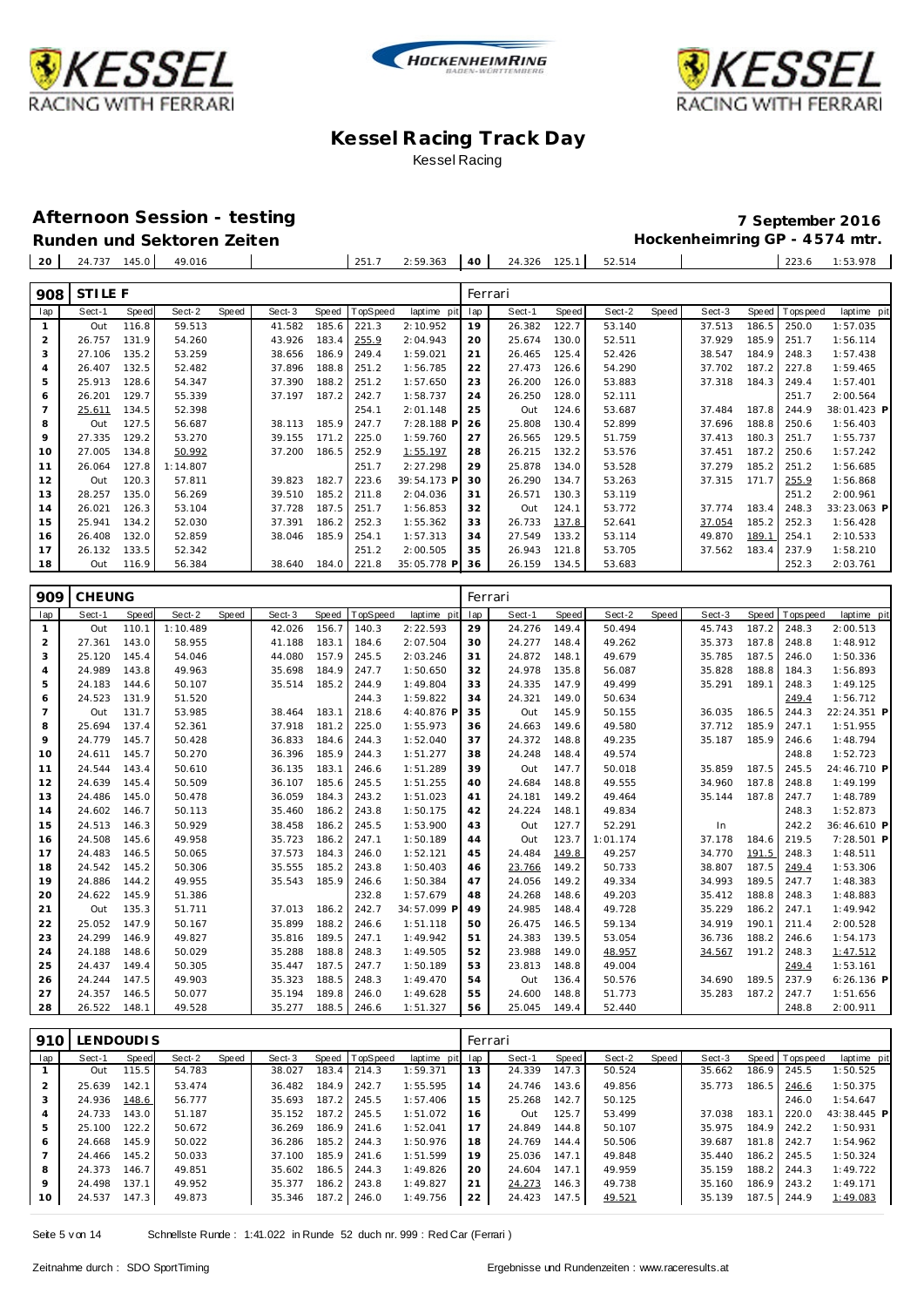





#### **Afternoon Session - testing 7 September 2016** Runden und Sektoren Zeiten **Munden und Sektoren Zeiten Hockenheimring GP** - 4574 mtr.

|  |  | <b>TWINDER WHO SCILLOFER LESSILE</b> |  |                                                                                                  |  |  | $\frac{1}{2}$               |  |                |
|--|--|--------------------------------------|--|--------------------------------------------------------------------------------------------------|--|--|-----------------------------|--|----------------|
|  |  | $11$ 24.530 146.5 50.063             |  | $\begin{vmatrix} 35.204 & 187.2 & 244.3 & 1:49.797 & 23 & 24.431 & 147.3 & 50.199 \end{vmatrix}$ |  |  | 35.526 180.6 243.2 1:50.156 |  |                |
|  |  | 12 24.394 148.1 50.195               |  | 35.118 188.8 246.6 1:49.707 24 24.783 146.3 49.562                                               |  |  |                             |  | 244.9 1:51.684 |

| 911 | CARTU  |       |          |       |        |       |          |              |     | Ferrari |       |        |       |        |       |             |             |
|-----|--------|-------|----------|-------|--------|-------|----------|--------------|-----|---------|-------|--------|-------|--------|-------|-------------|-------------|
| lap | Sect-1 | Speed | Sect-2   | Speed | Sect-3 | Speed | TopSpeed | laptime pit  | lap | Sect-1  | Speed | Sect-2 | Speed | Sect-3 | Speed | T ops pee d | laptime pit |
|     | Out    | 109.0 | 1:03.857 |       | 38.444 | 183.7 | 181.2    | 2:16.811     | 18  | 25.513  | 146.3 | 51.530 |       | 37.229 | 184.3 | 245.5       | 1:54.272    |
| 2   | 24.940 | 144.8 | 51.109   |       | 36.549 | 184.3 | 244.9    | 1:52.598     | 19  | 25.064  | 147.5 | 50.957 |       | 37.930 | 184.0 | 245.5       | 1:53.951    |
| 3   | 24.732 | 145.9 | 50.641   |       |        |       | 246.0    | 1:55.570     | 20  | 25.059  | 147.7 | 50.846 |       | 36.608 | 184.0 | 245.5       | 1:52.513    |
| 4   | Out    | 125.9 | 54.813   |       | 41.419 | 178.8 | 236.3    | $6:11.135$ P | 21  | 24.934  | 147.9 | 50.971 |       | 36.898 | 184.9 | 245.5       | 1:52.803    |
| 5   | 26.531 | 139.7 | 52.795   |       | 40.021 | 180.0 | 241.1    | 1:59.347     | 22  | 25.180  | 146.5 | 51.017 |       | 36.491 | 185.6 | 244.3       | 1:52.688    |
| 6   | 26.672 | 141.4 | 52.078   |       | 37.942 | 182.4 | 244.3    | 1:56.692     | 23  | 25.312  | 148.1 | 52.841 |       |        |       | 245.5       | 2:07.433    |
|     | 26.068 | 143.4 | 52.069   |       | 39.447 | 180.0 | 242.7    | 1:57.584     | 24  | Out     | 137.2 | 53.169 |       | 38.411 | 137.6 | 235.8       | 14:38.963 P |
| 8   | 26.190 | 144.0 | 51.734   |       | 38.399 | 179.7 | 243.8    | 1:56.323     | 25  | 26.087  | 145.2 | 50.808 |       | 36.154 | 184.3 | 239.5       | 1:53.049    |
| 9   | 27.360 | 143.6 | 52.610   |       |        |       | 241.6    | 2:14.004     | 26  | 24.955  | 146.5 | 50.763 |       | 36.049 | 185.6 | 242.7       | 1:51.767    |
| 10  | Out    | 131.4 | 56.000   |       | 39.734 | 180.0 | 231.8    | 7:12.142 P   | 27  | 24.851  | 145.9 | 54.441 |       | 36.061 | 185.6 | 243.2       | 1:55.353    |
| 11  | 26.407 | 145.2 | 52.034   |       | 37.401 | 181.8 | 241.1    | 1:55.842     | 28  | 24.890  | 146.3 | 52.234 |       | 35.917 | 183.7 | 243.2       | 1:53.041    |
| 12  | 25.258 | 143.6 | 55.448   |       | 37.116 | 181.8 | 243.2    | 1:57.822     | 29  | 24.942  | 144.2 | 50.695 |       | 35.909 | 185.2 | 242.7       | 1:51.546    |
| 13  | 25.366 | 143.0 | 51.302   |       | 37.051 | 181.2 | 243.8    | 1:53.719     | 30  | 25.186  | 146.1 | 55.284 |       | 36.616 | 184.6 | 243.2       | 1:57.086    |
| 14  | 25.845 | 145.4 | 51.723   |       | 37.014 | 182.7 | 243.2    | 1:54.582     | 31  | 25.098  | 146.7 | 50.538 |       | 35.991 | 184.6 | 242.7       | 1:51.627    |
| 15  | 25.322 | 144.8 | 55.991   |       |        |       | 242.7    | 2:06.799     | 32  | 25.148  | 144.8 | 50.719 |       | 35.840 | 183.1 | 242.2       | 1:51.707    |
| 16  | Out    | 117.4 | 55.374   |       | 42.018 | 177.6 | 236.8    | 30:59.944 P  | 33  | 25.731  | 146.9 | 50.409 |       |        |       | 241.6       | 2:00.568    |
| 17  | 26.432 | 143.2 | 52.260   |       | 38.071 | 182.7 | 244.3    | 1:56.763     | 34  |         |       |        |       |        |       |             |             |

| 912 | LI M   |       |          |       |        |       |          |              | Ferrari |        |       |        |       |        |       |             |              |
|-----|--------|-------|----------|-------|--------|-------|----------|--------------|---------|--------|-------|--------|-------|--------|-------|-------------|--------------|
| lap | Sect-1 | Speed | Sect-2   | Speed | Sect-3 | Speed | TopSpeed | laptime pit  | lap     | Sect-1 | Speed | Sect-2 | Speed | Sect-3 | Speed | T ops pee d | laptime pit  |
| 1   | Out    | 115.3 | 55.535   |       | 40.689 | 179.4 | 225.9    | 2:04.539     | 26      | Out    | 120.7 | 57.000 |       | 41.100 | 178.2 | 227.8       | $6:25.599$ P |
| 2   | 26.512 | 144.6 | 50.979   |       | 36.632 | 184.3 | 241.6    | 1:54.123     | 27      | 28.035 | 136.4 | 57.044 |       | 41.598 | 177.6 | 233.3       | 2:06.677     |
| 3   | 25.038 | 144.6 | 50.938   |       |        |       | 242.2    | 1:57.611     | 28      | 27.360 | 135.5 | 53.314 |       | 38.204 | 180.6 | 236.8       | 1:58.878     |
| 4   | Out    | 110.5 | 57.188   |       | 41.708 | 175.0 | 224.5    | $6:13.126$ F | 29      | 25.679 | 139.5 | 54.835 |       | 40.193 | 180.3 | 237.9       | 2:00.707     |
| 5   | 28.204 | 131.5 | 56.775   |       | 40.977 | 175.3 | 232.8    | 2:05.956     | 30      | 27.032 | 135.0 | 53.375 |       |        |       | 239.5       | 2:18.822     |
| 6   | 30.831 | 120.8 | 54.986   |       | 40.681 | 179.1 | 234.3    | 2:06.498     | 31      | Out    | 103.8 | 58.802 |       | 40.972 | 174.2 | 219.1       | $6:41.499$ P |
| 7   | 28.697 | 125.0 | 56.317   |       | 46.304 | 172.5 | 214.3    | 2:11.318     | 32      | 28.366 | 130.4 | 56.415 |       | 39.837 | 174.5 | 235.3       | 2:04.618     |
| 8   | 28.221 | 132.8 | 53.608   |       | 45.867 | 144.4 | 237.4    | 2:07.696     | 33      | 26.725 | 126.5 | 53.785 |       | 40.120 | 177.6 | 234.8       | 2:00.630     |
| 9   | 29.417 | 117.6 | 54.807   |       | 40.921 | 175.6 | 234.8    | 2:05.145     | 34      | 27.336 | 130.0 | 54.058 |       | 39.610 | 175.3 | 240.5       | 2:01.004     |
| 10  | 31.643 | 114.6 | 55.964   |       | 42.566 | 175.3 | 223.1    | 2:10.173     | 35      | 26.835 | 143.6 | 53.456 |       |        |       | 240.5       | 2:30.147     |
| 11  | 29.307 | 122.2 | 1:01.564 |       |        |       | 236.3    | 2:21.584     | 36      | Out    | 135.8 | 51.725 |       | 36.815 | 183.7 | 235.8       | 59:59.882 P  |
| 12  | Out    | 143.2 | 51.049   |       | 37.396 | 183.7 | 236.8    | 4:46.879 P   | 37      | 24.134 | 145.4 | 50.119 |       | 35.167 | 182.4 | 240.5       | 1:49.420     |
| 13  | 24.823 | 147.3 | 50.574   |       | 35.940 | 184.3 | 241.6    | 1:51.337     | 38      | 24.513 | 143.2 | 50.909 |       |        |       | 238.9       | 1:53.513     |
| 14  | 24.522 | 145.0 | 50.470   |       |        |       | 240.0    | 1:51.749     | 39      | Out    | 137.8 | 53.702 |       | 38.680 | 166.9 | 231.8       | 7:16.279 P   |
| 15  | Out    | 105.2 | 1:04.335 |       | 48.490 | 140.1 | 170.1    | 6:04.930 P   | 40      | 26.511 | 141.7 | 52.222 |       | 37.167 | 180.9 | 237.4       | 1:55.900     |
| 16  | 33.675 | 117.4 | 1:09.006 |       |        |       | 198.2    | 2:33.752     | 41      | 25.240 | 144.2 | 51.776 |       | 36.780 | 180.0 | 240.0       | 1:53.796     |
| 17  | Out    | 115.0 | 57.119   |       | 41.344 | 177.9 | 225.9    | $6:24.417$ P | 42      | 25.248 | 144.4 | 51.755 |       | 36.850 | 181.5 | 239.5       | 1:53.853     |
| 18  | 29.544 | 121.6 | 56.595   |       | 40.992 | 176.2 | 223.1    | 2:07.131     | 43      | 25.094 | 143.4 | 51.931 |       | 37.427 | 181.2 | 238.4       | 1:54.452     |
| 19  | 28.140 | 134.7 | 54.617   |       | 39.795 | 179.4 | 236.8    | 2:02.552     | 44      | 25.671 | 143.0 | 51.851 |       | 36.337 | 179.7 | 238.9       | 1:53.859     |
| 20  | 27.036 | 134.8 | 54.454   |       | 39.297 | 178.5 | 239.5    | 2:00.787     | 45      | 25.312 | 143.2 | 53.396 |       | 36.600 | 181.8 | 239.5       | 1:55.308     |
| 21  | 26.969 | 139.4 | 54.141   |       | 39.526 | 178.5 | 236.8    | 2:00.636     | 46      | 25.189 | 143.2 | 51.773 |       | 36.645 | 181.8 | 239.5       | 1:53.607     |
| 22  | 26.577 | 131.2 | 53.726   |       | 38.633 | 181.2 | 240.0    | 1:58.936     | 47      | 25.258 | 144.2 | 52.015 |       | 38.951 | 166.2 | 240.5       | 1:56.224     |
| 23  | 27.095 | 133.7 | 55.926   |       |        |       | 237.4    | 2:05.440     | 48      | 29.369 | 142.1 | 51.697 |       | 36.961 | 183.1 | 241.1       | 1:58.027     |
| 24  | Out    | 117.0 | 55.341   |       | 38.270 | 184.0 | 204.2    | 38:36.122 F  | 49      | 25.123 | 143.2 | 51.572 |       | 37.005 | 181.8 | 240.0       | 1:53.700     |
| 25  | 24.993 | 138.8 | 51.518   |       |        |       | 242.7    | 1:56.304     | 50      | 24.900 | 143.4 | 52.099 |       |        |       | 240.0       | 1:57.054     |

| 913 | <b>VOLKER</b> |       |                |       |        |       |                |             | Ferrari |        |       |          |       |        |       |                   |              |
|-----|---------------|-------|----------------|-------|--------|-------|----------------|-------------|---------|--------|-------|----------|-------|--------|-------|-------------------|--------------|
| lap | Sect-1        | Speed | Sect-2         | Speed | Sect-3 |       | Speed TopSpeed | laptime pit | lap     | Sect-1 | Speed | Sect-2   | Speed | Sect-3 | Speed | <b>T</b> ops peed | laptime pit  |
|     | Out           | 112.6 | 1:02.398       |       | 39.781 | 180.9 | 156.1          | 2:10.839    | 17      | Out    | 118.0 | 1:01.966 |       | 41.946 | 162.9 | 211.8             | $5:47.046$ P |
|     | 25.130        | 150.6 | 50.032         |       | 35.715 | 187.2 | 248.3          | 1:50.877    | 18      | 32.743 | 115.1 | 1:04.147 |       | 42.206 | 172.0 | 182.4             | 2:19.096     |
|     | 24.183        | 149.4 | 50.227         |       | 35.087 | 186.9 | 248.8          | 1:49.497    | 19      | 28.760 | 130.3 | 55.372   |       | 38.996 | 168.2 | 232.3             | 2:03.128     |
|     | 24.091        | 149.2 | 49.572         |       | 35.166 | 187.5 | 247.7          | 1:48.829    | 20      | 27.760 | 132.8 | 55.580   |       | 40.173 | 168.2 | 217.3             | 2:03.513     |
| 5   | 24.657        | 150.2 | 49.850         |       | 35.000 | 187.5 | 247.1          | 1:49.507    | 21      | 30.215 | 141.2 | 53.776   |       | 40.019 | 176.2 | 238.4             | 2:04.010     |
| 6   | 24.375        | 147.7 | 49.811         |       | 35.305 | 186.5 | 244.9          | 1:49.491    | 22      | 27.794 | 136.9 | 53.704   |       | 43.079 | 168.8 | 240.0             | 2:04.577     |
|     | 24.463        | 148.1 | 51.607         |       |        |       | 242.7          | 1:55.662    | 23      | 26.729 | 134.0 | 53.780   |       |        |       | 239.5             | 2:07.794     |
| 8   | Out           | 122.9 | 55.484         |       | 38.961 | 178.5 | 231.8          | 15:43.608 P | 24      | Out    | 102.4 | 1:04.867 |       | 45.620 | 165.1 | 191.2             | 49:50.665 P  |
| 9   | 26.075        | 133.2 | 53.710         |       | 38.502 | 178.8 | 235.8          | 1:58.287    | 25      | 27.910 | 141.4 | 54.067   |       | 40.298 | 169.8 | 241.6             | 2:02.275     |
| 10  | 26.395        | 135.7 | 53.393         |       | 38.004 | 173.1 | 237.9          | 1:57.792    | 26      | 26.875 | 137.4 | 53.323   |       | 39.073 | 177.0 | 235.8             | 1:59.271     |
| 11  | 26.935        | 140.1 | 54.065         |       | 40.549 | 174.8 | 235.3          | 2:01.549    | 27      | 26.125 | 140.6 | 53.664   |       | 38.362 | 178.5 | 240.0             | 1:58.151     |
| 12  | 26.331        | 132.4 | 54.208         |       | 37.477 | 179.1 | 233.8          | 1:58.016    | 28      | 26.058 | 136.4 | 53.091   |       | 37.810 | 180.0 | 235.8             | 1:56.959     |
| 13  | 25.893        |       | 141.4 1:08.127 |       |        |       | 239.5          | 2:19.042    | 29      | 26.134 | 131.1 | 53.808   |       | 38.179 | 179.7 | 232.8             | 1:58.121     |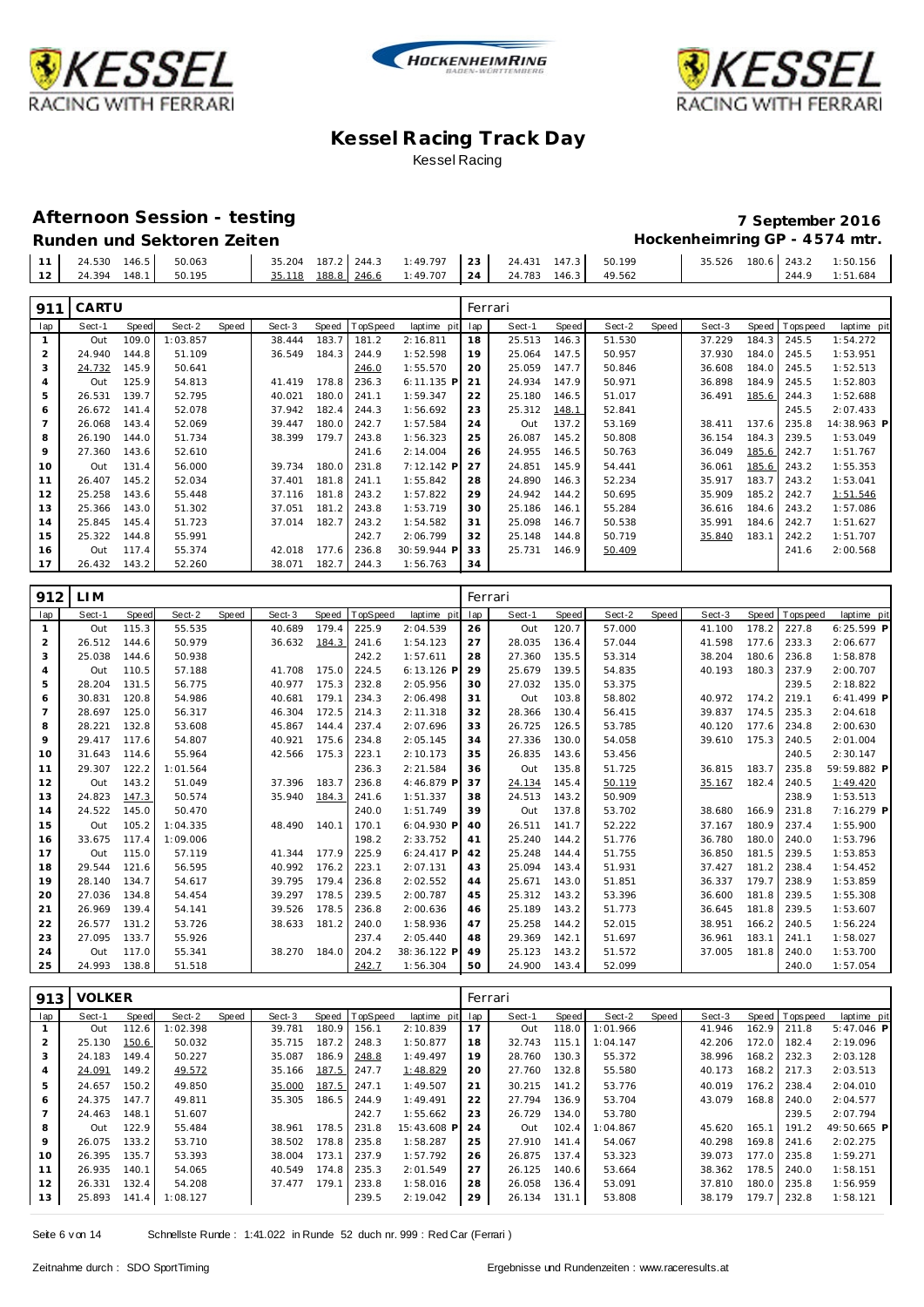





### **Afternoon Session - testing 7 September 2016**

# **Runden und Sektoren Zeiten Hockenheimring GP - 4 574 mtr.**

1:58.572<br>2:05.734

| 14 |  | Out 109.2 1:07.227    |  | 44.178 167.7 165.1 44:58.065 P 30 26.862 136.4 53.794 |    |                     |  | 37.916 169.3 240.5 |       | 1:58.572 |
|----|--|-----------------------|--|-------------------------------------------------------|----|---------------------|--|--------------------|-------|----------|
| 15 |  | 29.559 124.3 54.985   |  | 39.277 176.8 235.3 2:03.821 31                        |    | 27.785 136.4 53.430 |  |                    | 239.5 | 2:05.734 |
| 16 |  | 32.684 113.0 1:23.497 |  | 110.2 2:54.304                                        | 32 |                     |  |                    |       |          |

| 914            | <b>KOMIYA</b> |       |          |       |        |       |         |              |     | Ferrari |       |          |       |        |       |            |             |
|----------------|---------------|-------|----------|-------|--------|-------|---------|--------------|-----|---------|-------|----------|-------|--------|-------|------------|-------------|
| lap            | Sect-1        | Speed | Sect-2   | Speed | Sect-3 | Speed | opSpeed | laptime pit  | lap | Sect-1  | Speed | Sect-2   | Speed | Sect-3 | Speed | T ops peed | laptime pit |
| 1              | Out           | 117.3 | 59.789   |       | 41.279 | 188.5 | 181.2   | 2:08.749     | 23  | 24.429  | 151.3 | 50.406   |       |        |       | 248.3      | 1:57.318    |
| $\overline{2}$ | 25.551        | 138.6 | 51.413   |       | 36.923 | 189.5 | 230.8   | 1:53.887     | 24  | Out     | 105.2 | 1:03.424 |       | 49.642 | 170.6 | 213.4      | 26:19.545 P |
| 3              | 24.371        | 148.1 | 49.855   |       |        |       | 251.7   | 1:53.427     | 25  | 30.100  | 120.7 | 57.641   |       | 42.699 | 173.9 | 225.0      | 2:10.440    |
| 4              | Out           | 95.2  | 1:07.388 |       | 49.814 | 164.4 | 189.1   | $6:04.173$ P | 26  | 28.842  | 123.6 | 58.152   |       | 41.906 | 177.6 | 221.3      | 2:08.900    |
| 5              | 31.665        | 115.6 | 1:08.287 |       | 44.230 | 175.0 | 196.4   | 2:24.182     | 27  | 28.878  | 113.8 | 1:00.642 |       |        |       | 211.8      | 2:20.903    |
| 6              | 39.984        | 112.5 | 1:00.364 |       | 46.934 | 170.9 | 211.8   | 2:27.282     | 28  | Out     | 124.7 | 54.206   |       | 40.772 | 182.7 | 224.1      | 41:47.668 P |
| $\overline{7}$ | 30.848        | 114.4 | 59.966   |       | 45.961 | 168.2 | 206.1   | 2:16.775     | 29  | 27.078  | 132.4 | 1:02.915 |       |        |       | 171.7      | 2:15.632    |
| 8              | 33.635        | 111.2 | 1:02.643 |       | 51.732 | 170.6 | 204.9   | 2:28.010     | 30  | Out     | 134.3 | 1:01.904 |       | 37.736 | 147.7 | 230.8      | 8:15.923 P  |
| 9              | 32.672        | 87.4  | 1:08.071 |       | 43.263 | 164.1 | 177.9   | 2:24.006     | 31  | 25.769  | 146.3 | 50.350   |       | 35.478 | 183.4 | 243.2      | 1:51.597    |
| 10             | 29.323        | 118.9 | 1:01.742 |       |        |       | 214.3   | 2:26.037     | 32  | 24.191  | 147.7 | 50.220   |       |        |       | 244.3      | 1:53.447    |
| 11             | Out           | 98.3  | 1:06.372 |       | 44.745 | 164.4 | 186.5   | 41:55.580 P  | 33  | Out     | 126.8 | 54.463   |       | 38.456 | 170.1 | 218.2      | 10:09.066 P |
| 12             | 31.895        | 108.7 | 1:03.389 |       | 44.617 | 157.4 | 176.8   | 2:19.901     | 34  | 25.204  | 147.3 | 51.171   |       | 35.612 | 184.6 | 241.6      | 1:51.987    |
| 13             | 29.840        | 120.9 | 57.392   |       | 45.557 | 175.9 | 220.9   | 2:12.789     | 35  | 24.434  | 148.4 | 52.581   |       |        |       | 243.2      | 1:58.129    |
| 14             | 28.995        | 121.1 | 57.891   |       | 42.258 | 176.8 | 232.8   | 2:09.144     | 36  | Out     | 141.0 | 50.882   |       | 35.439 | 185.6 | 240.0      | 7:37.001 P  |
| 15             | 27.955        | 132.2 | 55.848   |       | 41.519 | 176.5 | 237.9   | 2:05.322     | 37  | 24.698  | 148.8 | 50.107   |       | 35.841 | 185.9 | 243.2      | 1:50.646    |
| 16             | 29.073        | 124.9 | 57.305   |       | 44.289 | 175.3 | 228.3   | 2:10.667     | 38  | 24.917  | 149.0 | 50.409   |       | 35.173 | 185.9 | 243.8      | 1:50.499    |
| 17             | 28.410        | 125.1 | 1:01.521 |       | 41.265 | 177.9 | 214.7   | 2:11.196     | 39  | 24.234  | 147.3 | 49.855   |       | 35.367 | 187.2 | 244.9      | 1:49.456    |
| 18             | 28.929        | 130.0 | 57.434   |       |        |       | 237.9   | 2:19.945     | 40  | 24.173  | 149.2 | 49.855   |       | 35.161 | 185.2 | 248.8      | 1:49.189    |
| 19             | Out           | 106.0 | 1:11.727 |       | 50.836 | 153.0 | 167.4   | 7:49.421 P   | 41  | 24.410  | 149.0 | 49.831   |       | 35.282 | 182.7 | 244.9      | 1:49.523    |
| 20             | 36.247        | 103.7 | 1:09.925 |       | 50.129 | 130.4 | 181.8   | 2:36.301     | 42  | 24.165  | 147.5 | 49.729   |       | 35.278 | 185.6 | 244.9      | 1:49.172    |
| 21             | 35.663        | 105.5 | 1:14.207 |       |        |       | 180.9   | 2:49.704     | 43  | 24.083  | 148.6 | 50.452   |       | 35.932 | 186.5 | 244.3      | 1:50.467    |
| 22             | Out           | 140.4 | 51.722   |       | 35.870 | 190.5 | 236.3   | 4:46.093 P   | 44  | 24.408  | 147.5 | 49.684   |       |        |       | 245.5      | 2:04.366    |

| 916            | AF CORSE 2 |       |        |       |        |       |          |              | Ferrari |        |       |        |       |        |       |            |             |
|----------------|------------|-------|--------|-------|--------|-------|----------|--------------|---------|--------|-------|--------|-------|--------|-------|------------|-------------|
| lap            | Sect-1     | Speed | Sect-2 | Speed | Sect-3 | Speed | TopSpeed | laptime pit  | lap     | Sect-1 | Speed | Sect-2 | Speed | Sect-3 | Speed | T ops peed | laptime pit |
| $\mathbf{1}$   | 22.969     | 159.5 | 47.918 |       | 33.251 | 196.0 | 249.4    | 1:44.138     | 29      | 23.353 | 155.4 | 46.756 |       | 32.926 | 199.6 | 250.0      | 1:43.035    |
| 2              | 23.110     | 160.5 | 47.377 |       | 34.029 | 197.4 | 246.6    | 1:44.516     | 30      | 24.723 | 158.6 | 47.400 |       | 32.826 | 200.7 | 250.0      | 1:44.949    |
| 3              | 22.862     | 158.6 | 47.013 |       | 33.903 | 196.0 | 250.6    | 1:43.778     | 31      | 22.635 | 157.9 | 47.614 |       | 32.928 | 200.7 | 249.4      | 1:43.177    |
| $\overline{4}$ | 23.333     | 158.4 | 46.914 |       | 33.124 | 198.2 | 250.6    | 1:43.371     | 32      | 22.935 | 157.2 | 46.950 |       | 32.585 | 201.1 |            | 1:42.470    |
| 5              | 23.239     | 161.2 | 47.118 |       | 33.917 | 199.3 | 250.0    | 1:44.274     | 33      | 22.750 | 158.4 | 46.786 |       | 32.673 | 199.6 | 252.3      | 1:42.209    |
| 6              | 22.736     | 157.4 | 47.724 |       | 33.898 | 198.9 | 262.1    | 1:44.358     | 34      | 23.899 | 144.8 | 47.110 |       | 34.372 | 197.4 | 252.3      | 1:45.381    |
| $\overline{7}$ | 23.012     | 158.1 | 47.819 |       | 33.419 | 203.8 | 252.3    | 1:44.250     | 35      | 23.632 | 151.9 | 47.094 |       |        |       | 250.0      | 1:46.836    |
| 8              | 22.801     | 158.4 | 47.071 |       | 32.996 | 199.3 |          | 1:42.868     | 36      | Out    | 150.2 | 47.765 |       | 33.553 | 196.7 | 247.7      | 40:57.561 P |
| 9              | 23.203     | 148.1 | 47.911 |       |        |       | 257.1    | 1:47.488     | 37      | 22.772 | 158.8 | 47.072 |       | 33.059 | 199.3 | 248.3      | 1:42.903    |
| 10             | Out        | 148.8 | 48.428 |       | 34.568 | 200.0 |          | 4:56.372 P   | 38      | 22.845 | 156.7 | 46.939 |       | 33.651 | 198.5 | 250.6      | 1:43.435    |
| 11             | 22.728     | 160.5 | 47.468 |       | 32.353 | 200.4 | 251.7    | 1:42.549     | 39      | 22.782 | 157.0 | 47.126 |       |        |       | 252.9      | 1:45.695    |
| 12             | 22.835     | 159.5 | 46.876 |       | 32.684 | 200.0 | 252.9    | 1:42.395     | 40      | Out    | 149.8 | 47.595 |       | 39.819 | 200.0 |            | 4:31.779 P  |
| 13             | 22.923     | 157.4 | 46.675 |       | 34.540 | 200.7 | 248.8    | 1:44.138     | 41      | 22.379 | 157.4 | 46.515 |       | 32.576 | 200.4 | 247.7      | 1:41.470    |
| 14             | 22.709     | 158.1 | 46.792 |       | 33.129 | 199.3 | 249.4    | 1:42.630     | 42      | 22.465 | 161.4 | 46.871 |       | 33.431 | 201.5 | 252.3      | 1:42.767    |
| 15             | 25.462     | 160.5 | 47.010 |       | 32.820 | 199.6 | 250.6    | 1:45.292     | 43      | 22.372 | 159.5 | 49.374 |       | 32.983 | 199.6 |            | 1:44.729    |
| 16             | 22.811     | 159.1 | 46.763 |       | 34.988 | 198.5 | 249.4    | 1:44.562     | 44      | 22.235 | 157.9 | 46.596 |       | 32.527 | 200.0 | 248.8      | 1:41.358    |
| 17             | 23.725     | 125.9 | 49.700 |       | 35.858 | 193.9 | 247.7    | 1:49.283     | 45      | 22.429 | 159.3 | 46.474 |       | 32.602 | 201.5 | 249.4      | 1:41.505    |
| 18             | 23.519     | 145.9 | 47.448 |       |        |       | 249.4    | 1:46.643     | 46      | 22.372 | 159.1 | 46.405 |       | 32.289 | 197.1 | 248.3      | 1:41.066    |
| 19             | Out        | 153.0 | 48.166 |       | 37.563 | 201.9 | 248.3    | 54:53.242 F  | 47      | 22.659 | 157.4 | 46.524 |       | 35.820 | 183.7 | 249.4      | 1:45.003    |
| 20             | 23.197     | 154.5 | 48.997 |       | 33.391 | 198.9 |          | 1:45.585     | 48      | 22.909 | 162.2 | 46.380 |       | 32.490 | 199.6 | 251.2      | 1:41.779    |
| 21             | 22.739     | 156.7 | 47.230 |       |        |       | 251.2    | 1:52.326     | 49      | 22.563 | 159.8 | 46.416 |       | 32.197 | 201.1 |            | 1:41.176    |
| 22             | Out        | 153.8 | 47.516 |       | 33.041 | 206.9 | 248.8    | $4:21.466$ F | 50      | 22.390 | 160.5 | 46.633 |       | 32.319 | 200.0 | 252.9      | 1:41.342    |
| 23             | 22.540     | 160.2 | 46.706 |       | 32.672 | 198.9 | 250.6    | 1:41.918     | 51      | 22.371 | 159.3 | 46.629 |       | 32.239 | 200.7 | 251.2      | 1:41.239    |
| 24             | 22.306     | 157.7 | 46.710 |       | 32.653 | 200.0 | 250.0    | 1:41.669     | 52      | 22.409 | 161.0 | 46.440 |       | 32.173 | 201.9 |            | 1:41.022    |
| 25             | 23.104     | 153.4 | 47.237 |       | 33.793 | 182.4 | 251.7    | 1:44.134     | 53      | 22.463 | 160.2 | 46.676 |       | 32.388 | 201.1 | 250.6      | 1:41.527    |
| 26             | 24.223     | 145.2 | 48.044 |       | 33.222 | 199.6 |          | 1:45.489     | 54      | 22.391 | 157.9 | 46.606 |       | 32.549 | 200.4 | 252.3      | 1:41.546    |
| 27             | 23.328     | 157.7 | 47.305 |       | 33.077 | 200.0 | 247.7    | 1:43.710     | 55      | 22.426 | 156.7 | 46.825 |       | 32.146 | 200.7 | 248.8      | 1:41.397    |
| 28             | 23.108     | 159.8 | 46.847 |       | 32.866 | 199.3 | 248.8    | 1:42.821     | 56      |        |       |        |       |        |       |            |             |

| 917 | MANUELA      |       |                       |       |                    |             |                |                 | Ferrari   |              |       |        |         |                    |                 |             |
|-----|--------------|-------|-----------------------|-------|--------------------|-------------|----------------|-----------------|-----------|--------------|-------|--------|---------|--------------------|-----------------|-------------|
| lap | Sect-1       | Speed | Sect-2                | Speed | Sect-3             |             | Speed TopSpeed | laptime pit lap |           | Sect-1       | Speed | Sect-2 | Speed I | Sect-3             | Speed Tops peed | laptime pit |
|     | Out          |       | 108.9 1:06.086        |       | 43.500             | 159.3 170.1 |                | 2:24.683        | 24        | 24.306 151.9 |       | 49.918 |         | 36.084             | 190.8 254.7     | 1:50.308    |
|     |              |       | 30.601 126.6 1:02.425 |       | 41.811 186.9 197.4 |             |                | 2:14.837        | 25        | 24.142       | 149.8 | 50.488 |         | 36.476             | 187.5 255.3     | 1:51.106    |
|     | 29.480 133.3 |       | 59.197                |       | 45.096 167.7 231.3 |             |                | 2:13.773        | 26        | 24.563 149.4 |       | 50.295 |         | 35.999             | 189.1 255.9     | 1:50.857    |
|     | 30.742 128.4 |       | 57.175                |       | 40.294 184.6 190.8 |             |                | 2:08.211        | $27 \mid$ | 24.420 150.6 |       | 50.221 |         | 36.396 189.5 256.5 |                 | 1:51.037    |

Seite 7 v on 14 Schnellste Runde : 1:41.022 in Runde 52 duch nr. 999 : Red Car (Ferrari )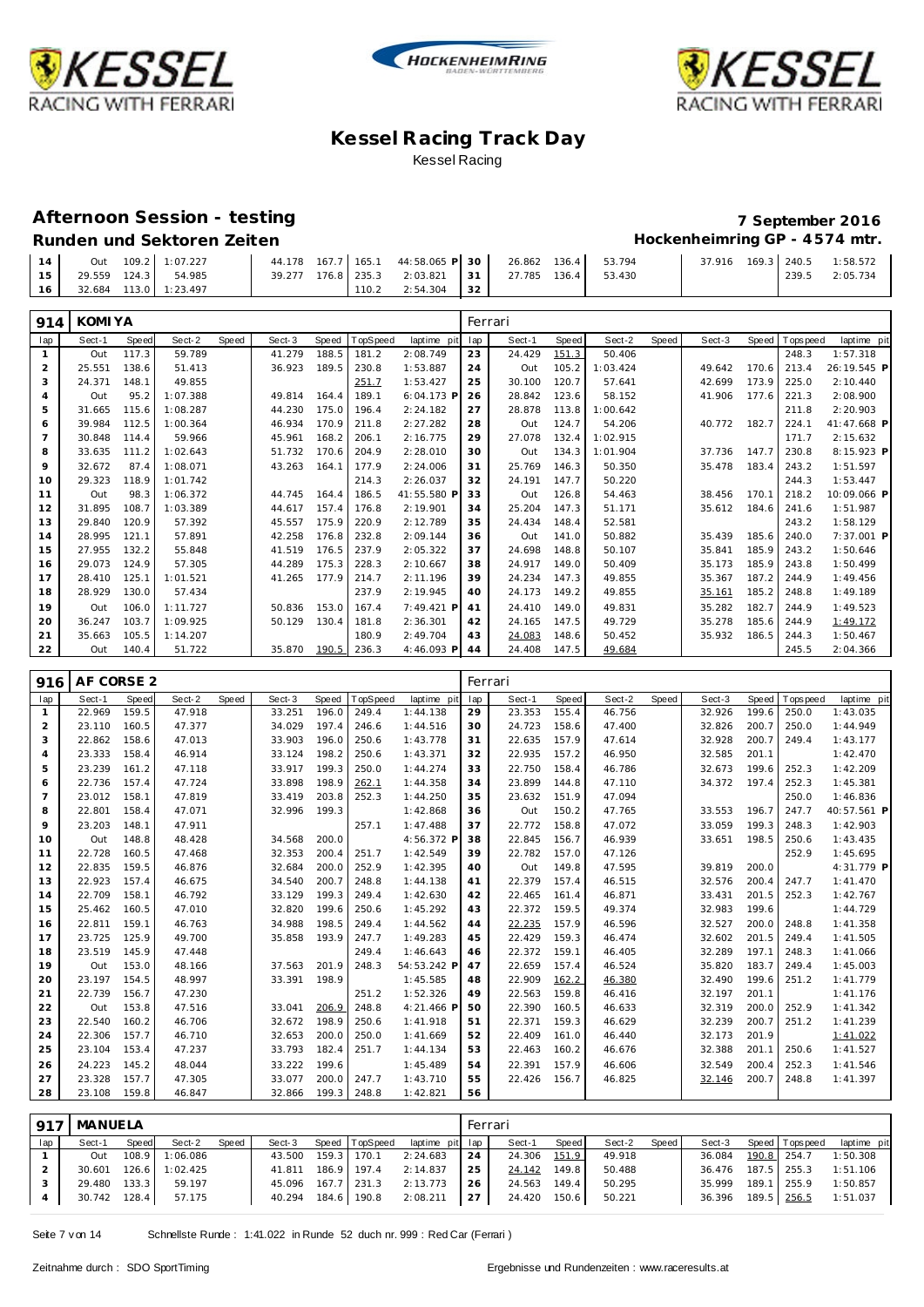





### **Afternoon Session - testing 7 September 2016**

| 5  | 26.565 | 140.4 | 53.247   | 37.737 | 190.8 | 228.3 | 1:57.549    | 28 | 24.574 | 149.8 | 50.153   | 37.585 | 186.5 | 256.5 | 1:52.312    |
|----|--------|-------|----------|--------|-------|-------|-------------|----|--------|-------|----------|--------|-------|-------|-------------|
| 6  | 25.297 | 141.4 | 52.410   | 38.408 | 187.8 | 235.8 | 1:56.115    | 29 | 24.571 | 148.4 | 50.561   | 36.317 | 190.5 | 255.9 | 1:51.449    |
|    | 25.177 | 146.5 | 51.483   | 37.861 | 189.8 | 255.9 | 1:54.521    | 30 | 26.195 | 135.8 | 56.241   |        |       | 232.3 | 2:05.152    |
| 8  | 26.940 | 138.3 | 53.253   |        |       | 216.9 | 2:05.578    | 31 | Out    | 128.0 | 53.377   | 38.335 | 187.2 | 232.3 | 33:39.326 P |
| 9  | Out    | 124.4 | 57.335   | 39.498 | 186.9 | 201.9 | 29:16.640 F | 32 | 25.159 | 142.3 | 50.492   | 39.763 | 187.2 | 253.5 | 1:55.414    |
| 10 | 28.177 | 143.2 | 53.843   | 39.016 | 190.1 | 243.8 | 2:01.036    | 33 | 24.927 | 146.1 | 52.065   | 36.554 | 186.9 | 241.6 | 1:53.546    |
| 11 | 27.150 | 148.8 | 55.480   | 40.011 | 165.9 | 251.7 | 2:02.641    | 34 | 24.799 | 145.4 | 50.633   | 36.062 | 188.8 | 250.6 | 1:51.494    |
| 12 | 30.097 | 127.5 | 1:02.646 | 39.201 | 172.0 | 191.5 | 2:11.944    | 35 | 24.685 | 149.6 | 50.213   | 38.050 | 186.2 | 251.7 | 1:52.948    |
| 13 | 26.691 | 143.0 | 52.097   | 38.372 | 186.5 | 251.7 | 1:57.160    | 36 | 24.718 | 142.1 | 50.697   | 36.134 | 187.8 | 252.3 | 1:51.549    |
| 14 | 26.312 | 141.4 | 51.214   |        |       | 251.2 | 2:01.816    | 37 | 24.638 | 148.6 | 50.321   | 36.267 | 186.2 | 252.9 | 1:51.226    |
| 15 | Out    | 123.9 | 59.790   | 39.553 | 186.5 | 211.8 | 44:19.318 P | 38 | 24.535 | 150.4 | 50.076   | 35.955 | 186.5 | 252.9 | 1:50.566    |
| 16 | 26.247 | 140.6 | 53.066   | 41.405 | 186.9 | 252.9 | 2:00.718    | 39 | 24.268 | 147.1 | 50.204   | 35.598 | 188.2 | 252.9 | 1:50.070    |
| 17 | 25.456 | 143.0 | 54.474   | 37.769 | 190.5 | 250.6 | 1:57.699    | 40 | 24.712 | 150.0 | 50.838   | 36.972 | 188.2 | 252.9 | 1:52.522    |
| 18 | 25.668 | 148.4 | 53.775   | 40.985 | 169.0 | 255.3 | 2:00.428    | 41 | 24.672 | 147.5 | 50.151   | 35.898 | 186.9 | 252.9 | 1:50.721    |
| 19 | 28.891 | 125.1 | 56.984   | 37.285 | 190.5 | 202.6 | 2:03.160    | 42 | 24.437 | 147.5 | 49.937   | 35.583 | 189.5 | 254.1 | 1:49.957    |
| 20 | 25.034 | 146.7 | 51.501   | 38.194 | 188.8 | 256.5 | 1:54.729    | 43 | 24.397 | 149.0 | 49.821   | 35.705 | 187.8 | 253.5 | 1:49.923    |
| 21 | 26.594 | 139.2 | 52.768   |        |       | 252.9 | 2:01.937    | 44 | 24.360 | 144.0 | 50.120   | 35.824 | 184.6 | 252.3 | 1:50.304    |
| 22 | Out    | 122.4 | 53.101   | 37.677 | 189.1 | 226.9 | 8:33.201 P  | 45 | 25.771 | 136.0 | 1:16.009 |        |       | 212.2 | 2:32.580    |
| 23 | 24.920 | 148.1 | 50.396   | 36.314 | 190.8 | 254.7 | 1:51.630    | 46 |        |       |          |        |       |       |             |

| 918            | CORINNA G. |       |          |       |        |       |             |             | Ferrari |        |       |          |       |        |       |          |             |
|----------------|------------|-------|----------|-------|--------|-------|-------------|-------------|---------|--------|-------|----------|-------|--------|-------|----------|-------------|
| lap            | Sect-1     | Speed | Sect-2   | Speed | Sect-3 | Speed | TopSpeed    | laptime pit | lap     | Sect-1 | Speed | Sect-2   | Speed | Sect-3 | Speed | Topspeed | laptime pit |
|                | Out        | 104.8 | 1:01.942 |       | 43.113 | 171.4 | 199.6       | 2:14.896    | 22      | 24.665 | 141.4 | 50.425   |       | 35.976 | 187.2 | 250.0    | 1:51.066    |
| $\overline{a}$ | 30.457     | 121.6 | 54.507   |       | 38.106 | 185.9 | 231.8       | 2:03.070    | 23      | 24.675 | 143.4 | 50.199   |       | 36.538 | 186.5 | 248.8    | 1:51.412    |
| 3              | 25.534     | 142.9 | 51.864   |       | 36.706 | 185.9 | 251.7       | 1:54.104    | 24      | 24.528 | 144.0 | 55.525   |       |        |       | 206.1    | 2:07.879    |
| 4              | 25.393     | 141.4 | 51.545   |       | 36.406 | 186.5 | 250.0       | 1:53.344    | 25      | Out    | 123.9 | 54.326   |       | 37.948 | 184.0 | 224.1    | 34:47.948 P |
| 5              | 27.168     | 130.3 | 51.971   |       | 37.229 | 187.8 | 248.8       | 1:56.368    | 26      | 24.881 | 144.8 | 50.618   |       | 36.195 | 187.2 | 249.4    | 1:51.694    |
| 6              | 24.957     | 143.8 | 50.878   |       | 36.581 | 188.5 | 251.7       | 1:52.416    | 27      | 24.857 | 137.9 | 51.305   |       | 36.674 | 185.9 | 246.0    | 1:52.836    |
| 7              | 24.994     | 138.6 | 52.396   |       | 36.709 | 186.5 | 236.8       | 1:54.099    | 28      | 24.495 | 144.2 | 50.172   |       | 36.101 | 186.9 | 248.8    | 1:50.768    |
| 8              | 24.948     | 138.6 | 50.699   |       | 36.687 | 184.9 | 252.3       | 1:52.334    | 29      | 24.687 | 147.5 | 50.200   |       | 36.180 | 187.5 | 250.0    | 1:51.067    |
| 9              | 24.731     | 145.6 | 50.510   |       | 36.588 | 189.8 | 251.7       | 1:51.829    | 30      | 24.458 | 147.7 | 49.985   |       | 35.452 | 188.2 | 248.8    | 1:49.895    |
| 10             | 24.587     | 141.0 | 51.469   |       |        |       | 232.8       | 1:56.807    | 31      | 24.774 | 144.0 | 50.014   |       |        |       | 248.3    | 1:57.061    |
| 11             | Out        | 145.6 | 51.895   |       | 36.217 | 187.5 | 232.3       | 5:43.700 P  | 32      | Out    | 117.5 | 1:00.197 |       | 41.588 | 186.2 | 208.1    | 36:23.988 P |
| 12             | 24.374     | 150.4 | 49.717   |       | 35.111 | 189.8 | 251.2       | 1:49.202    | 33      | 26.423 | 137.2 | 54.013   |       |        |       | 240.5    | 2:03.656    |
| 13             | 24.567     | 147.5 | 49.478   |       | 35.065 | 189.5 | 252.3       | 1:49.110    | 34      | Out    | 114.2 | 57.720   |       | 37.431 | 187.2 | 215.6    | 4:13.518 P  |
| 14             | 24.121     | 151.5 | 49.214   |       | 34.750 | 191.2 | 253.5       | 1:48.085    | 35      | 24.711 | 147.1 | 50.048   |       | 36.314 | 191.8 | 252.3    | 1:51.073    |
| 15             | 24.299     | 149.8 | 49.603   |       |        |       | 252.3       | 1:54.782    | 36      | 24.171 | 149.2 | 49.460   |       | 35.637 | 188.2 | 254.7    | 1:49.268    |
| 16             | Out        | 113.2 | 1:00.749 |       | 39.123 | 186.2 | 199.3       | 53:14.612 F | 37      | 24.338 | 150.0 | 50.312   |       | 35.741 | 190.1 | 255.3    | 1:50.391    |
| 17             | 26.166     | 139.5 | 51.662   |       | 36.675 | 188.2 | 247.7       | 1:54.503    | 38      | 24.162 | 153.8 | 49.326   |       | 35.582 | 192.5 | 255.3    | 1:49.070    |
| 18             | 24.978     | 141.7 | 50.879   |       | 36.338 | 188.2 | 249.4       | 1:52.195    | 39      | 24.050 | 152.3 | 49.217   |       | 35.129 | 191.2 | 255.9    | 1:48.396    |
| 19             | 24.750     | 145.7 | 1:10.759 |       | 37.438 | 182.4 | 249.4       | 2:12.947    | 40      | 23.846 | 152.3 | 49.520   |       | 35.139 | 191.5 | 254.7    | 1:48.505    |
| 20             | 26.516     | 138.3 | 50.769   |       | 36.337 | 186.9 | 250.0       | 1:53.622    | 41      | 24.082 | 149.4 | 49.833   |       | 38.385 | 184.9 | 254.1    | 1:52.300    |
| 21             | 24.475     | 147.3 | 50.369   |       | 36.560 |       | 187.8 251.2 | 1:51.404    | 42      | 26.035 | 135.8 | 50.715   |       |        |       | 251.7    | 2:01.880    |

| 919            | DAVIDG. |       |        |       |        |       |          |             |     | Ferrari |       |        |       |        |       |             |              |
|----------------|---------|-------|--------|-------|--------|-------|----------|-------------|-----|---------|-------|--------|-------|--------|-------|-------------|--------------|
| lap            | Sect-1  | Speed | Sect-2 | Speed | Sect-3 | Speed | TopSpeed | laptime pit | lap | Sect-1  | Speed | Sect-2 | Speed | Sect-3 | Speed | T ops pee d | laptime pit  |
| 1              | Out     | 118.2 | 54.485 |       | 36.855 | 186.2 | 233.3    | 2:01.609    | 25  | 23.875  | 151.0 | 48.999 |       | 34.671 | 190.8 | 254.1       | 1:47.545     |
| $\overline{2}$ | 24.204  | 145.4 | 49.603 |       | 35.852 | 192.9 | 255.3    | 1:49.659    | 26  | 23.637  | 150.4 | 48.678 |       | 34.595 | 190.1 | 253.5       | 1:46.910     |
| 3              | 24.021  | 150.6 | 48.842 |       | 35.484 | 189.8 | 257.1    | 1:48.347    | 27  | 23.853  | 149.6 | 49.580 |       | 35.016 | 190.5 | 252.3       | 1:48.449     |
| 4              | 23.848  | 152.3 | 50.240 |       | 36.880 | 191.5 | 257.8    | 1:50.968    | 28  | 23.512  | 149.0 | 49.209 |       | 34.722 | 192.9 | 253.5       | 1:47.443     |
| 5              | 23.996  | 151.7 | 49.508 |       | 35.531 | 191.5 | 257.1    | 1:49.035    | 29  | 24.890  | 149.2 | 49.657 |       |        |       | 252.9       | 1:56.962     |
| 6              | 24.165  | 151.3 | 49.561 |       |        |       | 255.9    | 1:54.349    | 30  | Out     | 122.0 | 55.842 |       | 36.826 | 191.2 | 232.8       | 47:19.285 P  |
| $\overline{7}$ | Out     | 137.8 | 50.146 |       | 35.059 | 190.8 | 251.7    | 3:33.512 P  | 31  | 23.984  | 153.8 | 48.873 |       | 34.513 | 193.2 | 254.1       | 1:47.370     |
| 8              | 24.235  | 145.9 | 49.392 |       | 34.930 | 189.5 | 255.3    | 1:48.557    | 32  | 23.268  | 152.1 | 48.102 |       | 34.116 | 193.2 | 254.1       | 1:45.486     |
| 9              | 24.125  | 145.2 | 51.006 |       | 34.639 | 191.8 | 252.9    | 1:49.770    | 33  | 23.200  | 152.5 | 48.179 |       | 34.079 | 193.5 | 253.5       | 1:45.458     |
| 10             | 23.919  | 152.5 | 49.715 |       | 35.085 | 191.5 | 254.7    | 1:48.719    | 34  | 23.338  | 150.6 | 48.209 |       | 34.253 | 190.8 | 252.9       | 1:45.800     |
| 11             | 23.825  | 150.6 | 49.454 |       |        |       | 255.3    | 1:54.009    | 35  | 26.008  | 124.4 | 57.863 |       |        |       | 204.2       | 2:07.791     |
| 12             | Out     | 118.6 | 54.605 |       | 36.334 | 192.9 | 233.8    | 39:50.704 P | 36  | Out     | 146.5 | 49.054 |       | 34.523 | 193.9 | 254.7       | $3:50.753$ P |
| 13             | 23.730  | 151.5 | 49.237 |       | 34.628 | 191.2 | 254.7    | 1:47.595    | 37  | 23.836  | 150.2 | 48.144 |       | 34.477 | 193.9 | 252.9       | 1:46.457     |
| 14             | 23.545  | 152.3 | 48.292 |       | 34.824 | 192.2 | 254.7    | 1:46.661    | 38  | 23.730  | 149.4 | 49.086 |       | 33.906 | 192.9 | 254.1       | 1:46.722     |
| 15             | 23.423  | 153.6 | 48.546 |       | 34.494 | 191.5 | 253.5    | 1:46.463    | 39  | 23.446  | 153.0 | 48.208 |       | 34.119 | 188.2 | 253.5       | 1:45.773     |
| 16             | 23.534  | 151.3 | 48.658 |       | 34.452 | 190.8 | 252.3    | 1:46.644    | 40  | 23.617  | 150.6 | 49.030 |       | 34.843 | 191.5 | 253.5       | 1:47.490     |
| 17             | 25.536  | 127.4 | 55.197 |       |        |       | 208.5    | 2:03.504    | 41  | 23.468  | 150.2 | 48.926 |       | 34.025 | 191.5 | 252.9       | 1:46.419     |
| 18             | Out     | 146.7 | 49.338 |       | 34.758 | 191.5 | 251.7    | 4:10.887 P  | 42  | 23.520  | 151.9 | 48.623 |       | 34.583 | 192.9 | 254.1       | 1:46.726     |
| 19             | 24.651  | 147.3 | 48.911 |       | 34.964 | 191.2 | 255.3    | 1:48.526    | 43  | 23.539  | 151.0 | 48.667 |       | 34.370 | 191.8 | 254.7       | 1:46.576     |
| 20             | 23.754  | 150.0 | 49.127 |       | 34.735 | 191.2 | 254.1    | 1:47.616    | 44  | 23.448  | 150.2 | 48.967 |       | 34.679 | 193.9 | 255.3       | 1:47.094     |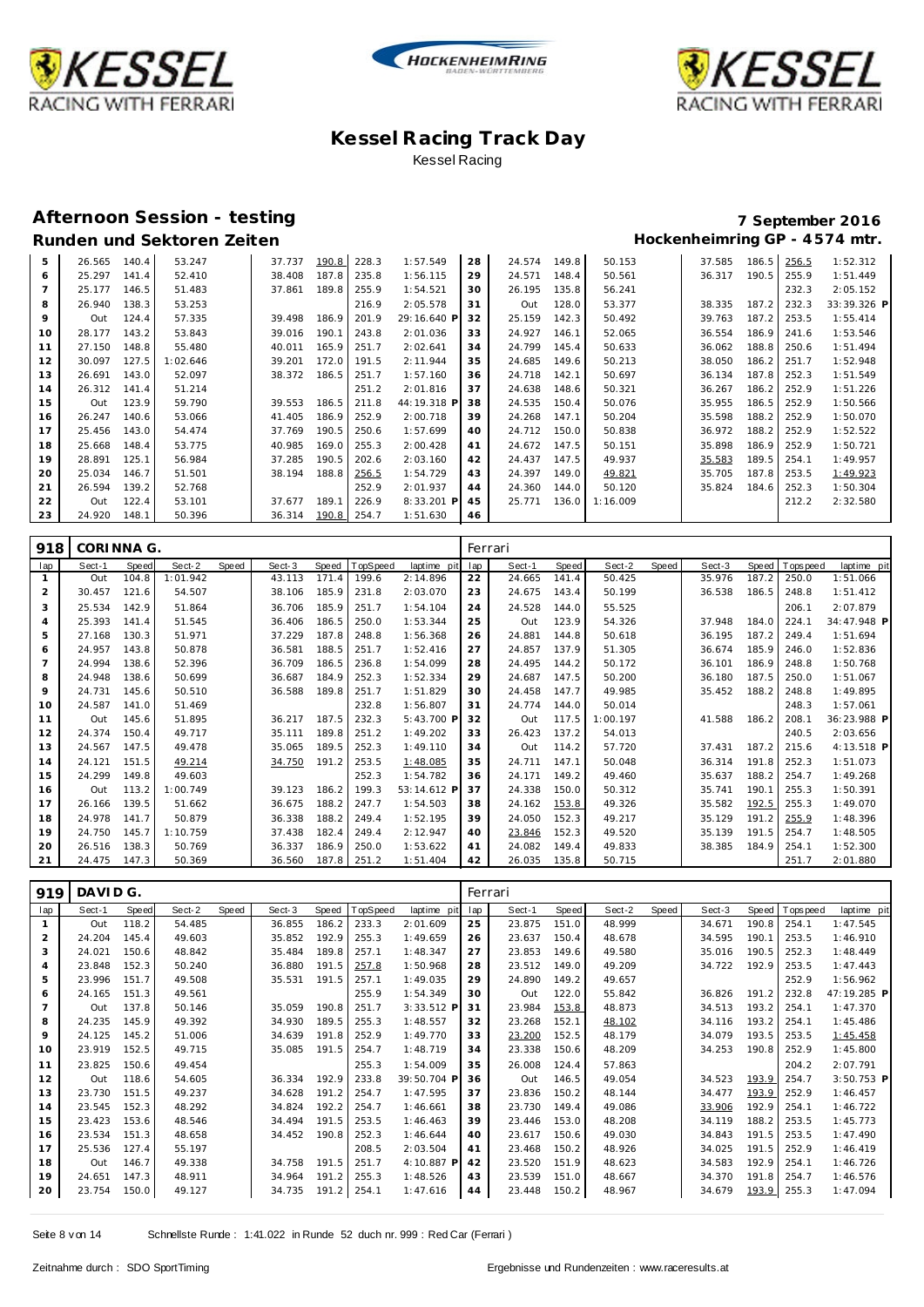





#### **Afternoon Session - testing 7 September 2016**

### **Runden und Sektoren Zeiten Hockenheimring GP - 4 574 mtr.**

|  | Runden und Sektoren Zeiten |  |
|--|----------------------------|--|

| 21 <sup>1</sup> | 23.761 151.5 |       | 48.789 |                    |  | 34.751 193.2 252.3 1:47.301 45 23.408 151.0     |  | 48.406              |                    |       | 35.096 192.5 255.3 1:46.910    |
|-----------------|--------------|-------|--------|--------------------|--|-------------------------------------------------|--|---------------------|--------------------|-------|--------------------------------|
| 22              | 23.592 150.6 |       | 48.936 |                    |  | 34.574 192.9 252.9 1:47.102   46   23.480 151.3 |  | 48.254              |                    |       | 34.451  190.1  254.7  1:46.185 |
| 23              | 23.983 150.8 |       | 49.486 | 34.663 192.2 253.5 |  | 1:48.132 47 23.381 149.2                        |  | 48.393              | 34.403 192.9 252.9 |       | 1:46.177                       |
| 24              | 23.856       | 148.6 | 48.667 | 34.910 189.1 252.9 |  | $1:47.433$ 48                                   |  | 23.690 147.5 54.764 |                    | 229.3 | 2:03.505                       |

| 920            | THOMAS G. |       |          |       |        |       |          |             |     | Ferrari |       |          |       |        |       |            |             |
|----------------|-----------|-------|----------|-------|--------|-------|----------|-------------|-----|---------|-------|----------|-------|--------|-------|------------|-------------|
| lap            | Sect-1    | Speed | Sect-2   | Speed | Sect-3 | Speed | TopSpeed | laptime pit | lap | Sect-1  | Speed | Sect-2   | Speed | Sect-3 | Speed | T ops peed | laptime pit |
| 1              | Out       | 119.6 | 1:06.348 |       | 41.333 | 183.4 | 153.6    | 2:14.821    | 31  | 24.526  | 150.6 | 49.884   |       | 36.248 | 187.2 | 254.1      | 1:50.658    |
| $\overline{a}$ | 28.144    | 140.4 | 57.019   |       | 37.681 | 187.8 | 160.0    | 2:02.844    | 32  | 24.776  | 151.7 | 50.726   |       | 36.431 | 188.5 | 254.1      | 1:51.933    |
| 3              | 25.590    | 148.8 | 54.156   |       | 35.583 | 188.2 | 161.9    | 1:55.329    | 33  | 25.293  | 143.6 | 51.836   |       | 36.297 | 186.2 | 251.2      | 1:53.426    |
| 4              | 24.203    | 148.6 | 49.580   |       | 35.266 | 188.5 | 250.6    | 1:49.049    | 34  | 24.989  | 140.6 | 50.056   |       | 36.300 | 187.8 | 252.3      | 1:51.345    |
| 5              | 23.939    | 148.4 | 50.320   |       | 35.134 | 188.5 | 251.7    | 1:49.393    | 35  | 24.784  | 139.9 | 51.548   |       | 36.103 | 189.1 | 250.0      | 1:52.435    |
| 6              | 23.910    | 147.9 | 49.384   |       | 35.136 | 187.5 | 251.7    | 1:48.430    | 36  | 25.141  | 130.4 | 52.319   |       |        |       | 250.6      | 2:00.583    |
| $\overline{7}$ | 25.205    | 135.7 | 50.243   |       |        |       | 248.8    | 1:52.803    | 37  | Out     | 111.9 | 59.257   |       | 40.524 | 189.5 | 196.7      | 48:32.728 P |
| 8              | Out       | 140.1 | 51.169   |       | 36.194 | 186.5 | 245.5    | 5:48.387 P  | 38  | 24.737  | 142.5 | 49.039   |       | 34.643 | 191.5 | 251.7      | 1:48.419    |
| 9              | 24.674    | 142.7 | 50.653   |       | 35.737 | 186.9 | 248.3    | 1:51.064    | 39  | 23.888  | 139.2 | 49.240   |       | 34.348 | 192.5 | 251.7      | 1:47.476    |
| 10             | 24.638    | 142.9 | 51.002   |       | 36.060 | 188.8 | 249.4    | 1:51.700    | 40  | 23.664  | 144.6 | 48.285   |       | 34.880 | 188.5 | 251.2      | 1:46.829    |
| 11             | 30.016    | 133.5 | 50.944   |       |        |       | 246.0    | 2:02.037    | 41  | 23.965  | 144.6 | 49.404   |       | 34.613 | 194.2 | 251.7      | 1:47.982    |
| 12             | Out       | 113.7 | 1:01.838 |       | 41.611 | 176.5 | 176.5    | 34:29.852 P | 42  | 24.159  | 148.1 | 49.181   |       | 34.916 | 193.5 | 252.9      | 1:48.256    |
| 13             | 26.492    | 145.0 | 55.349   |       | 37.813 | 187.2 | 165.9    | 1:59.654    | 43  | 27.821  | 114.8 | 1:00.181 |       |        |       | 156.5      | 2:13.990    |
| 14             | 25.407    | 121.8 | 51.834   |       | 36.923 | 187.5 | 247.7    | 1:54.164    | 44  | Out     | 149.6 | 50.227   |       | 34.937 | 187.8 | 250.6      | 5:29.819 P  |
| 15             | 24.423    | 146.1 | 49.891   |       | 35.924 | 187.5 | 250.6    | 1:50.238    | 45  | 23.770  | 145.2 | 48.997   |       | 34.940 | 188.8 | 251.2      | 1:47.707    |
| 16             | 24.631    | 135.8 | 50.820   |       | 35.809 | 188.5 | 248.8    | 1:51.260    | 46  | 23.866  | 138.5 | 49.022   |       | 34.552 | 191.2 | 252.9      | 1:47.440    |
| 17             | 24.504    | 147.5 | 50.179   |       | 35.770 | 189.5 | 249.4    | 1:50.453    | 47  | 23.833  | 151.9 | 48.808   |       | 35.041 | 191.2 | 253.5      | 1:47.682    |
| 18             | 24.645    | 148.1 | 50.658   |       |        |       | 248.3    | 1:56.904    | 48  | 23.947  | 151.0 | 48.688   |       | 35.227 | 189.8 | 254.1      | 1:47.862    |
| 19             | Out       | 136.4 | 52.803   |       | 36.193 | 187.2 | 222.7    | 5:43.604 P  | 49  | 23.758  | 144.8 | 48.838   |       | 34.545 | 189.8 | 253.5      | 1:47.141    |
| 20             | 24.702    | 142.1 | 50.217   |       | 35.837 | 186.5 | 250.6    | 1:50.756    | 50  | 24.910  | 150.2 | 48.801   |       | 36.178 | 188.5 | 252.3      | 1:49.889    |
| 21             | 24.415    | 142.5 | 49.841   |       | 36.548 | 184.9 | 250.6    | 1:50.804    | 51  | 23.841  | 150.0 | 48.724   |       | 35.150 | 190.1 | 252.9      | 1:47.715    |
| 22             | 24.366    | 145.9 | 49.618   |       | 35.911 | 187.5 | 250.0    | 1:49.895    | 52  | 23.955  | 148.8 | 48.813   |       | 34.694 | 191.2 | 252.9      | 1:47.462    |
| 23             | 24.874    | 144.6 | 50.202   |       | 35.784 | 184.6 | 251.2    | 1:50.860    | 53  | 23.830  | 147.7 | 48.920   |       | 34.677 | 192.5 | 252.3      | 1:47.427    |
| 24             | 24.771    | 148.4 | 50.982   |       | 36.652 | 182.4 | 250.6    | 1:52.405    | 54  | 24.163  | 150.0 | 48.691   |       | 34.536 | 192.5 | 254.1      | 1:47.390    |
| 25             | 24.713    | 140.4 | 51.248   |       | 39.609 | 186.5 | 250.6    | 1:55.570    | 55  | 24.242  | 143.4 | 49.673   |       | 35.520 | 191.8 | 253.5      | 1:49.435    |
| 26             | 24.580    | 143.4 | 50.742   |       | 37.893 | 187.8 | 246.6    | 1:53.215    | 56  | 27.482  | 106.5 | 1:04.066 |       | 35.652 | 190.1 | 163.9      | 2:07.200    |
| 27             | 24.604    | 146.3 | 50.112   |       | 36.645 | 184.6 | 248.8    | 1:51.361    | 57  | 24.164  | 146.9 | 49.404   |       | 35.451 | 191.8 | 250.6      | 1:49.019    |
| 28             | 24.826    | 145.6 | 50.401   |       |        |       | 249.4    | 1:59.007    | 58  | 24.579  | 151.3 | 49.652   |       | 36.789 | 189.5 | 252.3      | 1:51.020    |
| 29             | Out       | 124.3 | 52.809   |       | 36.585 | 184.9 | 235.3    | 12:56.955 P | 59  | 23.947  | 148.8 | 49.755   |       | 34.918 | 191.2 | 252.9      | 1:48.620    |
| 30             | 24.656    | 138.3 | 50.207   |       | 36.336 | 185.6 | 251.7    | 1:51.199    | 60  | 26.061  | 108.3 | 1:16.106 |       |        |       | 209.7      | 2:32.715    |

| 921            | PRINOTH |       |        |       |        |       |          |             | Ferrari |        |       |          |       |        |       |            |              |
|----------------|---------|-------|--------|-------|--------|-------|----------|-------------|---------|--------|-------|----------|-------|--------|-------|------------|--------------|
| lap            | Sect-1  | Speed | Sect-2 | Speed | Sect-3 | Speed | TopSpeed | laptime pit | lap     | Sect-1 | Speed | Sect-2   | Speed | Sect-3 | Speed | T ops peed | laptime pit  |
| $\mathbf{1}$   | Out     | 120.0 | 53.018 |       | 36.444 | 191.8 | 238.4    | 1:55.747    | 24      | 23.860 | 154.5 | 47.831   |       | 35.377 | 195.7 | 259.6      | 1:47.068     |
| 2              | 24.154  | 151.7 | 49.284 |       | 35.349 | 195.3 | 256.5    | 1:48.787    | 25      | 23.611 | 153.6 | 48.238   |       | 35.265 | 192.2 | 259.0      | 1:47.114     |
| 3              | 24.759  | 146.3 | 48.924 |       | 35.414 | 193.9 | 259.0    | 1:49.097    | 26      | 23.298 | 152.5 | 48.519   |       | 34.509 | 194.6 | 257.1      | 1:46.326     |
| $\overline{4}$ | 24.115  | 143.8 | 49.237 |       | 34.923 | 193.5 | 258.4    | 1:48.275    | 27      | 24.038 | 154.3 | 48.809   |       | 34.630 | 193.2 | 256.5      | 1:47.477     |
| 5              | 24.399  | 146.1 | 49.564 |       | 35.319 | 193.5 | 258.4    | 1:49.282    | 28      | 23.596 | 151.7 | 48.555   |       | 34.681 | 193.9 | 256.5      | 1:46.832     |
| 6              | 24.106  | 145.7 | 49.843 |       | 35.186 | 194.9 | 251.2    | 1:49.135    | 29      | 23.971 | 145.6 | 48.910   |       |        |       | 254.1      | 2:04.624     |
| $\overline{7}$ | 24.543  | 131.2 | 49.317 |       | 35.405 | 192.5 | 257.1    | 1:49.265    | 30      | Out    | 135.7 | 53.230   |       | 35.484 | 191.8 | 222.2      | 31:50.143 P  |
| 8              | 24.148  | 148.8 | 49.599 |       | 35.739 | 192.5 | 259.6    | 1:49.486    | 31      | 30.882 | 128.3 | 51.143   |       | 34.958 | 193.2 | 230.8      | 1:56.983     |
| 9              | 24.609  | 139.9 | 49.591 |       | 37.017 | 192.5 | 255.9    | 1:51.217    | 32      | 23.960 | 147.1 | 49.198   |       | 34.591 | 194.6 | 254.7      | 1:47.749     |
| 10             | 24.387  | 142.3 | 50.458 |       | 35.381 | 193.5 | 257.1    | 1:50.226    | 33      | 23.943 | 152.1 | 49.012   |       | 34.689 | 192.9 | 257.1      | 1:47.644     |
| 11             | 25.904  | 149.0 | 49.895 |       | 35.458 | 191.2 | 256.5    | 1:51.257    | 34      | 23.673 | 147.7 | 49.190   |       | 34.578 | 193.9 | 255.3      | 1:47.441     |
| 12             | 26.857  | 113.3 | 59.355 |       |        |       | 170.9    | 2:10.031    | 35      | 23.994 | 144.4 | 48.862   |       | 34.407 | 194.6 | 257.8      | 1:47.263     |
| 13             | Out     | 111.3 | 57.611 |       | 35.860 | 194.9 | 197.1    | 20:14.281 P | 36      | 23.863 | 154.1 | 48.597   |       | 34.919 | 193.9 | 257.1      | 1:47.379     |
| 14             | 23.555  | 149.2 | 48.860 |       | 34.459 | 196.7 | 257.8    | 1:46.874    | 37      | 23.900 | 148.8 | 48.781   |       | 34.854 | 193.5 | 254.7      | 1:47.535     |
| 15             | 23.616  | 153.4 | 48.559 |       | 34.320 | 196.4 | 258.4    | 1:46.495    | 38      | 23.683 | 146.3 | 49.035   |       | 34.639 | 194.9 | 255.3      | 1:47.357     |
| 16             | 23.450  | 155.4 | 48.051 |       | 34.306 | 196.4 | 258.4    | 1:45.807    | 39      | 23.905 | 144.8 | 49.025   |       |        |       | 255.9      | 1:53.585     |
| 17             | 23.470  | 150.6 | 48.201 |       | 34.185 | 195.7 | 259.0    | 1:45.856    | 40      | Out    | 120.0 | 53.204   |       | 36.156 | 196.7 | 199.3      | $5:35.261$ P |
| 18             | 23.872  | 153.2 | 47.971 |       | 34.634 | 193.2 | 258.4    | 1:46.477    | 41      | 23.252 | 151.3 | 59.329   |       | 35.069 | 196.4 | 258.4      | 1:57.650     |
| 19             | 23.621  | 152.5 | 48.504 |       | 34.597 | 195.3 | 257.8    | 1:46.722    | 42      | 23.752 | 154.1 | 48.429   |       | 34.295 | 196.0 | 257.8      | 1:46.476     |
| 20             | 23.467  | 154.1 | 48.345 |       | 34.323 | 193.9 | 258.4    | 1:46.135    | 43      | 23.572 | 154.1 | 48.324   |       | 34.284 | 196.0 | 257.8      | 1:46.180     |
| 21             | 23.671  | 154.7 | 47.844 |       |        |       | 259.0    | 1:54.815    | 44      | 23.595 | 153.6 | 48.541   |       | 34.348 | 195.7 | 255.3      | 1:46.484     |
| 22             | Out     | 146.7 | 49.176 |       | 35.243 | 192.5 | 256.5    | 19:57.898 F | 45      | 23.408 | 148.4 | 1:07.971 |       |        |       | 256.5      | 2:19.171     |
| 23             | 23.652  | 152.1 | 48.654 |       | 34.352 | 193.2 | 258.4    | 1:46.658    | 46      |        |       |          |       |        |       |            |              |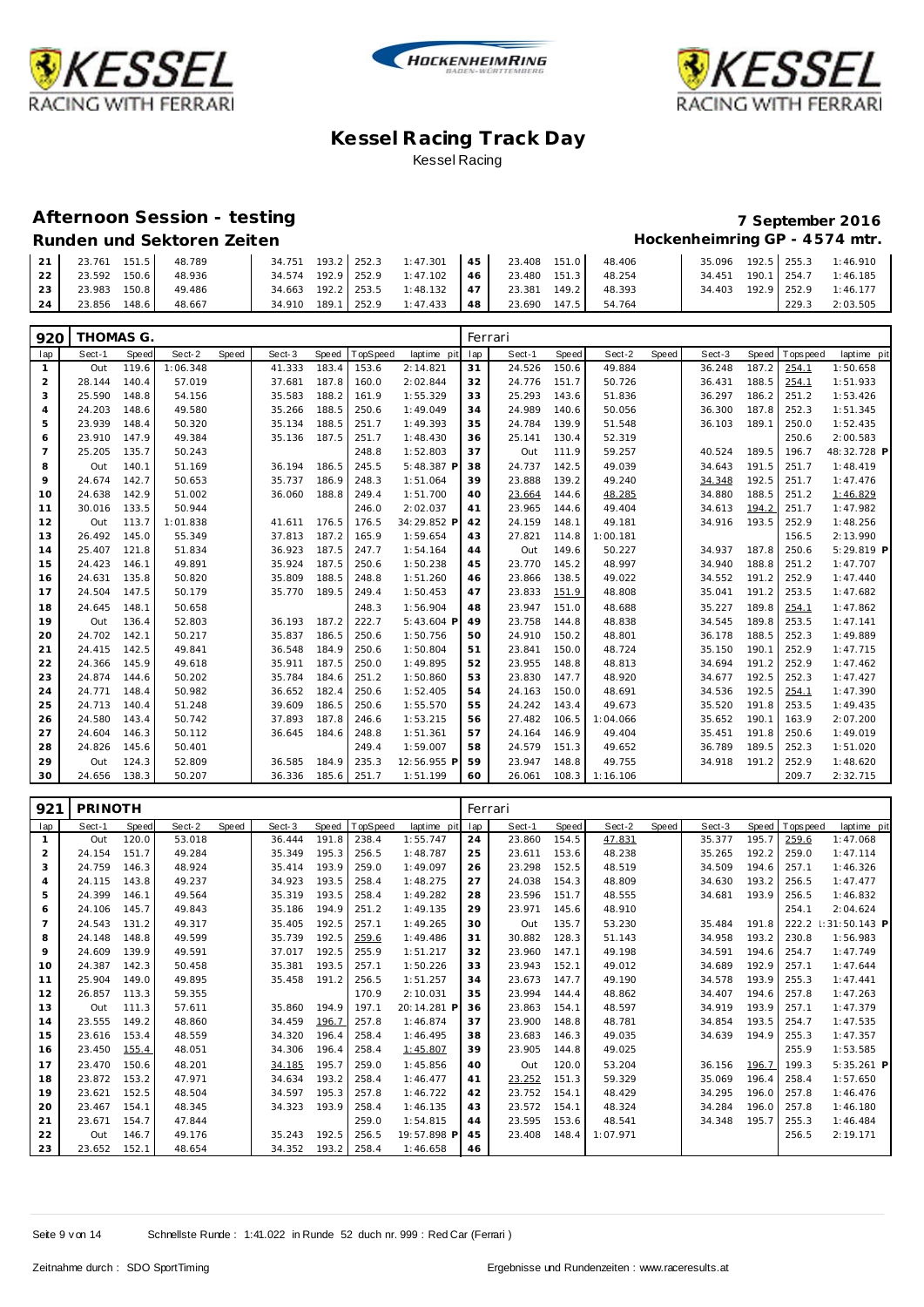





#### **Afternoon Session - testing 7 September 2016** Runden und Sektoren Zeiten **Munden und Sektoren Zeiten Hockenheimring GP** - 4574 mtr.

| 922 | SAADA  |       |          |       |        |       |          |             |     | Ferrari |       |        |       |        |       |           |              |
|-----|--------|-------|----------|-------|--------|-------|----------|-------------|-----|---------|-------|--------|-------|--------|-------|-----------|--------------|
| lap | Sect-1 | Speed | Sect-2   | Speed | Sect-3 | Speed | TopSpeed | laptime pit | lap | Sect-1  | Speed | Sect-2 | Speed | Sect-3 | Speed | Tops peed | laptime pit  |
| 1   | Out    | 97.6  | 1:06.551 |       | 41.924 | 167.7 | 175.0    | 2:18.747    | 27  | 23.730  | 153.2 | 48.600 |       | 34.865 | 189.5 | 256.5     | 1:47.195     |
| 2   | 28.675 | 110.0 | 1:00.166 |       |        |       | 196.4    | 2:13.840    | 28  | 23.897  | 152.1 | 48.572 |       | 34.968 | 190.8 | 255.3     | 1:47.437     |
| 3   | Out    | 128.1 | 1:12.253 |       | In     |       | 221.3    | 5:17.919 P  | 29  | 23.735  | 149.8 | 48.684 |       | 35.037 | 190.1 | 254.1     | 1:47.456     |
| 4   | Out    | 127.2 | 53.943   |       | 40.801 | 186.9 | 225.0    | 11:16.901 P | 30  | 23.734  | 151.5 | 48.588 |       | 35.249 | 191.5 | 254.7     | 1:47.571     |
| 5   | 26.526 | 139.0 | 53.651   |       | 38.097 | 192.2 | 251.2    | 1:58.274    | 31  | 23.846  | 151.3 | 49.492 |       | 35.151 | 191.8 | 254.1     | 1:48.489     |
| 6   | 24.765 | 152.3 | 49.186   |       |        |       | 257.8    | 1:56.566    | 32  | 23.942  | 152.8 | 50.906 |       |        |       | 252.9     | 1:58.598     |
| 7   | Out    | 130.0 | 54.610   |       | 40.121 | 155.2 | 204.2    | 23:25.478 P | 33  | Out     | 147.7 | 49.227 |       | 35.922 | 189.1 | 250.6     | $3:09.516$ P |
| 8   | 25.426 | 151.5 | 52.486   |       | 37.060 | 193.9 | 231.3    | 1:54.972    | 34  | 24.110  | 153.8 | 48.407 |       | 35.520 | 191.5 | 254.7     | 1:48.037     |
| 9   | 24.551 | 153.8 | 49.529   |       | 35.134 | 191.8 | 258.4    | 1:49.214    | 35  | 23.933  | 152.3 | 48.537 |       | 35.145 | 191.8 | 255.3     | 1:47.615     |
| 10  | 23.892 | 154.5 | 49.036   |       | 36.727 | 169.8 | 258.4    | 1:49.655    | 36  | 24.455  | 152.5 | 49.567 |       | 37.895 | 189.8 | 253.5     | 1:51.917     |
| 11  | 32.844 | 121.2 | 1:00.348 |       |        |       | 176.5    | 2:19.110    | 37  | 24.270  | 150.2 | 51.746 |       |        |       | 253.5     | 1:57.631     |
| 12  | Out    | 116.3 | 53.029   |       | 41.435 | 143.4 | 235.3    | 11:35.286 P | 38  | Out     | 127.1 | 54.548 |       | 37.223 | 186.5 | 230.3     | 39:13.499 P  |
| 13  | 26.139 | 135.5 | 51.803   |       | 40.098 | 172.8 | 243.8    | 1:58.040    | 39  | 24.890  | 138.6 | 49.940 |       | 35.417 | 192.2 | 251.7     | 1:50.247     |
| 14  | 24.745 | 143.0 | 50.107   |       | 35.046 | 192.9 | 254.7    | 1:49.898    | 40  | 23.891  | 149.8 | 49.151 |       | 35.172 | 190.5 | 257.1     | 1:48.214     |
| 15  | 24.206 | 153.8 | 51.286   |       | 39.026 | 125.4 | 258.4    | 1:54.518    | 41  | 25.901  | 151.9 | 49.434 |       |        |       | 255.3     | 1:54.599     |
| 16  | 29.364 | 142.1 | 56.353   |       | 35.803 | 192.5 | 248.8    | 2:01.520    | 42  | Out     | 130.8 | 54.785 |       | 38.280 | 185.9 | 231.8     | 5:02.866 P   |
| 17  | 25.862 | 148.4 | 49.122   |       |        |       | 256.5    | 2:04.484    | 43  | 24.919  | 151.5 | 49.631 |       | 35.423 | 191.5 | 254.1     | 1:49.973     |
| 18  | Out    | 129.3 | 53.767   |       | 39.082 | 185.9 | 231.8    | 12:22.431 P | 44  | 23.912  | 150.8 | 48.721 |       | 34.741 | 192.2 | 255.9     | 1:47.374     |
| 19  | 25.033 | 147.7 | 49.383   |       | 35.583 | 191.2 | 252.9    | 1:49.999    | 45  | 23.761  | 153.2 | 48.913 |       | 34.720 | 191.8 | 256.5     | 1:47.394     |
| 20  | 23.831 | 149.2 | 48.772   |       | 34.544 | 192.5 | 253.5    | 1:47.147    | 46  | 25.110  | 125.9 | 49.765 |       | 35.078 | 192.2 | 251.2     | 1:49.953     |
| 21  | 24.793 | 146.7 | 48.872   |       | 35.108 | 191.5 | 252.3    | 1:48.773    | 47  | 23.691  | 153.2 | 49.834 |       | 37.299 | 188.8 | 257.8     | 1:50.824     |
| 22  | 23.940 | 150.6 | 48.688   |       | 35.223 | 191.2 | 253.5    | 1:47.851    | 48  | 23.718  | 153.0 | 48.654 |       | 35.019 | 190.8 | 255.9     | 1:47.391     |
| 23  | 23.765 | 152.1 | 48.393   |       | 35.553 | 191.2 | 254.1    | 1:47.711    | 49  | 23.823  | 153.4 | 48.527 |       | 34.883 | 191.8 | 256.5     | 1:47.233     |
| 24  | 23.749 | 153.6 | 48.811   |       |        |       | 254.1    | 1:54.731    | 50  | 23.553  | 152.3 | 49.030 |       | 35.002 | 192.5 | 256.5     | 1:47.585     |
| 25  | Out    | 137.1 | 53.140   |       | 37.098 | 188.2 | 227.8    | 35:03.635 P | 51  | 25.414  | 142.1 | 50.501 |       | 35.965 | 189.8 | 254.1     | 1:51.880     |
| 26  | 24.184 | 150.0 | 49.134   |       | 35.272 | 188.8 | 254.1    | 1:48.590    | 52  | 24.078  | 152.1 | 49.448 |       |        |       | 256.5     | 1:56.667     |

| 923            |        |       | <b>SCUDERIA PRAHA</b> |       |        |       |          |             |     | Ferrari |       |          |       |        |       |                   |             |
|----------------|--------|-------|-----------------------|-------|--------|-------|----------|-------------|-----|---------|-------|----------|-------|--------|-------|-------------------|-------------|
| lap            | Sect-1 | Speed | Sect-2                | Speed | Sect-3 | Speed | TopSpeed | laptime pit | lap | Sect-1  | Speed | Sect-2   | Speed | Sect-3 | Speed | <b>T</b> ops peed | laptime pit |
| $\mathbf{1}$   | Out    | 104.8 | 1:08.937              |       | 44.459 | 170.9 | 161.7    | 2:29.769    | 31  | 25.482  | 136.7 | 53.235   |       | 37.178 | 188.8 | 252.9             | 1:55.895    |
| 2              | 28.290 | 131.4 | 53.703                |       | 38.722 | 192.2 | 241.1    | 2:00.715    | 32  | 25.020  | 130.3 | 51.059   |       | 37.135 | 188.8 | 252.3             | 1:53.214    |
| 3              | 25.638 | 146.3 | 52.214                |       | 36.859 | 191.2 | 254.1    | 1:54.711    | 33  | 24.846  | 142.1 | 50.453   |       | 36.555 | 190.8 | 255.3             | 1:51.854    |
| $\overline{4}$ | 24.629 | 153.6 | 50.059                |       | 36.386 | 190.8 | 256.5    | 1:51.074    | 34  | 24.758  | 138.1 | 50.129   |       | 36.281 | 191.5 | 252.9             | 1:51.168    |
| 5              | 24.789 | 150.0 | 49.505                |       |        |       | 258.4    | 1:58.760    | 35  | 52.839  | 124.7 | 59.535   |       |        |       | 188.8             | 2:35.613    |
| 6              | Out    | 146.7 | 49.778                |       | 35.846 | 192.2 | 255.3    | 4:46.666 F  | 36  | Out     | 109.2 | 1:12.269 |       | 39.848 | 190.8 | 153.8             | 37:49.981 P |
| $\overline{7}$ | 24.166 | 153.6 | 49.845                |       | 35.487 | 194.6 | 257.8    | 1:49.498    | 37  | 24.784  | 150.6 | 51.117   |       | 36.248 | 194.6 | 251.7             | 1:52.149    |
| 8              | 24.178 | 153.2 | 48.806                |       | 37.739 | 192.9 | 257.1    | 1:50.723    | 38  | 23.468  | 155.2 | 47.794   |       | 34.693 | 193.9 | 255.3             | 1:45.955    |
| 9              | 24.442 | 153.8 | 49.103                |       | 35.877 | 194.9 | 257.8    | 1:49.422    | 39  | 23.677  | 155.8 | 48.450   |       | 34.996 | 192.9 | 254.1             | 1:47.123    |
| 10             | 24.145 | 154.3 | 49.060                |       | 35.816 | 187.5 | 257.8    | 1:49.021    | 40  | 24.084  | 154.1 | 48.415   |       |        |       | 255.3             | 1:55.858    |
| 11             | 24.251 | 157.4 | 48.911                |       | 36.311 | 193.9 | 257.8    | 1:49.473    | 41  | Out     | 122.7 | 53.500   |       | 37.896 | 190.1 | 239.5             | 26:35.329 P |
| 12             | 24.314 | 154.5 | 49.110                |       | 35.486 | 193.9 | 256.5    | 1:48.910    | 42  | 23.855  | 153.8 | 48.715   |       | 34.688 | 191.5 | 257.1             | 1:47.258    |
| 13             | 24.152 | 154.3 | 48.849                |       | 35.457 | 192.5 | 257.1    | 1:48.458    | 43  | 23.654  | 157.0 | 48.294   |       | 34.848 | 193.9 | 255.9             | 1:46.796    |
| 14             | 24.472 | 155.8 | 48.915                |       |        |       | 258.4    | 1:54.890    | 44  | 23.762  | 153.8 | 48.238   |       | 34.785 | 193.9 | 257.8             | 1:46.785    |
| 15             | Out    | 136.4 | 51.541                |       | 36.849 | 189.1 | 248.8    | 30:02.260 P | 45  | 23.918  | 154.3 | 48.128   |       | 34.850 | 193.5 | 256.5             | 1:46.896    |
| 16             | 24.146 | 154.3 | 50.214                |       | 36.304 | 193.9 | 257.1    | 1:50.664    | 46  | 25.491  | 127.8 | 1:01.154 |       |        |       | 174.8             | 2:14.921    |
| 17             | 24.171 | 156.1 | 49.279                |       | 35.495 | 192.2 | 256.5    | 1:48.945    | 47  | Out     | 123.3 | 54.999   |       | 40.770 | 131.1 | 242.2             | 14:49.831 P |
| 18             | 24.387 | 152.5 | 49.229                |       | 35.706 | 192.9 | 257.1    | 1:49.322    | 48  | 27.593  | 128.4 | 53.063   |       | 39.177 | 186.5 | 250.6             | 1:59.833    |
| 19             | 24.224 | 154.9 | 49.151                |       | 35.595 | 191.8 | 257.1    | 1:48.970    | 49  | 26.270  | 126.0 | 52.928   |       | 37.775 | 186.2 | 246.0             | 1:56.973    |
| 20             | 24.349 | 155.2 | 48.557                |       | 35.082 | 193.9 | 255.9    | 1:47.988    | 50  | 26.321  | 123.3 | 52.550   |       | 38.094 | 184.9 | 250.6             | 1:56.965    |
| 21             | 24.466 | 155.2 | 48.631                |       | 35.169 | 194.2 | 256.5    | 1:48.266    | 51  | 26.126  | 122.7 | 52.971   |       | 39.179 | 186.9 | 251.2             | 1:58.276    |
| 22             | 33.924 | 128.0 | 54.932                |       |        |       | 195.7    | 2:13.519    | 52  | 25.945  | 134.7 | 51.713   |       | 37.612 | 163.4 | 254.1             | 1:55.270    |
| 23             | Out    | 97.2  | 1:15.661              |       | 42.750 | 151.5 | 143.4    | 15:38.226 F | 53  | 25.926  | 135.5 | 51.562   |       | 36.830 | 191.2 | 254.7             | 1:54.318    |
| 24             | 27.221 | 131.5 | 54.000                |       | 38.807 | 186.5 | 231.8    | 2:00.028    | 54  | 25.385  | 133.5 | 51.235   |       | 36.592 | 190.8 | 252.3             | 1:53.212    |
| 25             | 26.250 | 126.2 | 52.197                |       | 38.008 | 189.1 | 249.4    | 1:56.455    | 55  | 25.423  | 137.2 | 53.506   |       | 36.854 | 189.1 | 255.3             | 1:55.783    |
| 26             | 25.372 | 129.2 | 52.898                |       | 37.522 | 188.8 | 251.7    | 1:55.792    | 56  | 25.980  | 138.1 | 52.386   |       | 36.963 | 190.1 | 254.7             | 1:55.329    |
| 27             | 27.268 | 132.0 | 52.289                |       | 37.688 | 189.8 | 242.2    | 1:57.245    | 57  | 24.935  | 133.3 | 50.348   |       | 36.279 | 190.8 | 255.9             | 1:51.562    |
| 28             | 25.280 | 138.3 | 52.313                |       | 37.468 | 189.1 | 253.5    | 1:55.061    | 58  | 25.024  | 128.7 | 50.528   |       | 36.627 | 190.5 | 252.9             | 1:52.179    |
| 29             | 25.141 | 132.0 | 51.446                |       | 37.302 | 190.1 | 251.2    | 1:53.889    | 59  | 24.874  | 128.4 | 50.836   |       | 36.214 | 190.8 | 252.3             | 1:51.924    |
| 30             | 24.948 | 132.5 | 51.997                |       | 38.199 | 188.5 | 254.1    | 1:55.144    | 60  | 27.502  | 126.2 | 53.058   |       |        |       | 236.8             | 2:01.523    |

|     | 924 NUSSBAUMER |       |                     |       |        |                      |                                | Ferrari         |              |       |        |       |        |                       |                               |
|-----|----------------|-------|---------------------|-------|--------|----------------------|--------------------------------|-----------------|--------------|-------|--------|-------|--------|-----------------------|-------------------------------|
| lap | Sect-1         | Speed | Sect-2              | Speed | Sect-3 |                      | Speed TopSpeed laptime pit lap |                 | Sect-1       | Speed | Sect-2 | Speed |        | Sect-3 Speed Topspeed | laptime pit                   |
|     |                |       | Out 116.6 1:01.230  |       |        |                      | 43.329 170.3 186.5 2:12.229    | 19 <sup>1</sup> | 26.363 136.7 |       | 51.631 |       |        |                       | 36.714 190.1   246.0 1:54.708 |
|     |                |       | 28.118 131.9 56.544 |       |        | 40.703  168.8  206.5 | $2:05.365$ 20                  |                 | 24.854 153.6 |       | 49.730 |       | 36.209 | 189.1 250.0           | 1:50.793                      |

Seite 10 v on 14 Schnellste Runde : 1:41.022 in Runde 52 duch nr. 999 : Red Car (Ferrari )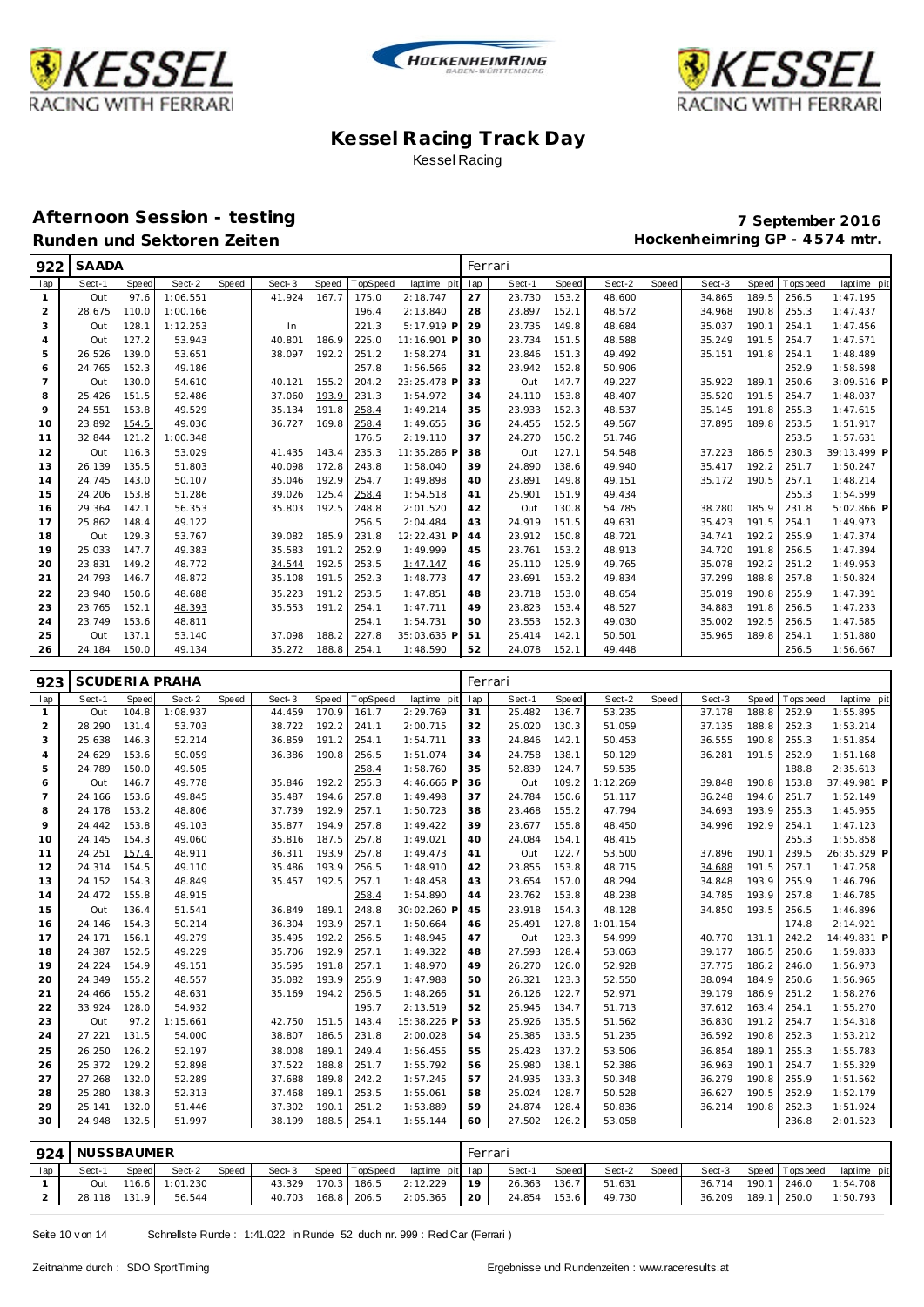





# **Runden und Sektoren Zeiten**

# **Afternoon Session - testing 7 September 2016**

| 3              | 27.548 | 121.3 | 1:00.125 |        |       | 185.6 | 2:14.719     | 21 | 24.811 | 150.8 | 49.434 | 35.843 | 188.5 | 253.5 | 1:50.088   |
|----------------|--------|-------|----------|--------|-------|-------|--------------|----|--------|-------|--------|--------|-------|-------|------------|
| $\overline{4}$ | Out    | 125.4 | 56.879   | 40.019 | 178.8 | 204.5 | 7:56.225 P   | 22 | 24.667 | 149.0 | 49.911 | 35.878 | 190.1 | 252.9 | 1:50.456   |
| 5              | 27.075 | 124.7 | 54.036   | 37.562 | 186.2 | 216.9 | 1:58.673     | 23 | 24.873 | 151.7 | 49.762 |        |       | 252.9 | 1:56.151   |
| 6              | 25.947 | 138.5 | 54.186   | 37.636 | 185.9 | 243.8 | 1:57.769     | 24 | Out    | 139.2 | 53.496 | 36.175 | 188.5 | 222.7 | 7:03.712 P |
|                | 25.468 | 143.2 | 51.002   | 37.969 | 184.9 | 254.1 | 1:54.439     | 25 | 25.461 | 142.3 | 50.615 | 36.406 | 183.4 | 247.7 | 1:52.482   |
| 8              | 25.650 | 144.2 | 51.084   | 37.082 | 190.  | 250.0 | 1:53.816     | 26 | 24.872 | 152.8 | 49.516 | 35.618 | 187.2 | 252.9 | 1:50.006   |
| 9              | 25.338 | 146.9 | 50.820   | 36.546 | 190.5 | 250.0 | 1:52.704     | 27 | 24.530 | 150.4 | 49.071 | 35.832 | 190.8 | 251.7 | 1:49.433   |
| 10             | 25.232 | 145.9 | 50.657   | 36.271 | 187.2 | 246.0 | 1:52.160     | 28 | 28.232 | 146.7 | 49.741 | 36.082 | 189.8 | 251.2 | 1:54.055   |
| 11             | 25.380 | 147.9 | 50.553   |        |       | 253.5 | 2:02.851     | 29 | 24.719 | 152.8 | 49.422 | 36.730 | 189.8 | 252.3 | 1:50.871   |
| 12             | Out    | 127.1 | 52.600   | 37.848 | 186.9 | 241.1 | $6:47.807$ P | 30 | 24.937 | 153.6 | 49.989 | 36.880 | 190.8 | 252.9 | 1:51.806   |
| 13             | 25.584 | 138.6 | 51.819   | 36.546 | 188.8 | 246.0 | 1:53.949     | 31 | 24.774 | 153.2 | 49.281 | 35.898 | 187.8 | 251.7 | 1:49.953   |
| 14             | 25.466 | 143.4 | 51.135   | 37.275 | 183.7 | 247.1 | 1:53.876     | 32 | 24.675 | 151.9 | 49.457 | 36.258 | 189.5 | 250.0 | 1:50.390   |
| 15             | 25.407 | 146.3 | 50.752   | 36.890 | 190.8 | 248.3 | 1:53.049     | 33 | 24.672 | 151.0 | 49.393 | 35.734 | 189.8 | 251.7 | 1:49.799   |
| 16             | 25.571 | 145.6 | 50.774   |        |       | 248.8 | 2:01.786     | 34 | 24.448 | 152.5 | 49.184 | 35.758 | 192.5 | 252.3 | 1:49.390   |
| 17             | Out    | 115.5 | 1:02.720 | 44.980 | 164.6 | 192.5 | 56:02.569 P  | 35 | 24.555 | 153.6 | 49.648 | 35.988 | 189.5 | 250.0 | 1:50.191   |
| 18             | 28.816 | 126.9 | 55.064   | 40.971 | 170.6 | 232.3 | 2:04.851     | 36 | 25.967 | 138.6 | 51.575 |        |       | 219.5 | 2:00.387   |

| 925            | <b>DOERRENBERG</b> |           |          |       |        |       |          |             | Ferrari |        |       |          |       |        |       |                |             |
|----------------|--------------------|-----------|----------|-------|--------|-------|----------|-------------|---------|--------|-------|----------|-------|--------|-------|----------------|-------------|
| lap            | Sect-1             | Speed     | Sect-2   | Speed | Sect-3 | Speed | TopSpeed | laptime pit | lap     | Sect-1 | Speed | Sect-2   | Speed | Sect-3 |       | Speed Topspeed | laptime pit |
|                | Out                | 94.5      | 1:12.465 |       | 43.475 | 180.0 | 137.1    | 2:32.011    | 12      | 27.350 | 131.7 | 53.821   |       | 38.301 | 186.2 | 244.3          | 1:59.472    |
| $\overline{2}$ | 27.889             | $115.1 -$ | 56.769   |       | 42.464 | 141.2 | 202.6    | 2:07.122    | 13      | 25.874 | 136.9 | 54.342   |       | 40.201 | 182.7 | 246.6          | 2:00.417    |
| 3              | 40.779             | 94.6      | 1:24.469 |       |        |       | 147.1    | 3:04.234    | 14      | 26.438 | 130.8 | 51.801   |       | 37.555 | 184.9 | 251.2          | 1:55.794    |
|                | Out                | 107.6     | 59.558   |       | 42.614 | 162.9 | 185.6    | 5:03.707 P  | 15      | 29.934 | 123.9 | 52.479   |       |        |       | 243.8          | 2:05.107    |
| 5              | 29.190             | 103.8     | 1:01.257 |       |        |       | 181.2    | 2:15.410    | 16      | Out    | 123.6 | 54.624   |       | 38.477 | 184.0 | 231.8          | 40:49.914 P |
| 6              | Out                | 107.4     | 59.710   |       | 40.939 | 182.4 | 198.9    | 12:15.325 P | 17      | 25.364 | 143.6 | 51.693   |       | 39.776 | 184.6 | 252.9          | 1:56.833    |
|                | 27.316             | 127.8     | 54.495   |       | 40.072 | 180.9 | 233.8    | 2:01.883    | 18      | 24.978 | 138.6 | 51.056   |       | 37.163 | 185.9 | 251.2          | 1:53.197    |
| 8              | 27.019             | 129.3     | 54.108   |       | 39.263 | 180.6 | 236.8    | 2:00.390    | 19      | 27.374 | 137.8 | 51.321   |       | 37.448 | 186.9 | 250.6          | 1:56.143    |
| 9              | 27.267             | 133.3     | 53.993   |       | 39.669 | 183.7 | 246.0    | 2:00.929    | 20      | 25.329 | 137.1 | 51.764   |       | 37.256 | 185.9 | 249.4          | 1:54.349    |
| 10             | 26.704             | 129.3     | 53.534   |       | 38.803 | 184.6 | 243.8    | 1:59.041    | 21      | 29.009 | 102.0 | 1:09.900 |       |        |       | 131.1          | 2:25.505    |
| 11             | 26.728             | 129.0     | 55.844   |       | 41.554 | 148.8 | 238.4    | 2:04.126    | 22      |        |       |          |       |        |       |                |             |

| 926             | <b>HARMSEN</b> |       |        |       |        |       |         |              |     | Ferrari |       |        |       |          |       |            |             |
|-----------------|----------------|-------|--------|-------|--------|-------|---------|--------------|-----|---------|-------|--------|-------|----------|-------|------------|-------------|
| lap             | Sect-1         | Speed | Sect-2 | Speed | Sect-3 | Speed | opSpeed | laptime pit  | lap | Sect-1  | Speed | Sect-2 | Speed | Sect-3   | Speed | T ops peed | laptime pit |
| $\mathbf{1}$    | Out            | 129.3 | 55.769 |       | 37.816 | 184.9 | 235.3   | 2:00.492     | 29  | 24.519  | 143.6 | 51.076 |       | 35.614   | 190.8 | 249.4      | 1:51.209    |
| $\overline{2}$  | 24.724         | 150.4 | 50.256 |       | 36.225 | 187.8 | 252.9   | 1:51.205     | 30  | 24.174  | 151.9 | 49.471 |       | 35.394   | 191.5 | 254.7      | 1:49.039    |
| 3               | 24.316         | 149.6 | 50.363 |       | 36.082 | 188.5 | 254.1   | 1:50.761     | 31  | 24.376  | 151.7 | 49.140 |       | 35.173   | 189.1 | 254.7      | 1:48.689    |
| $\overline{4}$  | 24.367         | 151.3 | 49.470 |       | 35.381 | 190.1 | 254.1   | 1:49.218     | 32  | 24.253  | 152.1 | 49.798 |       | 35.145   | 192.5 | 252.9      | 1:49.196    |
| 5               | 24.095         | 149.8 | 49.965 |       |        |       | 251.2   | 1:55.879     | 33  | 24.475  | 151.3 | 49.416 |       | 35.552   | 190.8 | 252.9      | 1:49.443    |
| 6               | Out            | 147.7 | 50.776 |       | 37.161 | 185.9 | 251.2   | 7:54.111 P   | 34  | 24.432  | 151.9 | 49.134 |       | 35.367   | 190.5 | 255.3      | 1:48.933    |
| $7\overline{ }$ | 25.689         | 143.6 | 50.311 |       | 38.122 | 187.2 | 250.0   | 1:54.122     | 35  | 24.296  | 151.0 | 50.379 |       |          |       | 254.7      | 1:56.821    |
| 8               | 24.618         | 151.0 | 50.027 |       | 35.712 | 186.9 | 251.7   | 1:50.357     | 36  | Out     | 139.9 | 50.498 |       | 35.609   | 189.5 | 247.7      | 39:56.628 P |
| 9               | 24.393         | 150.2 | 50.277 |       |        |       | 251.7   | 1:55.922     | 37  | 24.389  | 149.0 | 49.633 |       | 35.033   | 188.2 | 250.0      | 1:49.055    |
| 10              | Out            | 142.7 | 49.734 |       | 35.199 | 187.5 | 250.6   | 11:24.814 P  | 38  | 24.221  | 150.0 | 49.128 |       | 34.786   | 188.8 | 250.0      | 1:48.135    |
| 11              | 23.750         | 148.6 | 48.766 |       | 34.854 | 190.5 | 251.7   | 1:47.370     | 39  | 24.732  | 149.4 | 49.753 |       |          |       | 252.9      | 1:51.572    |
| 12              | 23.967         | 149.4 | 49.239 |       |        |       | 252.9   | 1:50.297     | 40  | Out     | 139.7 | 50.831 |       | 37.253   | 188.2 | 237.4      | 5:54.593 P  |
| 13              | Out            | 149.2 | 49.999 |       | 35.566 | 192.5 | 252.3   | $6:31.151$ P | 41  | 24.487  | 151.3 | 49.596 |       | 36.451   | 185.9 | 254.1      | 1:50.534    |
| 14              | 24.169         | 153.8 | 49.426 |       | 34.910 | 192.2 | 255.3   | 1:48.505     | 42  | 24.777  | 145.6 | 50.026 |       | 35.882   | 188.2 | 252.9      | 1:50.685    |
| 15              | 24.197         | 152.1 | 48.917 |       | 35.229 | 192.5 | 255.9   | 1:48.343     | 43  | 24.962  | 148.8 | 50.227 |       | 35.791   | 188.5 | 254.7      | 1:50.980    |
| 16              | 24.172         | 153.8 | 48.752 |       | 35.278 | 192.2 | 258.4   | 1:48.202     | 44  | 24.385  | 152.1 | 49.548 |       | 35.674   | 186.2 | 252.9      | 1:49.607    |
| 17              | 24.200         | 154.1 | 48.806 |       | 35.793 | 190.1 | 257.8   | 1:48.799     | 45  | 24.522  | 150.6 | 49.556 |       |          |       | 252.9      | 1:58.134    |
| 18              | 23.993         | 153.6 | 49.117 |       | 35.062 | 190.1 | 257.1   | 1:48.172     | 46  | Out     | 123.7 | 58.603 |       | 1:05.560 | 186.5 | 202.6      | 22:39.859 P |
| 19              | 24.282         | 153.8 | 50.383 |       | 39.414 | 192.2 | 255.3   | 1:54.079     | 47  | 24.469  | 148.4 | 49.461 |       | 34.365   | 189.1 | 248.8      | 1:48.295    |
| 20              | 24.275         | 153.2 | 49.529 |       | 35.546 | 192.9 | 255.3   | 1:49.350     | 48  | 23.623  | 149.6 | 51.579 |       | 34.403   | 190.8 | 250.6      | 1:49.605    |
| 21              | 24.776         | 153.4 | 49.182 |       | 35.309 | 194.2 | 255.3   | 1:49.267     | 49  | 23.532  | 149.6 | 49.103 |       |          |       | 249.4      | 1:49.293    |
| 22              | 24.243         | 153.4 | 51.201 |       |        |       | 253.5   | 2:04.370     | 50  | Out     | 146.1 | 49.906 |       | 35.069   | 188.5 | 247.7      | 4:17.517 P  |
| 23              | Out            | 142.3 | 57.120 |       | 36.082 | 187.8 | 247.1   | 38:42.604 F  | 51  | 24.182  | 151.3 | 49.607 |       | 35.308   | 186.9 | 250.6      | 1:49.097    |
| 24              | 24.455         | 143.4 | 50.912 |       | 35.795 | 185.9 | 250.6   | 1:51.162     | 52  | 24.185  | 148.8 | 50.087 |       | 34.908   | 188.8 | 251.2      | 1:49.180    |
| 25              | 24.383         | 151.9 | 50.072 |       |        |       | 250.6   | 1:56.968     | 53  | 24.428  | 150.0 | 49.693 |       | 35.002   | 187.5 | 251.2      | 1:49.123    |
| 26              | Out            | 147.1 | 50.530 |       | 35.717 | 191.8 | 252.3   | 7:00.957 P   | 54  | 24.555  | 149.2 | 49.455 |       | 35.535   | 189.8 | 249.4      | 1:49.545    |
| 27              | 24.390         | 152.8 | 49.612 |       | 35.572 | 190.5 | 254.7   | 1:49.574     | 55  | 25.003  | 149.6 | 50.771 |       |          |       | 250.6      | 2:06.118    |
| 28              | 24.336         | 154.3 | 50.008 |       | 35.371 | 187.2 | 255.3   | 1:49.715     | 56  |         |       |        |       |          |       |            |             |

|     | 927 LINDROTH |       |                     |       |  |                                       | Ferrari |                                                    |                    |  |  |                                   |
|-----|--------------|-------|---------------------|-------|--|---------------------------------------|---------|----------------------------------------------------|--------------------|--|--|-----------------------------------|
| lap | Sect-1       | Speed | Sect-2              | Speed |  | Sect-3 Speed TopSpeed laptime pit lap |         | Sect-1                                             | Speed Sect-2 Speed |  |  | Sect-3 Speed Topspeed laptime pit |
|     |              |       | Out 109.6 1:05.349  |       |  |                                       |         | 42.463 184.6 193.5 2:19.421 24 24.218 146.5 48.904 |                    |  |  | 35.132 190.5 254.1 1:48.254       |
|     |              |       | 28.764 127.4 52.204 |       |  |                                       |         | 36.308 190.8 249.4 1:57.276 25 24.096 142.9 49.518 |                    |  |  | 35.710 190.5 252.9 1:49.324       |

Seite 11 v on 14 Schnellste Runde : 1:41.022 in Runde 52 duch nr. 999 : Red Car (Ferrari )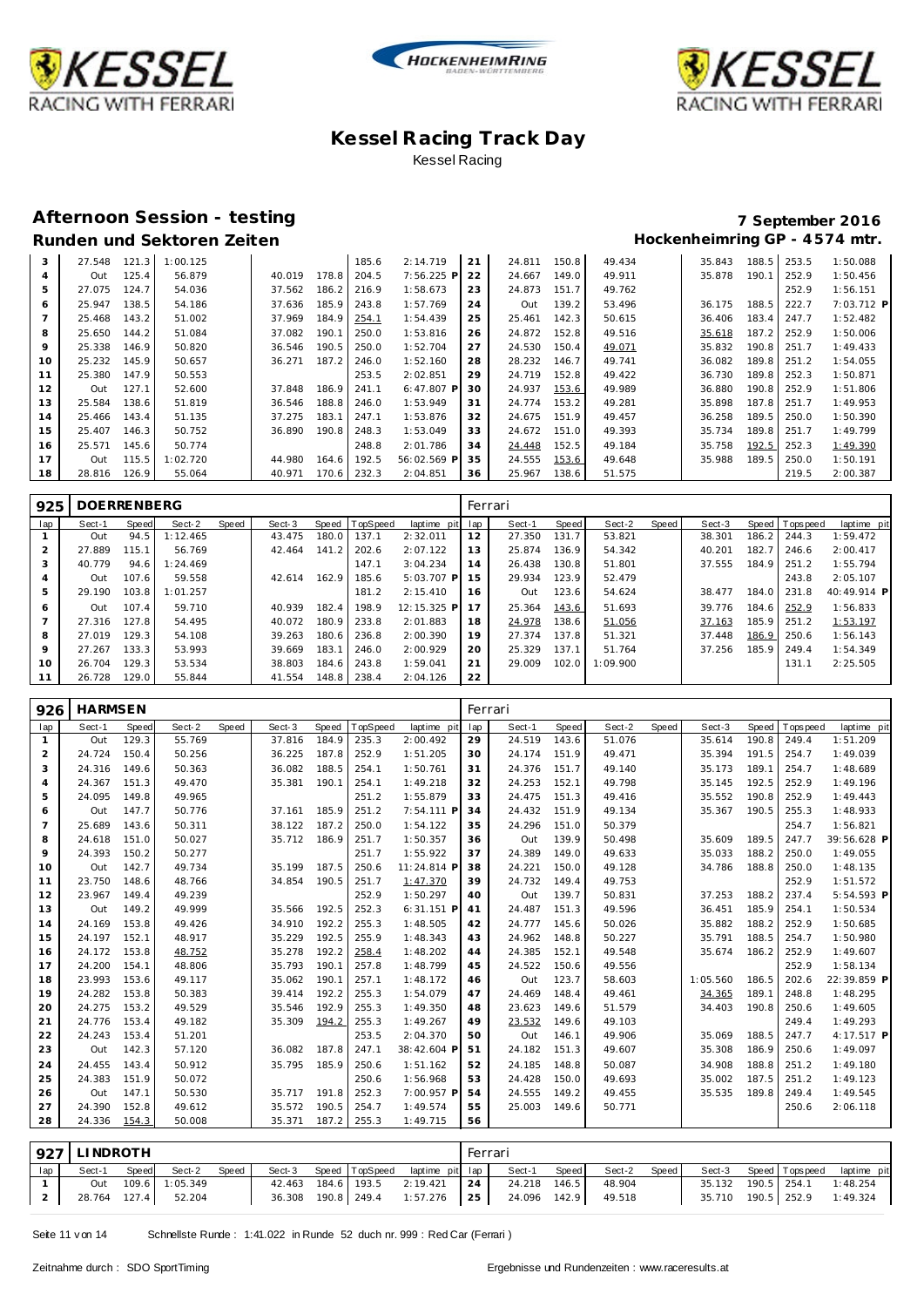





### **Afternoon Session - testing 7 September 2016**

# Runden und Sektoren Zeiten **Munden und Sektoren Zeiten Hockenheimring GP** - 4574 mtr.

| 3  | 25.001 | 140.6 | 50.297   | 37.068 | 191.5 | 255.9 | 1:52.366    | 26 | 24.522 | 144.0 | 52.977 |        |       | 253.5 | 2:02.971     |
|----|--------|-------|----------|--------|-------|-------|-------------|----|--------|-------|--------|--------|-------|-------|--------------|
| 4  | 24.810 | 135.7 | 50.190   | 35.768 | 192.2 | 251.2 | 1:50.768    | 27 | Out    | 126.3 | 52.471 | 36.167 | 190.5 | 242.2 | 29:36.312 P  |
| 5  | 24.349 | 144.4 | 49.675   | 35.767 | 187.2 | 254.1 | 1:49.791    | 28 | 25.163 | 137.6 | 49.223 | 35.430 | 190.1 | 252.3 | 1:49.816     |
| 6  | 24.630 | 150.4 | 49.800   | 35.718 | 190.8 | 255.3 | 1:50.148    | 29 | 24.027 | 139.7 | 50.446 | 35.440 | 190.8 | 250.6 | 1:49.913     |
|    | 24.433 | 145.9 | 50.264   | 36.115 | 188.8 | 252.3 | 1:50.812    | 30 | 24.342 | 144.0 | 49.123 | 35.830 | 187.2 | 251.7 | 1:49.295     |
| 8  | 24.446 | 143.4 | 50.013   | 35.449 | 191.8 | 251.2 | 1:49.908    | 31 | 24.206 | 138.8 | 49.834 | 34.876 | 191.2 | 251.2 | 1:48.916     |
| 9  | 24.486 | 134.8 | 50.256   | 36.184 | 187.5 | 251.7 | 1:50.926    | 32 | 24.748 | 134.0 | 49.680 | 35.060 | 191.5 | 250.6 | 1:49.488     |
| 10 | 24.714 | 150.0 | 49.910   | 35.812 | 187.5 | 254.7 | 1:50.436    | 33 | 24.119 | 148.1 | 49.193 | 34.929 | 191.5 | 251.2 | 1:48.241     |
| 11 | 25.906 | 142.5 | 50.424   |        |       | 252.9 | 1:58.726    | 34 | 24.911 | 124.4 | 56.300 |        |       | 218.6 | 2:06.966     |
| 12 | Out    | 142.7 | 49.921   | 34.812 | 189.1 | 252.3 | 6:40.979 P  | 35 | Out    | 147.7 | 49.307 | 34.196 | 193.2 | 249.4 | 44:00.641 P  |
| 13 | 23.860 | 151.3 | 48.917   | 34.236 | 192.9 | 254.1 | 1:47.013    | 36 | 23.348 | 153.2 | 48.731 | 33.926 | 192.2 | 251.7 | 1:46.005     |
| 14 | 23.865 | 150.0 | 48.821   | 34.449 | 192.9 | 255.3 | 1:47.135    | 37 | 23.557 | 151.3 | 48.816 | 34.464 | 192.5 | 250.6 | 1:46.837     |
| 15 | 23.716 | 150.0 | 49.171   | 34.406 | 193.2 | 255.9 | 1:47.293    | 38 | 23.799 | 150.8 | 49.485 |        |       | 251.7 | 1:52.911     |
| 16 | 23.593 | 150.6 | 48.843   | 34.538 | 192.2 | 255.9 | 1:46.974    | 39 | Out    | 125.0 | 51.868 | 37.233 | 183.1 | 244.9 | $6:53.011$ P |
| 17 | 24.647 | 134.2 | 52.093   |        |       | 219.5 | 1:59.144    | 40 | 24.215 | 150.6 | 49.625 | 35.506 | 187.8 | 252.3 | 1:49.346     |
| 18 | Out    | 105.7 | 1:02.512 | 39.762 | 180.0 | 188.5 | 15:55.559 P | 41 | 24.134 | 145.0 | 51.126 | 35.037 | 191.5 | 251.2 | 1:50.297     |
| 19 | 25.402 | 144.2 | 49.576   | 35.233 | 184.3 | 250.6 | 1:50.211    | 42 | 24.307 | 145.4 | 49.061 | 34.794 | 190.5 | 252.9 | 1:48.162     |
| 20 | 24.277 | 145.6 | 49.665   | 34.723 | 196.0 | 253.5 | 1:48.665    | 43 | 24.670 | 146.7 | 49.674 | 35.207 | 191.2 | 252.3 | 1:49.551     |
| 21 | 24.842 | 145.4 | 48.652   | 34.920 | 191.2 | 253.5 | 1:48.414    | 44 | 24.045 | 149.2 | 49.599 | 35.396 | 188.8 | 252.9 | 1:49.040     |
| 22 | 24.452 | 145.6 | 48.972   | 35.100 | 188.2 | 253.5 | 1:48.524    | 45 | 24.226 | 138.8 | 49.865 | 35.089 | 190.5 | 254.1 | 1:49.180     |
| 23 | 24.229 | 150.8 | 48.816   | 34.795 | 189.8 | 254.7 | 1:47.840    | 46 | 32.417 | 146.5 | 54.909 |        |       | 247.1 | 2:18.041     |

| 928            | <b>BARON</b> |       |        |       |        |       |          |             |     | Ferrari |       |        |       |        |       |            |                     |
|----------------|--------------|-------|--------|-------|--------|-------|----------|-------------|-----|---------|-------|--------|-------|--------|-------|------------|---------------------|
| lap            | Sect-1       | Speed | Sect-2 | Speed | Sect-3 | Speed | TopSpeed | laptime pit | lap | Sect-1  | Speed | Sect-2 | Speed | Sect-3 | Speed | T ops peed | laptime pit         |
| 1              | Out          | 107.2 | 59.010 |       | 40.655 | 181.2 | 192.5    | 2:07.715    | 28  | 24.584  | 146.9 | 50.706 |       |        |       | 253.5      | 1:53.543            |
| 2              | 28.008       | 126.2 | 55.733 |       |        |       | 225.5    | 2:06.734    | 29  | Out     | 137.8 | 52.832 |       | 38.811 | 192.5 |            | 238.4 : 01:17.785 P |
| 3              | Out          | 142.5 | 51.137 |       | 36.263 | 189.8 | 244.9    | 4:04.507 P  | 30  | 25.566  | 148.6 | 51.097 |       | 36.151 | 190.5 | 252.3      | 1:52.814            |
| $\overline{4}$ | 24.807       | 146.7 | 51.062 |       | 36.278 | 193.2 | 249.4    | 1:52.147    | 31  | 24.715  | 151.5 | 50.179 |       | 36.227 | 193.2 | 254.1      | 1:51.121            |
| 5              | 25.462       | 144.8 | 50.101 |       | 36.018 | 193.2 | 254.1    | 1:51.581    | 32  | 24.757  | 152.5 | 50.197 |       | 36.030 | 188.2 | 254.1      | 1:50.984            |
| 6              | 24.738       | 149.2 | 50.695 |       | 37.803 | 188.8 | 254.7    | 1:53.236    | 33  | 24.850  | 151.0 | 52.049 |       | 36.169 | 185.9 | 225.0      | 1:53.068            |
| $\overline{7}$ | 25.339       | 144.6 | 50.213 |       | 36.036 | 189.1 | 251.7    | 1:51.588    | 34  | 24.991  | 137.2 | 51.379 |       | 37.414 | 192.9 | 252.3      | 1:53.784            |
| 8              | 26.332       | 145.2 | 50.801 |       | 35.573 | 192.9 | 254.1    | 1:52.706    | 35  | 25.404  | 146.3 | 52.664 |       |        |       | 254.1      | 1:58.973            |
| 9              | 24.644       | 147.3 | 51.284 |       | 35.631 | 190.1 | 254.7    | 1:51.559    | 36  | Out     | 140.6 | 50.328 |       | 34.716 | 194.6 | 252.9      | 11:01.937 P         |
| 10             | 24.630       | 150.4 | 49.360 |       | 35.824 | 189.5 | 254.7    | 1:49.814    | 37  | 23.761  | 147.1 | 48.799 |       | 34.483 | 191.5 | 255.3      | 1:47.043            |
| 11             | 25.282       | 143.4 | 50.417 |       | 35.570 | 193.9 | 253.5    | 1:51.269    | 38  | 24.152  | 151.9 | 49.757 |       |        |       | 255.9      | 1:52.308            |
| 12             | 24.683       | 149.2 | 49.668 |       | 37.176 | 180.9 | 255.9    | 1:51.527    | 39  | Out     | 137.4 | 54.257 |       | 35.661 | 193.5 | 251.2      | 10:01.889 P         |
| 13             | 27.176       | 147.3 | 49.975 |       | 35.780 | 191.2 | 255.3    | 1:52.931    | 40  | 23.720  | 149.6 | 48.722 |       | 34.477 | 192.2 | 256.5      | 1:46.919            |
| 14             | 25.101       | 148.4 | 50.028 |       | 35.481 | 191.5 | 255.3    | 1:50.610    | 41  | 23.893  | 152.5 | 48.988 |       | 34.393 | 192.9 | 253.5      | 1:47.274            |
| 15             | 24.822       | 149.6 | 51.550 |       |        |       | 254.1    | 1:54.692    | 42  | 23.759  | 150.4 | 49.193 |       |        |       | 254.7      | 1:53.212            |
| 16             | Out          | 127.1 | 53.554 |       | 36.960 | 190.1 | 224.5    | 37:42.225 P | 43  | Out     | 144.2 | 51.445 |       | 36.284 | 192.2 | 244.3      | 4:18.897 P          |
| 17             | 25.233       | 137.8 | 51.157 |       | 36.086 | 191.2 | 251.7    | 1:52.476    | 44  | 23.215  | 153.6 | 48.067 |       | 34.284 | 191.2 | 254.1      | 1:45.566            |
| 18             | 24.724       | 149.6 | 49.727 |       | 35.816 | 192.2 | 255.3    | 1:50.267    | 45  | 23.174  | 154.1 | 48.385 |       | 34.536 | 193.9 | 253.5      | 1:46.095            |
| 19             | 24.825       | 149.2 | 49.987 |       | 35.664 | 193.9 | 253.5    | 1:50.476    | 46  | 23.163  | 154.9 | 48.174 |       | 33.639 | 193.2 | 252.3      | 1:44.976            |
| 20             | 24.636       | 151.9 | 49.902 |       | 35.687 | 190.5 | 255.9    | 1:50.225    | 47  | 23.375  | 154.1 | 50.752 |       |        |       | 236.3      | 1:53.321            |
| 21             | 24.653       | 147.9 | 49.440 |       | 35.714 | 192.5 | 253.5    | 1:49.807    | 48  | Out     | 146.5 | 49.635 |       | 34.144 | 194.2 | 250.6      | $6:26.827$ P        |
| 22             | 24.345       | 150.2 | 49.742 |       | 35.807 | 193.2 | 255.9    | 1:49.894    | 49  | 23.133  | 153.6 | 48.257 |       | 34.051 | 192.5 | 255.3      | 1:45.441            |
| 23             | 24.621       | 148.8 | 49.848 |       | 36.183 | 193.9 | 252.9    | 1:50.652    | 50  | 23.177  | 152.5 | 48.026 |       | 33.778 | 193.5 | 255.3      | 1:44.981            |
| 24             | 24.971       | 142.3 | 49.901 |       | 35.731 | 194.6 | 252.9    | 1:50.603    | 51  | 23.226  | 154.1 | 48.118 |       | 33.813 | 192.9 | 252.9      | 1:45.157            |
| 25             | 24.661       | 146.5 | 50.453 |       | 36.379 | 186.9 | 254.7    | 1:51.493    | 52  | 23.327  | 153.6 | 47.948 |       | 34.752 | 191.8 | 254.7      | 1:46.027            |
| 26             | 25.046       | 148.4 | 49.843 |       | 35.719 | 192.2 | 253.5    | 1:50.608    | 53  | 23.915  | 151.9 | 50.524 |       |        |       | 254.7      | 1:54.010            |
| 27             | 25.478       | 144.6 | 50.071 |       | 36.375 | 191.2 | 254.1    | 1:51.924    | 54  |         |       |        |       |        |       |            |                     |

| 929            | MAYER  |       |          |       |        |       |                |              | Ferrari |        |       |          |       |        |       |                |              |  |
|----------------|--------|-------|----------|-------|--------|-------|----------------|--------------|---------|--------|-------|----------|-------|--------|-------|----------------|--------------|--|
| lap            | Sect-1 | Speed | Sect-2   | Speed | Sect-3 |       | Speed TopSpeed | laptime pit  | lap     | Sect-1 | Speed | Sect-2   | Speed | Sect-3 |       | Speed Topspeed | laptime pit  |  |
|                | Out    | 114.0 | 1:05.856 |       | 42.605 | 137.1 | 144.6          | 2:21.685     | 21      | 24.870 | 143.8 | 49.920   |       | 36.176 | 193.9 | 257.1          | 1:50.966     |  |
| 2              | 28.336 | 137.8 | 1:01.033 |       | 36.877 | 195.3 | 154.3          | 2:06.246     | 22      | 24.545 | 153.0 | 49.324   |       | 35.986 | 192.2 | 257.8          | 1:49.855     |  |
| 3              | 23.713 | 147.5 | 48.507   |       | 34.140 | 192.5 | 257.8          | 1:46.360     | 23      | 25.518 | 145.2 | 57.103   |       |        |       | 201.5          | 2:07.935     |  |
| $\overline{4}$ | 23.950 | 154.3 | 52.280   |       |        |       | 259.0          | 2:04.132     | 24      | Out    | 129.3 | 56.275   |       | 39.129 | 185.9 | 194.9          | $6:48.947$ P |  |
| 5              | Out    | 148.1 | 49.005   |       | 34.319 | 194.6 | 257.8          | $5:55.737$ P | 25      | 25.127 | 119.3 | 1:12.860 |       |        |       | 149.4          | 2:34.097     |  |
| 6              | 23.403 | 153.8 | 47.979   |       | 34.243 | 194.6 | 259.6          | 1:45.625     | 26      | Out    | 136.7 | 51.318   |       | 37.337 | 190.5 | 241.6          | 37:48.562 P  |  |
|                | 23.938 | 153.2 | 49.800   |       |        |       | 257.8          | 1:54.788     | 27      | 23.436 | 152.5 | 48.535   |       | 33.622 | 192.2 | 253.5          | 1:45.593     |  |
| 8              | Out    | 128.4 | 52.955   |       | 41.158 | 184.0 | 236.3          | $8:11.854$ P | 28      | 23.432 | 152.8 | 47.749   |       | 33.640 | 193.5 | 253.5          | 1:44.821     |  |
| 9              | 26.289 | 142.1 | 51.509   |       | 37.524 | 189.8 | 253.5          | 1:55.322     | 29      | 24.265 | 152.1 | 48.172   |       |        |       | 254.7          | 1:54.250     |  |
| 10             | 25.629 | 137.9 | 52.302   |       | 37.001 | 189.5 | 254.7          | 1:54.932     | 30      | Out    | 137.4 | 55.317   |       | 37.537 | 188.2 | 209.7          | 12:40.171 P  |  |
| 11             | 24.444 | 151.0 | 50.011   |       | 37.940 | 187.2 | 257.8          | 1:52.395     | 31      | 24.087 | 149.2 | 49.575   |       | 36.250 | 191.5 | 255.3          | 1:49.912     |  |
| 12             | 24.981 | 141.5 | 49.921   |       | 36.268 | 191.2 | 254.1          | 1:51.170     | 32      | 23.794 | 151.7 | 49.325   |       | 35.805 | 193.2 | 258.4          | 1:48.924     |  |
|                |        |       |          |       |        |       |                |              |         |        |       |          |       |        |       |                |              |  |

Seite 12 v on 14 Schnellste Runde : 1:41.022 in Runde 52 duch nr. 999 : Red Car (Ferrari )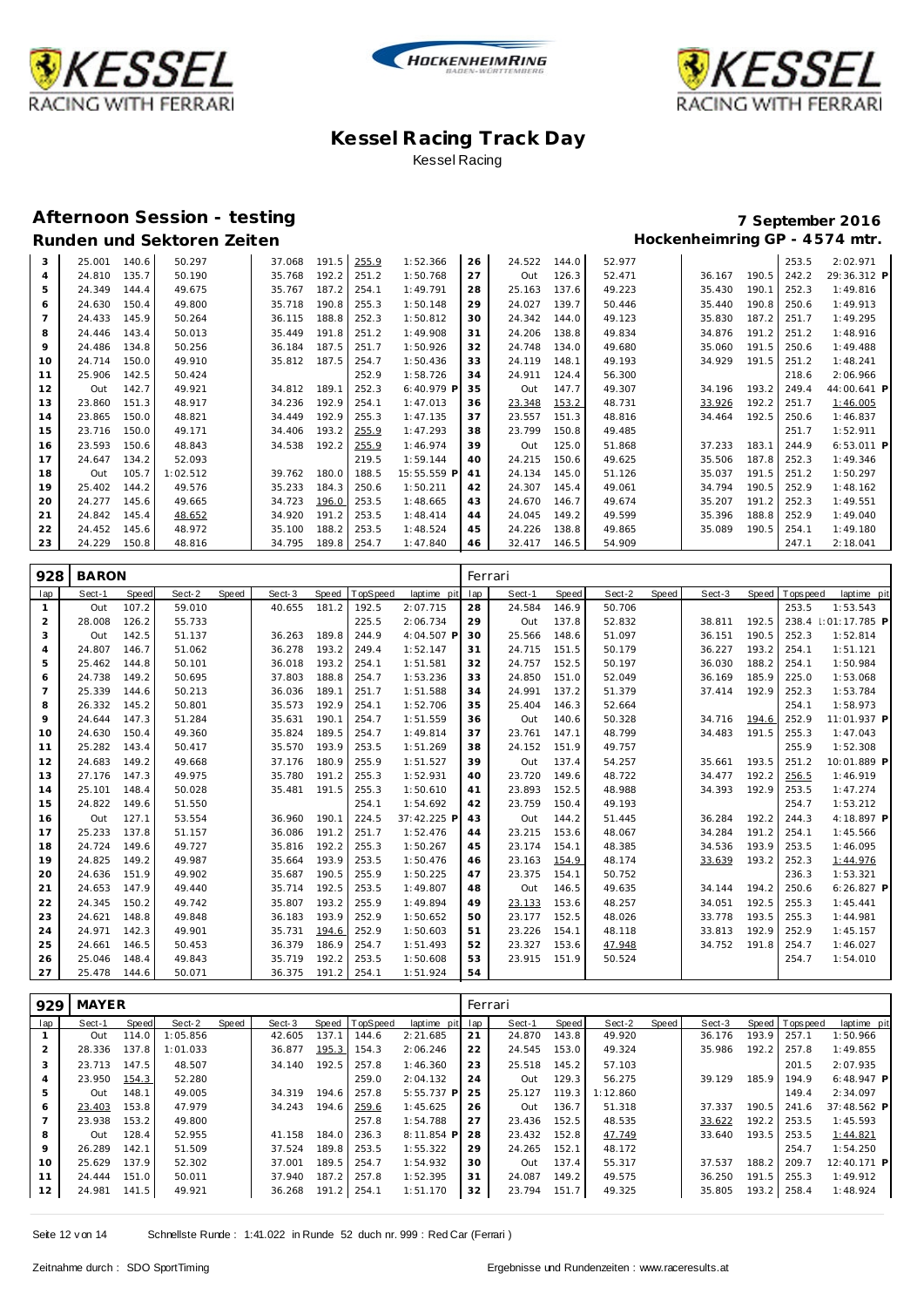





### **Afternoon Session - testing 7 September 2016**

## Runden und Sektoren Zeiten **Munden und Sektoren Zeiten Hockenheimring GP** - 4574 mtr.

| 13 | 24.444 | 136.9   | 50.104 | 36.018 |       | 190.5 252.9 | 1:50.566            | 33  | 24.856 | 120.0 | 50.436   | 36.932 |       | 188.8 251.2 | 1:52.224 |
|----|--------|---------|--------|--------|-------|-------------|---------------------|-----|--------|-------|----------|--------|-------|-------------|----------|
| 14 | 24.370 | 149.8   | 49.891 | 36.475 | 189.8 | 257.1       | 1:50.736            | 34  | 24.135 | 137.9 | 49.888   | 35.994 | 192.9 | 254.1       | 1:50.017 |
| 15 | 24.265 | 149.8   | 49.576 | 35.988 | 189.1 | 257.8       | 1:49.829            | 35  | 23.787 | 141.7 | 49.416   | 35.825 | 190.5 | 254.7       | 1:49.028 |
| 16 | 24.385 | 149.4   | 49.805 |        |       | 257.8       | 1:58.654            | 36  | 25.251 | 139.9 | 49.427   | 35.855 | 190.5 | 255.3       | 1:50.533 |
| 17 | Out    | 130.4 l | 52.836 | 38.144 | 188.5 |             | 251.7 : 15:08.567 P | -37 | 24.070 | 146.3 | 49.282   | 35.629 | 192.2 | 255.3       | 1:48.981 |
| 18 | 24.766 | 140.7   | 52.401 | 36.247 | 192.2 | 254.7       | 1:53.414            | 38  | 24.064 | 150.2 | 50.325   | 35.875 | 191.8 | 255.9       | 1:50.264 |
| 19 | 24.549 | 133.0   | 50.468 | 36.313 | 192.9 | 255.3       | 1:51.330            | 39  | 26.489 | 93.   | 1:16.669 |        |       | 121.2       | 2:30.827 |
| 20 | 27.304 | 133.5   | 50.150 | 35.987 | 192.2 | 251.7       | 1:53.441            | 40  |        |       |          |        |       |             |          |

| 930            | <b>SCHIAVONI</b> |       |          |       |        |       |          |               |     | Ferrari |       |        |       |        |       |            |             |
|----------------|------------------|-------|----------|-------|--------|-------|----------|---------------|-----|---------|-------|--------|-------|--------|-------|------------|-------------|
| lap            | Sect-1           | Speed | Sect-2   | Speed | Sect-3 | Speed | TopSpeed | laptime pit   | lap | Sect-1  | Speed | Sect-2 | Speed | Sect-3 | Speed | T ops peed | laptime pit |
| $\mathbf{1}$   | Out              | 126.3 | 1:04.364 |       | 39.420 | 186.5 | 162.7    | 2:10.348      | 30  | 24.007  | 150.6 | 48.910 |       | 35.893 | 192.5 | 257.8      | 1:48.810    |
| 2              | 27.456           | 146.7 | 59.750   |       | 37.056 | 192.2 | 222.2    | 2:04.262      | 31  | 24.683  | 150.8 | 49.718 |       |        |       | 252.9      | 1:59.998    |
| 3              | 25.820           | 152.8 | 51.317   |       | 34.703 | 196.4 | 232.3    | 1:51.840      | 32  | Out     | 120.1 | 53.999 |       | 38.294 | 187.2 | 224.5      | 6:48.139 P  |
| $\overline{4}$ | 23.626           | 124.9 | 53.131   |       | 36.623 | 196.7 | 240.0    | 1:53.380      | 33  | 24.902  | 147.7 | 50.172 |       | 36.399 | 191.8 | 253.5      | 1:51.473    |
| 5              | 23.101           | 156.3 | 47.674   |       | 33.955 | 195.7 | 260.2    | 1:44.730      | 34  | 23.889  | 150.6 | 48.369 |       | 34.331 | 194.2 | 255.9      | 1:46.589    |
| 6              | 23.224           | 155.6 | 48.586   |       |        |       | 260.9    | 1:52.418      | 35  | 23.661  | 154.1 | 48.376 |       | 34.518 | 193.9 | 258.4      | 1:46.555    |
| $\overline{7}$ | Out              | 141.7 | 50.695   |       | 36.162 | 192.2 | 251.7    | 7:31.557 P    | 36  | 23.530  | 151.9 | 48.271 |       | 35.048 | 193.5 | 257.1      | 1:46.849    |
| 8              | 24.743           | 140.8 | 49.709   |       | 37.067 | 192.2 | 256.5    | 1:51.519      | 37  | 23.961  | 152.3 | 49.974 |       |        |       | 209.7      | 1:55.613    |
| 9              | 24.860           | 146.1 | 53.038   |       |        |       | 257.1    | 2:08.206      | 38  | Out     | 130.9 | 55.100 |       | 38.576 | 191.2 | 219.1      | 38:49.365 P |
| 10             | Out              | 132.0 | 49.867   |       | 35.854 | 192.2 | 253.5    | 4:27.584 F    | 39  | 23.981  | 152.1 | 49.122 |       | 35.218 | 193.2 | 255.9      | 1:48.321    |
| 11             | 24.267           | 152.1 | 49.725   |       | 35.832 | 192.5 | 259.6    | 1:49.824      | 40  | 23.876  | 153.0 | 48.849 |       | 34.758 | 193.5 | 257.1      | 1:47.483    |
| 12             | 24.455           | 151.5 | 48.842   |       | 36.412 | 193.2 | 258.4    | 1:49.709      | 41  | 23.992  | 153.0 | 48.690 |       | 35.407 | 193.2 | 257.8      | 1:48.089    |
| 13             | 24.284           | 154.3 | 50.993   |       |        |       | 258.4    | 1:58.994      | 42  | 24.034  | 152.5 | 49.130 |       | 35.004 | 194.9 | 257.8      | 1:48.168    |
| 14             | Out              | 150.2 | 49.866   |       | 35.578 | 193.2 | 258.4    | 2:05.922 F    | 43  | 25.189  | 152.1 | 48.648 |       | 34.737 | 194.6 | 257.1      | 1:48.574    |
| 15             | 24.231           | 153.4 | 48.835   |       | 35.486 | 193.2 | 259.6    | 1:48.552      | 44  | 24.103  | 149.0 | 48.926 |       | 34.607 | 193.2 | 255.9      | 1:47.636    |
| 16             | 23.920           | 153.2 | 49.235   |       | 35.797 | 193.9 | 259.6    | 1:48.952      | 45  | 23.839  | 147.5 | 48.893 |       | 34.900 | 193.5 | 257.1      | 1:47.632    |
| 17             | 23.864           | 154.3 | 49.089   |       | 35.615 | 194.9 | 259.0    | 1:48.568      | 46  | 23.702  | 154.5 | 48.536 |       | 34.976 | 191.8 | 257.1      | 1:47.214    |
| 18             | 24.259           | 151.0 | 49.072   |       | 36.495 | 194.2 | 259.6    | 1:49.826      | 47  | 23.544  | 154.5 | 48.619 |       | 35.274 | 190.5 | 257.8      | 1:47.437    |
| 19             | 24.119           | 152.1 | 49.945   |       |        |       | 259.0    | 1:59.401      | 48  | 23.676  | 154.5 | 49.074 |       | 35.591 | 191.8 | 256.5      | 1:48.341    |
| 20             | Out              | 138.1 | 51.914   |       | 37.512 | 189.5 | 227.8    | : 08:54.040 P | 49  | 23.973  | 149.8 | 49.736 |       | 35.054 | 194.9 | 255.9      | 1:48.763    |
| 21             | 24.356           | 149.8 | 49.806   |       | 36.417 | 189.8 | 253.5    | 1:50.579      | 50  | 23.831  | 154.5 | 49.631 |       | 35.447 | 192.5 | 256.5      | 1:48.909    |
| 22             | 24.581           | 149.2 | 49.563   |       | 35.944 | 190.5 | 254.1    | 1:50.088      | 51  | 24.060  | 154.1 | 49.100 |       | 35.313 | 192.9 | 257.8      | 1:48.473    |
| 23             | 24.354           | 145.7 | 49.746   |       | 35.685 | 191.8 | 253.5    | 1:49.785      | 52  | 23.962  | 153.4 | 49.788 |       | 35.682 | 188.8 | 257.1      | 1:49.432    |
| 24             | 24.076           | 142.3 | 49.588   |       | 37.060 | 189.8 | 252.9    | 1:50.724      | 53  | 24.075  | 151.3 | 48.718 |       | 34.545 | 194.6 | 257.1      | 1:47.338    |
| 25             | 24.157           | 149.6 | 49.435   |       | 35.390 | 188.8 | 254.1    | 1:48.982      | 54  | 23.879  | 152.5 | 48.935 |       | 35.053 | 194.9 | 257.1      | 1:47.867    |
| 26             | 24.351           | 147.1 | 51.450   |       |        |       | 254.1    | 2:02.321      | 55  | 23.648  | 153.0 | 49.020 |       | 35.104 | 192.5 | 257.1      | 1:47.772    |
| 27             | Out              | 143.6 | 50.732   |       | 35.842 | 190.5 | 254.1    | 3:59.338 P    | 56  | 23.999  | 150.4 | 49.471 |       | 35.309 | 193.9 | 256.5      | 1:48.779    |
| 28             | 24.252           | 150.0 | 48.695   |       | 36.852 | 192.2 | 256.5    | 1:49.799      | 57  | 24.389  | 150.4 | 49.994 |       |        |       | 251.7      | 2:00.295    |
| 29             | 24.117           | 152.1 | 49.454   |       | 35.308 | 192.2 | 259.0    | 1:48.879      | 58  |         |       |        |       |        |       |            |             |

| 931 | <b>HERTER 1</b> |       |          |       |        |       |          |             | Ferrari |        |       |        |       |        |       |                  |             |
|-----|-----------------|-------|----------|-------|--------|-------|----------|-------------|---------|--------|-------|--------|-------|--------|-------|------------------|-------------|
| lap | Sect-1          | Speed | Sect-2   | Speed | Sect-3 | Speed | TopSpeed | laptime pit | lap     | Sect-1 | Speed | Sect-2 | Speed | Sect-3 |       | Speed   Topspeed | laptime pit |
|     | Out             | 109.4 | 55.031   |       | 44.318 | 181.8 | 232.8    | 2:05.925    | 16      | 24.596 | 153.0 | 49.373 |       | 34.773 | 192.5 | 254.1            | 1:48.742    |
| 2   | 30.404          | 146.5 | 1:00.855 |       | 36.206 | 191.2 | 201.9    | 2:07.465    | 17      | 23.603 | 152.1 | 48.271 |       | 35.268 | 193.2 | 255.3            | 1:47.142    |
| 3   | 25.415          | 141.4 | 50.485   |       |        |       | 255.3    | 2:06.386    | 18      | 23.759 | 152.5 | 48.916 |       |        |       | 254.1            | 1:54.135    |
| 4   | Out             | 143.4 | 50.320   |       | 35.644 | 183.1 | 249.4    | 4:30.106 P  | 19      | Out    | 146.9 | 49.409 |       | 34.633 | 193.9 | 250.0            | 4:56.732 P  |
| 5   | 24.279          | 145.9 | 50.252   |       | 35.859 | 186.5 | 254.1    | 1:50.390    | 20      | 23.910 | 151.7 | 49.229 |       | 34.368 | 193.5 | 252.3            | 1:47.507    |
| 6   | 24.569          | 144.2 | 49.613   |       | 35.090 | 192.9 | 255.9    | 1:49.272    | 21      | 23.685 | 145.6 | 48.462 |       | 34.336 | 192.5 | 251.7            | 1:46.483    |
|     | 24.653          | 152.8 | 49.785   |       |        |       | 256.5    | 1:57.564    | 22      | 23.904 | 149.4 | 48.482 |       | 34.370 | 192.5 | 252.9            | 1:46.756    |
| 8   | Out             | 132.2 | 56.996   |       | 37.044 | 186.9 | 143.2    | 27:10.038 P | 23      | 23.721 | 148.1 | 48.564 |       | 34.234 | 192.5 | 253.5            | 1:46.519    |
| 9   | 27.462          | 149.4 | 50.765   |       | 44.371 | 153.0 | 255.3    | 2:02.598    | 24      | 25.780 | 142.3 | 52.107 |       |        |       | 208.9            | 1:56.647    |
| 10  | 28.491          | 144.8 | 50.999   |       |        |       | 228.3    | 2:03.328    | 25      | Out    | 150.8 | 48.646 |       | 34.608 | 190.1 | 252.9            | 7:19.649 P  |
| 11  | Out             | 135.0 | 53.968   |       | 35.652 | 180.6 | 246.6    | 45:40.174 P | 26      | 23.950 | 153.6 | 48.277 |       | 34.153 | 192.5 | 254.1            | 1:46.380    |
| 12  | 24.979          | 137.1 | 50.352   |       | 35.900 | 186.9 | 249.4    | 1:51.231    | 27      | 23.591 | 152.8 | 48.710 |       | 37.500 | 192.5 | 253.5            | 1:49.801    |
| 13  | 24.855          | 137.1 | 50.676   |       |        |       | 250.0    | 2:02.509    | 28      | 23.667 | 152.5 | 48.420 |       | 34.539 | 190.1 | 253.5            | 1:46.626    |
| 14  | Out             | 120.5 | 52.920   |       | 36.202 | 185.9 | 226.9    | 36:06.496 P | 29      | 24.220 | 150.4 | 48.991 |       | 34.927 | 190.1 | 251.7            | 1:48.138    |
| 15  | 24.687          | 150.6 | 50.505   |       | 34.992 | 191.2 | 248.3    | 1:50.184    | 30      | 24.136 | 151.0 | 48.902 |       |        |       | 251.7            | 1:49.018    |

| 932 | HERTER 2     |              |        |       |        |       |                |                 | Ferrari |              |       |        |       |        |                 |              |
|-----|--------------|--------------|--------|-------|--------|-------|----------------|-----------------|---------|--------------|-------|--------|-------|--------|-----------------|--------------|
| lap | Sect-1       | Speed        | Sect-2 | Speed | Sect-3 |       | Speed TopSpeed | laptime pit lap |         | Sect-1       | Speed | Sect-2 | Speed | Sect-3 | Speed Tops peed | laptime pit  |
|     | Out          | 126.8        | 53.542 |       | 42.481 |       | $192.2$ 231.3  | 2:10.943        | 19      | 23.942       | 152.3 | 48.525 |       | 34.431 | 193.5 252.9     | 1:46.898     |
|     |              | 26.646 147.3 | 57.292 |       | 36.109 | 193.5 | 145.6          | 2:00.047        | -20     | 23.707       | 153.6 | 48.823 |       | 34.679 | 192.9 255.3     | 1:47.209     |
|     | 24.255 151.3 |              | 49.172 |       | 34.709 |       | 193.9 256.5    | 1:48.136        | 21      | 23.813 154.5 |       | 48.754 |       |        | 255.9           | 1:54.056     |
|     | 23.955       | 151.3        | 48.531 |       | 34.574 |       | 193.5 256.5    | 1:47.060        | 22      | Out          | 126.2 | 52.325 |       | 49.101 | 193.5 240.5     | $7:51.439$ P |
|     | 31.444 123.9 |              | 54.498 |       | 41.468 |       | 194.2 192.5    | 2:07.410        | 23      | 24.409       | 153.6 | 48.281 |       | 43.003 | 192.2 254.7     | 1:55.693     |

Seite 13 v on 14 Schnellste Runde : 1:41.022 in Runde 52 duch nr. 999 : Red Car (Ferrari )